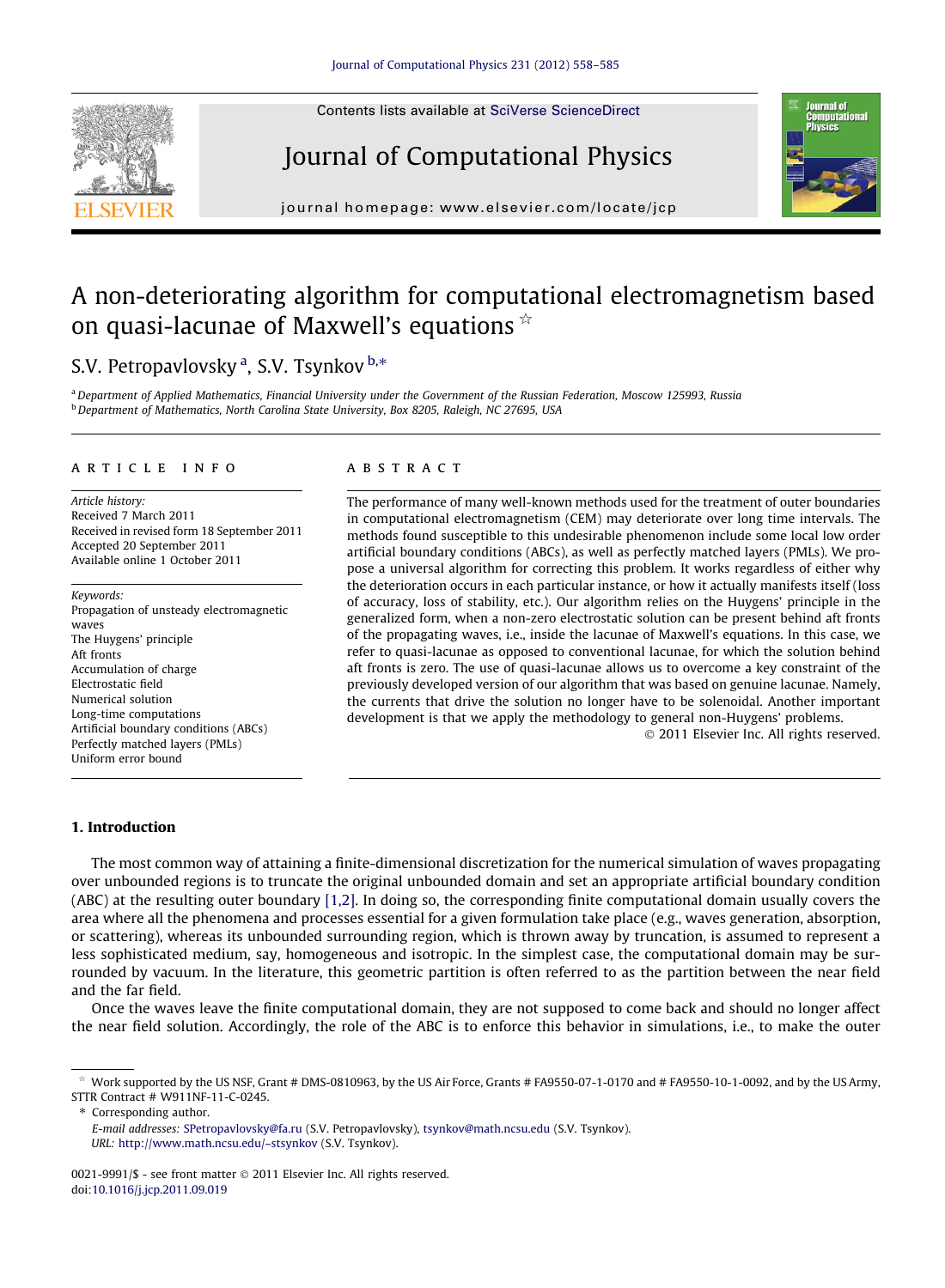boundary transparent for all the outgoing waves, and to eliminate the unphysical reflections. For time-dependent problems, it is particularly important that the ABC maintains its non-reflecting properties as the time elapses. Then, we can expect that the solution inside the computational domain will remain close to the corresponding fragment of the original infinite-domain solution (will coincide with it if the ABC is exact).

In the field of computational electromagnetism (CEM), there is a number of established techniques to build the ABCs for Maxwell's equations. In particular, there are popular ABCs that are local in space and time, and are typically derived using asymptotic considerations, e.g., those of Bayliss and Turkel, Engquist and Majda, or Higdon (see the reviews [\[1,2\]](#page-25-0)). However, some of these techniques, while demonstrating excellent grid truncation properties over limited time intervals, may suffer from a deterioration of performance in long-time computations, especially when implemented in a high order setting. Indeed, the empirical study of [\[3\]](#page-25-0) demonstrates that the solution obtained using Higdon and Bayliss–Turkel fourth order ABCs in the two-dimensional Cartesian case becomes highly unstable already at moderate computational times; and that the instability most likely arises near the corners of the computational domain. In addition, the analysis of [\[4\]](#page-25-0) shows the possibility of a logarithmic error growth when the two-dimensional d'Alembert equation is driven by a source that operates continuously in time, and is approximated on a half-plane truncated with high order Engquist–Majda boundary conditions. Susceptibility of local ABCs to long-time error growth is also discussed in [\[5\]](#page-26-0), where a remedy is proposed based on representing the solution as a linear combination of modes that each propagates and decays.

Another very efficient approach to the absorption of waves at the outer boundaries, the so-called perfectly matched layers (PMLs), may also lead to long-time instabilities. They first appear in the layer and subsequently propagate back into the domain. The original split-field PML by Bérenger [\[6,7\]](#page-26-0) turns out to be only weakly well-posed, and a linear growth of the split field components inside the PML is possible already at the analytical level. In particular, it has been proven in [\[8\]](#page-26-0) that a very popular Yee scheme [\[9\]](#page-26-0) becomes unconditionally unstable in the presence of the PML [\[6\],](#page-26-0) with the powers of amplification matrices growing linearly as the number of time steps increases.

Subsequent developments gave rise to unsplit PMLs, but the latter have also been found susceptible to gradually developing instabilities. First, the instabilities were predicted theoretically, and then also corroborated experimentally, see, e.g., [\[10\]](#page-26-0). In Section 6 of this paper, we show, in particular, how rapid the growth can be in the case of a three-dimensional unsplit Cartesian PML. A systematic computational study of the long-time performance of unsplit PMLs with some commonly used explicit second order schemes can be found in [\[11\].](#page-26-0)

Several approaches have been proposed in the literature to correct the aforementioned long-time instabilities. However, the ''stabilized'' versions of Higdon's and Liao's [\[12, Section 6.5\]](#page-26-0) boundary conditions offered an improved performance but did not eliminate the instability completely [\[3\]](#page-25-0). Furthermore, efforts to stabilize higher order ABCs were unsuccessful [\[13\]](#page-26-0). And when the stability is achieved, it often compromises the accuracy over the lower end of the frequency spectrum [\[14\]](#page-26-0).

Stabilization techniques for PMLs include changing the governing equations in the layer [\[10\]](#page-26-0) and introducing frequencyshifted [\[15–17\]](#page-26-0) or non-linear [\[18\]](#page-26-0) PMLs. All these modifications perform well computationally, but theoretically it is not clear whether the modified layer remains perfectly matched or absorbing, in particular, absorbing regardless of the frequency.

The main objective of the current paper is to develop a method that would fully prevent the long-time deterioration of the solution in CEM when it is caused by the outer artificial boundary. In doing so, the key idea is rather not to go deep into what actually causes the problem in each specific case, but have a universal methodology that would work independently of both the type of the ABC (or PML) and the nature of deterioration. We would also want it to be rigorously justified, and to have it preserve all the advantageous properties of a given ABC, such as the degree of transparency for a local method or the matching and absorption properties for a PML. The only assumption we make is that the chosen ABC or PML should be able to maintain its design characteristics over a relatively short yet reasonable interval of time (compared to the overall duration of computation).

To achieve our objective of preventing the long-time deterioration, we employ a special time-marching technique based on quasi-lacunae of Maxwell's equations [\[19\]](#page-26-0). The notion of quasi-lacunae generalizes that of conventional lacunae in the sense of Petrowsky [\[20\]](#page-26-0). Namely, in the case of quasi-lacunae, there may be a steady-state electrostatic solution behind aft fronts of the propagating waves, whereas for genuine lacunae the solution behind the aft fronts is zero (the Huygens' principle). Accordingly, the integration technique developed in this paper generalizes the one that we have constructed previously based on the notion of classical lacunae [\[21–24\]](#page-26-0).

The original lacunae-based integration of [\[21–24\]](#page-26-0) applies successfully to various wave propagation problems and allows one to obtain temporally uniform error bounds, which is the main reason why it proves useful for eliminating the long-time deterioration. In particular, we have used it in work [\[25\]](#page-26-0) for stabilizing the unsplit PMLs. However, its implementation in CEM encounters difficulties related to the nature of the Maxwell equations themselves. Namely, Maxwell's equations have classical lacunae only in a very special case, when the currents that drive the solution are solenoidal, i.e., divergence-free. Therefore, to be able to use the lacunae-based time-marching for Maxwell's equations, one needs to construct the auxiliary divergence-free currents [\[24\]](#page-26-0). The key advantage of the method proposed in this paper is that it removes this limitation.

Another important development presented in the current paper is the methodology of stabilizing the ABC (or PML) for general non-Huygens' problems. It requires splitting the original problem into the interior and auxiliary sub-problems.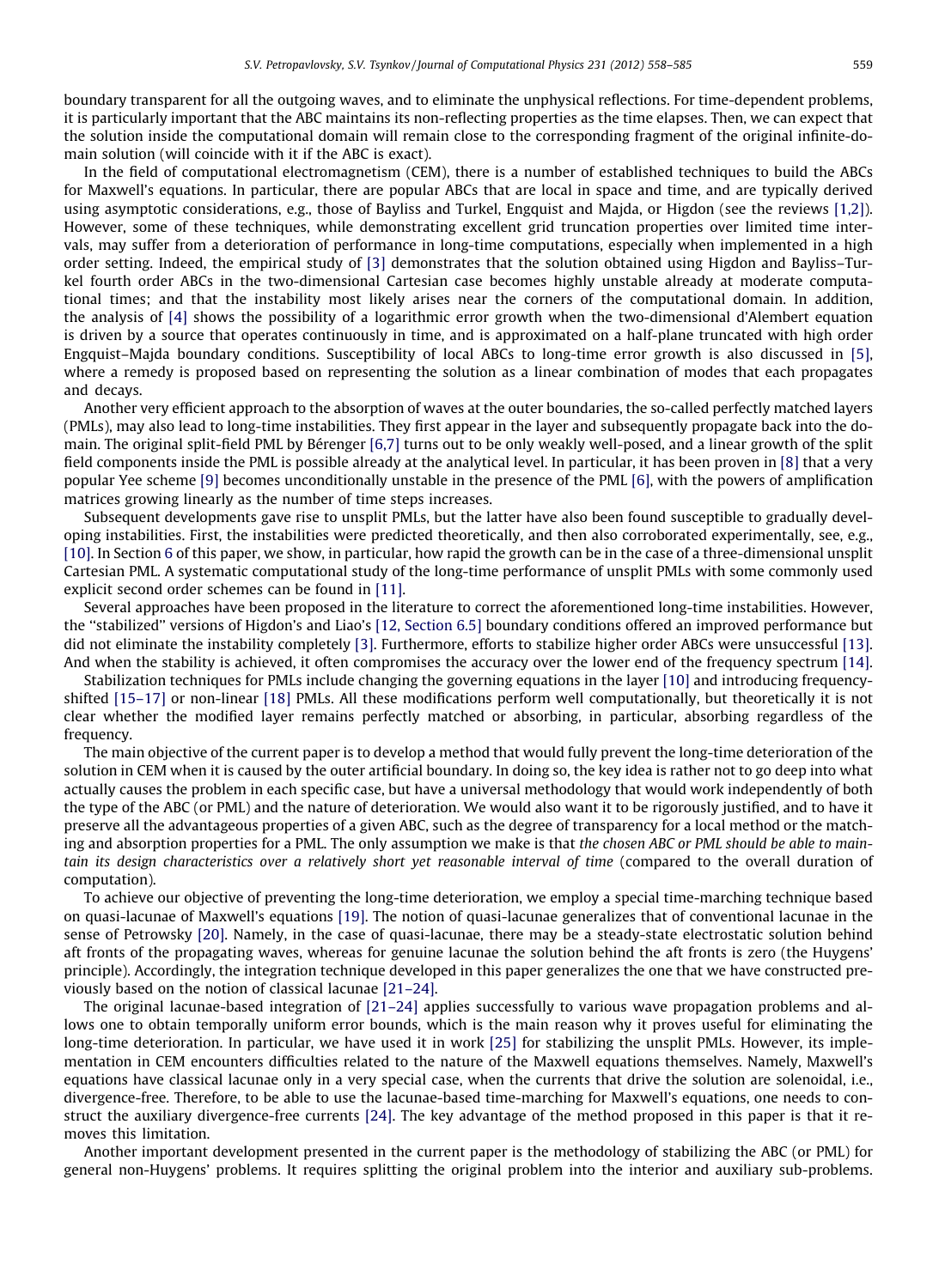Whereas this technique was previously employed in [\[22–24\]](#page-26-0), the stabilization approach of [\[25\]](#page-26-0) was tested only for the genuine Huygens' formulations.

When splitting the original infinite-domain problem, the resulting interior (sub-)problem is set on the bounded computational domain, whereas its auxiliary counterpart is first considered to be formulated on the entire space, and then truncated by the chosen ABC (or PML). The two problems are connected to each other. Solution to the auxiliary problem (AP) provides the outer boundary data for the interior problem and thus renders its closure. In turn, the AP itself is driven by the source terms that are derived from the solution of the interior problem right next to the boundary.

The advantage of the foregoing split is that the interior problem will now contain all the essential near field components of the original formulation yet it will not need any ABCs. As for the AP, in the simplest CEM setting it is a plain initial value problem for constant coefficient Maxwell's equations. The AP is driven by the prescribed currents and truncated by the chosen ABC or PML. It is much easier to analyze than the original problem. In particular, one can see that if the currents are compactly supported in time, then solution to the AP will have a quasi-lacuna.

The actual currents that drive the AP are not compactly supported in time, they rather operate continuously. We, however, can partition them into intervals of finite duration. Then, because of the linear superposition, the overall solution of the AP will be the sum of the solutions due to individual partition elements. Each of those individual solutions has a quasi-lacuna, and once the computational domain falls completely into it (which happens after a predetermined finite interval of time), the integration does not need to be carried on any further. In other words, we replace one long-time integration of the AP by a series of short-time integrations, which allows us to limit any potentially negative effect of the ABC or PML uniformly in time.

Let us emphasize that the assumption of good performance of the original ABC or PML over a limited yet non-negligible period of time is important. If the original treatment of the outer boundary causes an immediate rapid increase of the error, then the approach proposed in this paper will not be able to correct it. For example, following the methodology of [\[26\]](#page-26-0), it was proven in [\[27\]](#page-26-0) that Higdon's and other similar ABCs are strongly stable in the sense that they guarantee the existence of a non-increasing energy functional. As, however, pointed out by the authors of [\[27\]](#page-26-0) and also by Ditkowski [\[28\]](#page-26-0), this requires sufficiently smooth data. Otherwise, Higdon's ABCs may become unstable, and then lacunae-based integration will not provide a remedy.

Note that a number of papers in the literature refer to the Huygens' principle as a useful tool for many applications, including the development of numerical methods. In most cases, however, what these publications exploit is not the full fledged Huygens' principle, but rather the well-known Huygens' construction, which is common, e.g., in optics [\[29\].](#page-26-0) The difference is fundamental. The Huygens' principle sets forth the existence of aft fronts of the waves and is accompanied by additional constraints, such as the odd number of space dimensions. The Huygens' construction, on the other hand, deals only with the propagating fronts; it considers the front at every given moment of time as a collection of secondary sources so that the propagating field at subsequent moments of time can be interpreted as the field due to those sources.

The Huygens' secondary sources and the Huygens' construction have proven useful, in particular, in the area of active control of sound. The JMC method (Jessel–Mangiante–Canevet), see [\[30–35\]](#page-26-0) and also [\[36,37\]](#page-26-0), uses the information about the noise to be canceled at the perimeter (surface) of the region to be protected, and explicitly builds the Huygens' anti-noise sources in the form of acoustic monopoles, dipoles, and quadrupoles at the boundary (see [\[38\]](#page-26-0) for a brief comparison of JMC with other active noise control methods). A similar idea was used by Charles et al. [\[39\]](#page-26-0) and Mangiante and Charles in [\[40\]](#page-26-0) to build the absorbing boundary conditions for computational acoustics. Namely, the Huygens' secondary sources in [\[39,40\]](#page-26-0) eliminate the outgoing acoustic waves in the special transition region that surrounds the computational domain.

In electromagnetism, the Huygens' construction can be interpreted as a particular realization of the electromagnetic equivalence theorem by Schelkunoff [\[41\]](#page-26-0), see also [\[12, Section 8.4\].](#page-26-0) This theorem says that the field on a given region (interior or exterior), regardless of its actual sources located outside of this region, can be reproduced as the field from the specially chosen auxiliary currents at the boundary of the region. If the boundary is identified with a ''frozen'' propagating front at a given fixed moment of time, then the equivalence theorem yields the Huygens' construction.

In work [\[42,43\]](#page-26-0), Bérenger uses the equivalence theorem to design the subgridding techniques for the numerical solution of Maxwell's equations; in work [\[44\],](#page-26-0) the subgridding approach of [\[42,43\]](#page-26-0) is extended by Costen and Bérenger to the case of frequency dependent (i.e., dispersive) media; and in work [\[45\],](#page-26-0) Bérenger builds the Huygens' absorbing boundary conditions for time-domain Maxwell's equations. In this approach, the Huygens' secondary sources cancel out the outgoing electromagnetic field and hence prevent it from getting reflected off the artificial outer boundary. Even though there is no formal connection, work [\[45\]](#page-26-0) can be thought of as an extension of work [\[39,40\]](#page-26-0) from the scalar acoustic fields to the vector electromagnetic fields.

We re-emphasize though that all of the aforementioned papers exploit only the Huygens' construction for forward propagation, and never make any use of the full Huygens' principle, i.e., of the presence of aft fronts and lacunae. The latter rep-resent a considerably more subtle phenomenon, and as mentioned by Garding [\[46\]](#page-26-0), can be thought of as "the result of fancy cancellations between branches of analytic functions.'' There are actually very few publications in the literature that do attempt to apply the ideas related to the aft fronts and lacunae in the numerical context, and among those we mention work by Warchall [\[47,48\].](#page-26-0) The focus of this work is on the study of domains of dependence and domains of influence for constant coefficient hyperbolic systems, and on the development of the treatment of artificial boundaries that would take advantage of the fact that the data at a given time only inside the domain fully determine the propagation through the outer boundary at all subsequent times. This work by Warchall, however, presents only preliminary theoretical observations. Its practical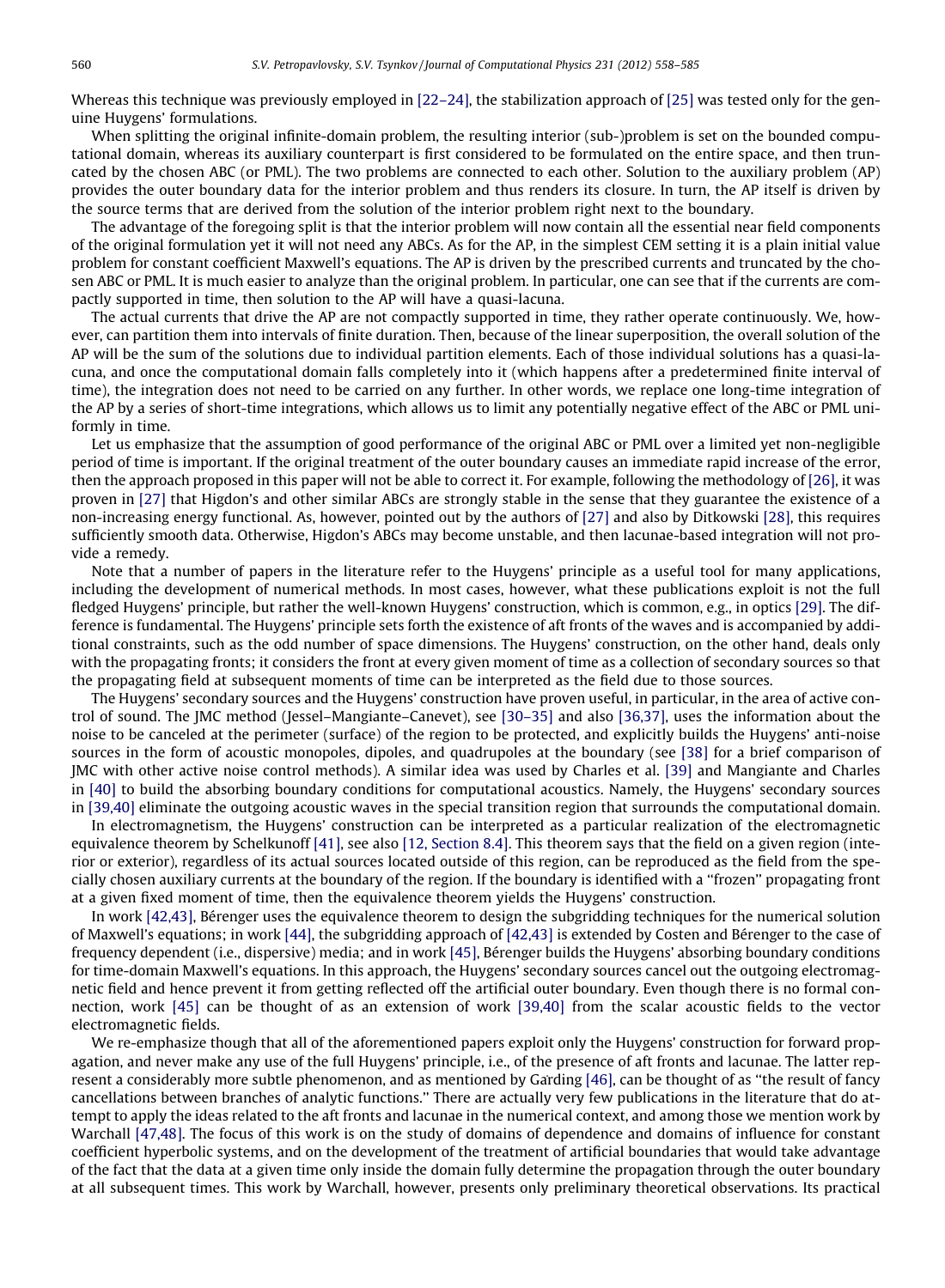<span id="page-3-0"></span>implementation, if there is ever one, is contingent upon the availability of ''an explicit method for propagation of waves through an artificial domain boundary, using only data at a single time inside the domain, in such a way as to duplicate exactly the propagation in unbounded space.'' As of yet, such a method has not been found. Contrary to that, the algorithm we present hereafter uses the right-hand sides (source terms of the governing equations), rather than the Cauchy data, to propagate the information through the artificial boundaries.

The rest of the current paper is organized as follows. In Section 2, we introduce the notion of quasi-lacunae for Maxwell's equations and describe the lacunae-based time-marching algorithm. In Section 3 we outline the idea of implementing the lacunae-based integration on its own, i.e., without having it coupled with any ABC or PML. In Section 4, we prove that for a given computational domain of finite size, lacunae-based integration guarantees that any errors related to the outer boundary will remain uniformly bounded for all times. This is our central theoretical result. It holds for any type of treatment chosen for the artificial boundary, whether it is an ABC or a PML. Moreover, the chosen treatment does not have to be modified in any way for the lacunae-based integration to apply. In Section 5, we describe the actual numerical procedure that we use; it includes the decomposition of the original problem into the interior and auxiliary sub-problems and application of the method to non-Huygens' problems. Section 6 describes the numerical setup, and Section 7 contains the results of our computations in a non-Huygens' setting, for which the three-dimensional Maxwell equations are terminated by an unsplit PML. These results corroborate the theoretical design properties of the algorithm. Section 8 contains conclusions and discussion.

## 2. Time-marching using quasi-lacunae of Maxwell's equations

The propagation of unsteady electromagnetic waves in vacuum is governed by the time-dependent Maxwell's equations:

$$
\frac{1}{c} \frac{\partial \mathbf{E}}{\partial t} - \text{curl } \mathbf{H} = -\frac{4\pi}{c} \mathbf{j},
$$
  
\n
$$
\frac{1}{c} \frac{\partial \mathbf{H}}{\partial t} + \text{curl } \mathbf{E} = -\frac{4\pi}{c} \mathbf{j}^{\text{M}}.
$$
\n(1)

In system (1) and (2), **E** is the electric field, **H** is the magnetic field, c is the speed of light, and the normalization is chosen so that both the permittivity and permeability of vacuum are equal to one,  $\varepsilon_0 = \mu_0 = 1$ . Eq. (1), the Ampère law, is driven by the external electric current with the density  $\mathbf{i} = \mathbf{j}(\mathbf{x},t)$ , and Eq. (2), the Faraday law, is driven by the external magnetic current with the density  $\mathbf{j}^{\mathsf{M}}=\mathbf{j}^{\mathsf{M}}(\mathbf{x},t)$ . Eqs. (1) and (2) are supplemented by two steady-state equations, the Gauss law of electricity:

$$
\text{div } \mathbf{E} = 4\pi \rho, \tag{3}
$$

and the Gauss law for magnetism:

$$
\text{div } \mathbf{H} = 4\pi \rho^{\text{M}},\tag{4}
$$

where the quantities  $\rho = \rho(\mathbf{x},t)$  and  $\rho^M = \rho^M(\mathbf{x},t)$  are densities of the electric and magnetic charge, respectively. Note that whereas the electric charge  $\rho$  and current j have a precise physical meaning, see, e.g., [\[49\]](#page-26-0), the magnetic charge  $\rho^M$  and current  $j^M$  do not exist in nature and are introduced only for the convenience of mathematical analysis, as they make Eqs. (1)– (4) look symmetric.

The currents and charges that drive system  $(1)$ – $(4)$  are subject to the conservation requirement  $[49,50]$ . For sufficiently smooth solutions, the conservation of electric charge can be written in the form of the continuity equation:

$$
\frac{\partial \rho}{\partial t} + \text{div } \mathbf{j} = 0. \tag{5}
$$

Then, taking the divergence of both sides of Eq. (1) and using Eq. (5), we obtain:

$$
\frac{\partial}{\partial t} \text{div } \mathbf{E} = 4\pi \frac{\partial \rho}{\partial t}.
$$

Integrating this equality from  $t = 0$  to a given time  $t$  and assuming for simplicity that the initial conditions are zero, we arrive at Eq. (3). We therefore conclude that in the time-dependent framework the Gauss law of electricity shall be regarded as an implication of the Ampère law and the conservation requirement. In particular, the charge  $\rho = \rho(\mathbf{x},t)$  on the right-hand side (RHS) of Eq. (3) shall be interpreted as the charge accumulated from  $t = 0$  to the present moment of time  $t$  due to the current  $\bm{j}(\bm{x},t)$ . If div $\bm{j} = 0$ , then  $\frac{\partial \rho}{\partial t} = 0$  and no accumulation of charge occurs. A similar conclusion can be drawn regarding the accumulation of magnetic charge and the Gauss law for magnetism (4).

Next, taking curl of Eq. (2), differentiating Eq. (1) with respect to time, substituting into one another, and using the identity curl curl **E** =  $\Delta$ **E** + grad div **E** along with Eq. (3), we arrive at the vector d'Alembert equation for the electric field:

$$
\frac{1}{c^2} \frac{\partial^2 \mathbf{E}}{\partial t^2} - \Delta \mathbf{E} = -4\pi \left[ \frac{1}{c^2} \frac{\partial \mathbf{j}}{\partial t} + \frac{1}{c} \text{curl } \mathbf{j}^M + \text{grad } \rho \right].
$$
 (6)

A very similar argument yields the vector d'Alembert equation for the magnetic field: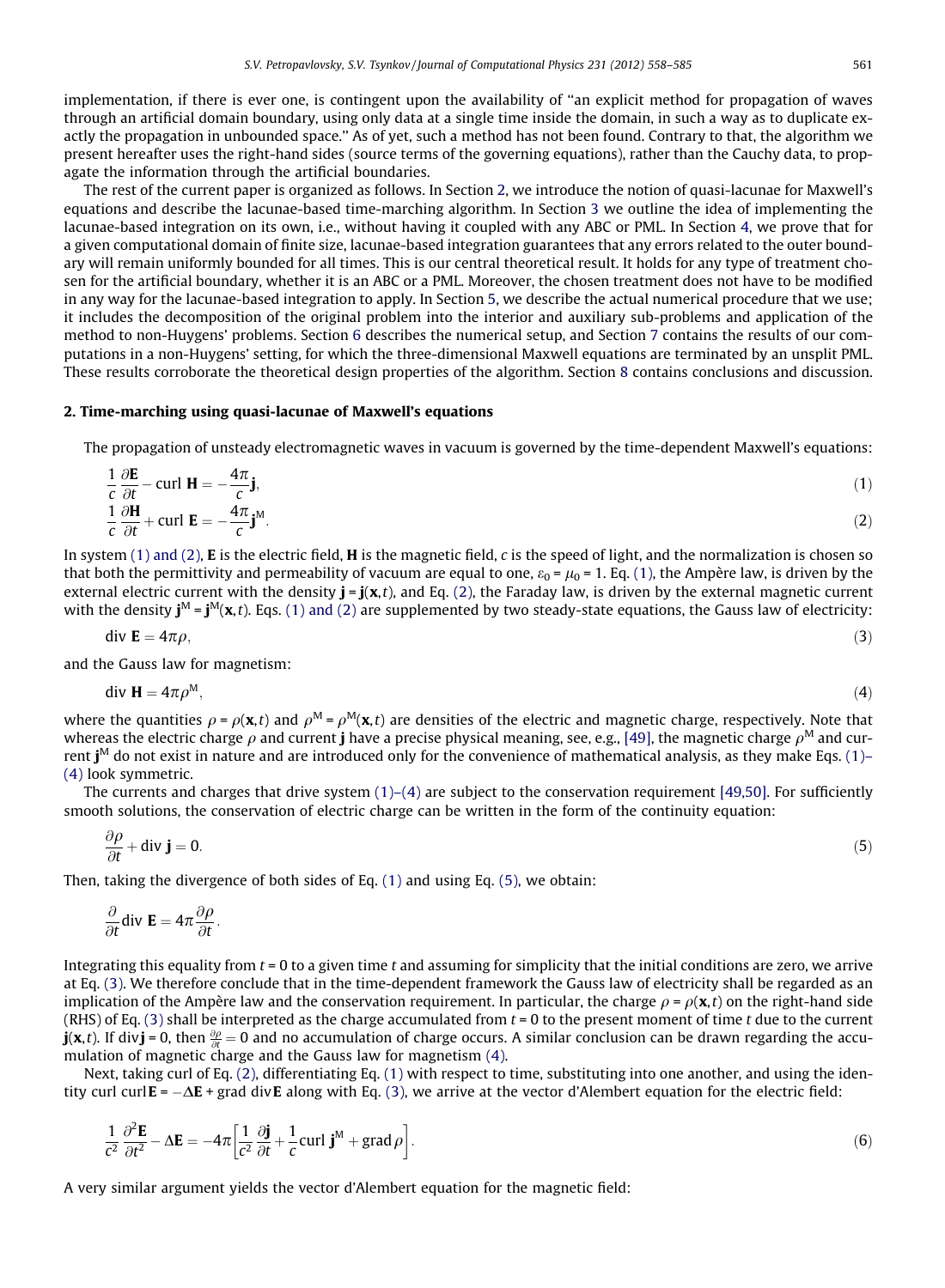<span id="page-4-0"></span>

Fig. 1. Quasi-lacuna of the solution generated by compactly supported sources.

$$
\frac{1}{c^2} \frac{\partial^2 \mathbf{H}}{\partial t^2} - \Delta \mathbf{H} = -4\pi \left[ \frac{1}{c^2} \frac{\partial \mathbf{j}^M}{\partial t} - \frac{1}{c} \operatorname{curl} \mathbf{j} + \operatorname{grad} \rho^M \right].
$$
 (7)

Let us now assume that the currents **j** and  $j^M$  are compactly supported in space and time on some bounded domain  $Q \subset \mathbb{R}^3 \times [0, +\infty]$ . If the RHSs of Eqs. [\(6\) and \(7\)](#page-3-0) were compactly supported as well, then we could have claimed that the solutions **E** and **H** have classical lacunae in the sense of Petrowsky [\[20\]](#page-26-0). However, due to the terms grad  $\rho$  and grad  $\rho^M$ , the RHSs of Eqs. [\(6\) and \(7\)](#page-3-0) may remain non-zero even after the currents **j** and  $j^M$  cease to operate. This corresponds to the accumulation of electric charge according to the continuity equation [\(5\),](#page-3-0) and to the accumulation of magnetic charge according to the similar equation:  $\frac{\partial \rho^M}{\partial t}+$  divj $^M=$  0. Then, as we have shown in [\[19\]](#page-26-0), instead of the classical lacunae the solutions  $E=E(x,t)$ and  $H = H(x, t)$  will have quasi-lacunae:

$$
\mathbf{E} = \mathbf{E}^{\text{st}}, \quad \mathbf{H} = \mathbf{H}^{\text{st}} \quad \forall \mathbf{x}, t \in \bigcap_{(\xi, \tau) \in \mathbb{Q}} \{ (\mathbf{x}, t) | |\mathbf{x} - \xi| < c(t - \tau), t > \tau \}. \tag{8}
$$

In formula (8),  $E^{st} = E^{st}(x)$  and  $H^{st} = H^{st}(x)$  are the electrostatic and magnetostatic fields due to the accumulated electric and magnetic charges  $\rho = \rho(\mathbf{x})$  and  $\rho^M = \rho^M(\mathbf{x})$ . These fields satisfy the Poisson equations:

$$
\Delta E^{\text{st}} = 4\pi \text{grad } \rho \tag{9}
$$

and

$$
\Delta H^{\text{st}} = 4\pi \text{grad } \rho^{\text{M}},\tag{10}
$$

respectively. In addition, E<sup>st</sup> and H<sup>st</sup> would have vanished if they were to extend all the way to infinity. For every moment of time t though, the fields  $E^{st}$  and  $H^{st}$  are defined not on the entire space  $\mathbb{R}^3$ , but only inside what would have been a classical lacuna of the corresponding solution,<sup>1</sup> i.e., behind the aft (trailing) fronts of the propagating waves. In other words, unlike in the case of classical lacunae, when the solution behind aft fronts is identically zero, in the case of quasi-lacunae the solution behind aft front reaches a steady state yet it is not necessarily zero. The existence of sharp aft fronts in odd-dimension spaces is known as the Huygens' principle, see, e.g. [\[51,52\].](#page-26-0)

Formula (8), along with (9) and (10), can be proven by analyzing the solution in the form of the Kirchhoff integral, and showing that for the points inside the lacuna it reduces to the classical Newton's volume potential; see [\[19\]](#page-26-0) for detail. Qualitatively, the concept of quasi-lacunae can be interpreted as a gradual onset of the electrostatic (and magnetostatic) solution. Indeed, the unsteady waves generated by the compactly supported currents  $j(x, t)$  and  $j^M(x, t)$  propagate toward infinity, leaving behind their aft fronts the steady-state solution for the electromagnetic field driven by the charges  $\rho(x)$  and  $\rho^{M}(x)$ . As  $t \to \infty$ , the area occupied by the steady-state solution expands, and in the limit it will coincide with the entire space  $\mathbb{R}^3$ . Note also that if  $\rho = \rho^M = 0$ , then the steady-state solution is zero as well, and the quasi-lacuna becomes a conventional lacuna. This happens, in particular, when the currents  ${\bf j}$  and  ${\bf j}^{\sf M}$  are solenoidal: div ${\bf j}$  = 0 and div ${\bf j}^{\sf M}$  = 0.

The existence of quasi-lacunae suggests the following way of integrating system [\(1\) and \(2\)](#page-3-0). Let  $S \subset \mathbb{R}^3$  be a bounded computational domain, on which the currents  $\bf{j}$  and  $\bf{j}^M$  are compactly supported in space, so that on  $\R^3\setminus S$  the Maxwell equations are homogeneous. Moreover, let those currents operate only between the moments of time  $t_0$  and  $t_1$ . In other words, we are assuming that the currents are compactly supported on the region  $Q = \{(\mathbf{x}, t)|\mathbf{x} \in S, t_0 < t < t_1\}$  in space–time, see Fig. 1. Our

<sup>&</sup>lt;sup>1</sup> The intersection of all characteristic cones (i.e., light cones) of the wave equation [\(6\)](#page-3-0) or (7) once the vertex of the cone sweeps the support Q of the RHS.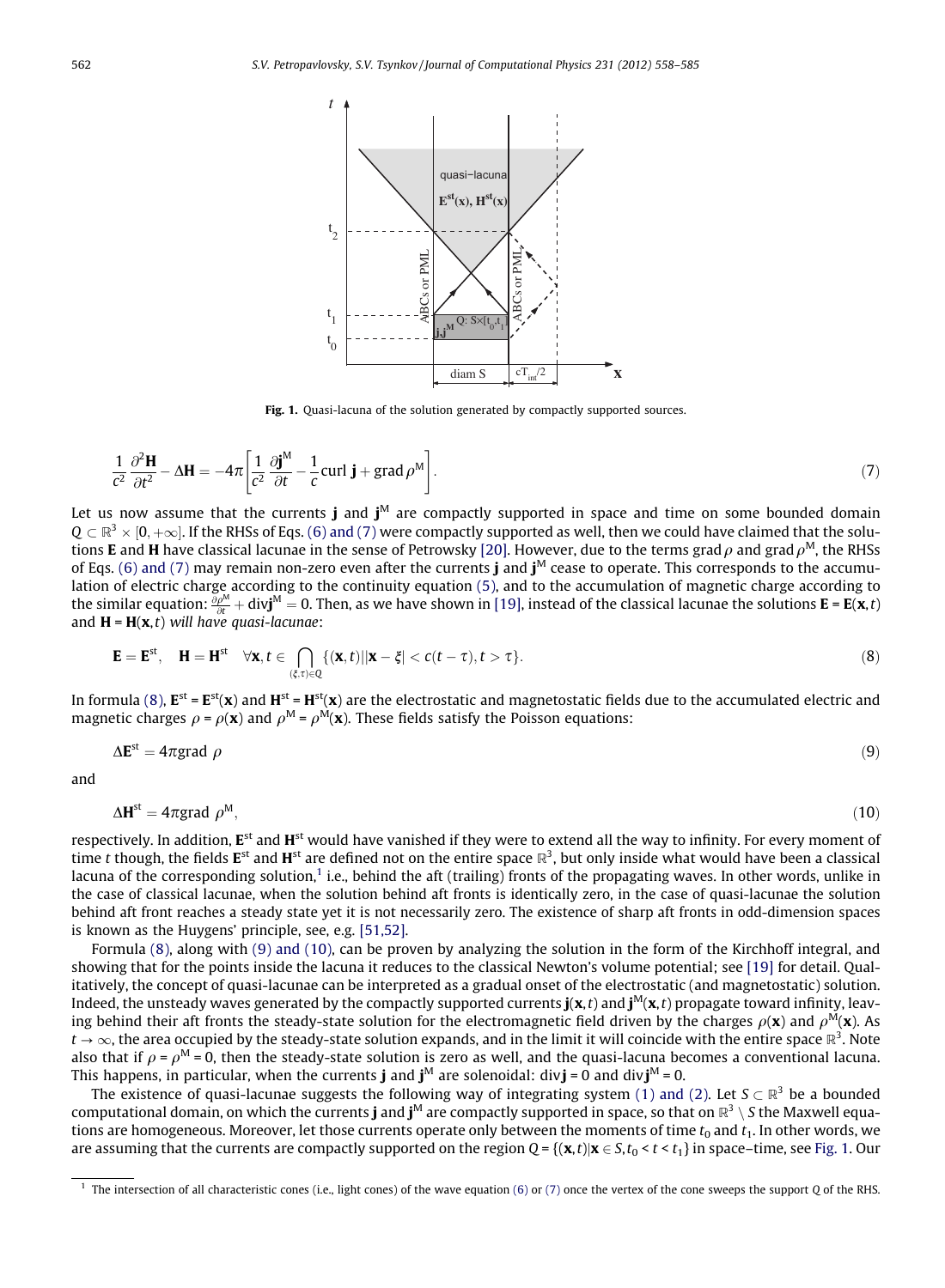<span id="page-5-0"></span>objective is to compute the fields E and H only on S, while truncating all of its unbounded complement and replacing it by an ABC or a PML at the outer boundary  $\partial S$ .

Let us introduce the time interval  $T_{\text{int}}$  defined as the sum of the time needed for the waves to cross the domain S plus the operational time of the sources  $T_0$  =  $t_1 - t_0$ :

$$
T_{\rm int} \stackrel{\rm def}{=} \frac{1}{c} \operatorname{diam} S + T_0. \tag{11a}
$$

Then, we can make the following easy observation. By the time

$$
t_2 \stackrel{\text{def}}{=} t_0 + T_{\text{int}} \tag{11b}
$$

the domain S will completely fall into the quasi-lacuna [\(8\)](#page-4-0), and will remain inside the quasi-lacuna for all  $t > t_2$ . In other words, once the currents ceases to operate (at  $t$  =  $t_1$ ), it takes an additional  $\frac{1}{c}$ diamS "seconds" for the waves they have generated to leave the domain S. Consequently, we can integrate system  $(1)$  and  $(2)$  on the finite interval  $T_{\text{int}}$  using any appropriate scheme, and then stop the integration, because at  $t_2 = t_0 + T_{int}$  the solution on S reaches its steady state and remains unchanged thereafter. If we terminate the computational domain by an ABC or a PML, then no adverse phenomenon, such as an instability, related to the treatment of the outer boundary  $\partial S$  will be able to manifest itself in the course of integration, provided that the interval  $T_{int}$  is not too long.

We, however, cannot restrict ourselves to the case of external currents operating for a limited period of time only. Let us therefore consider the currents on the RHS of system [\(1\) and \(2\)](#page-3-0) that operate continuously for  $0 < t < +\infty$  while still being compactly supported in space on the bounded domain S. We can partition these currents into the intervals of finite duration  $T_0$ :

$$
\mathbf{j}(\mathbf{x},t) = \sum_{i=0}^{\infty} \mathbf{j}_i(\mathbf{x},t), \quad \mathbf{j}_i(\mathbf{x},t) = \begin{cases} \mathbf{j}(\mathbf{x},t), & \text{if } t < (i+1)T_0, \\ 0, & \text{otherwise,} \end{cases}
$$
\n
$$
\mathbf{j}^M(\mathbf{x},t) = \sum_{i=0}^{\infty} \mathbf{j}_i^M(\mathbf{x},t), \quad \mathbf{j}_i^M(\mathbf{x},t) = \begin{cases} \mathbf{j}^M(\mathbf{x},t), & \text{if } T_0 \leq t < (i+1)T_0, \\ 0, & \text{otherwise.} \end{cases} \tag{12}
$$

Then, each system  $(1)$  and  $(2)$  driven by the RHS  $(12)$  for a particular i (a partial subproblem) will have a quasi-lacuna, and as such, can be integrated independently starting from

$$
t_0^{(i)} \stackrel{\text{def}}{=} iT_0 \tag{13a}
$$

until [cf. formula (11b)]

$$
t_2^{(i)} \stackrel{\text{def}}{=} t_0^{(i)} + T_{\text{int}}, \tag{13b}
$$

where  $T_{\rm int}$  is given by (11a). At  $t_2^{(i)}$ , the solution to partial subproblem  $i$  reaches its steady state on the domain of interest S. Hence, it does not need to be advanced any further. The overall solution can subsequently be obtained by linear superposition. If each partial subproblem is terminated by an ABC or a PML at  $\partial S$ , then no detrimental effect related to the chosen treatment of the outer boundary will manifest itself provided that the integration interval  $T_{int}$  of (11a) is not too long.

Time-marching of the overall solution requires summation of the individual contributions for all  $i = 0, 1, 2, \ldots$  However, the causality principle implies that for any given moment of time  $t$ , no portion of the RHS (12) that corresponds to later times can contribute to the solution. Therefore, the summation will not extend to infinity and will rather terminate at  $N_1 \stackrel{\text{def}}{=} [t/T_0]-1$ , where  $\lceil \cdot \rceil$  is the ceiling function, i.e., the smallest integer greater than or equal to its argument. Otherwise, there will be terms of two different types in the sum. First, there will be a finite number of unsteady terms  $E_i(x, t)$  and  $H_i(x, t)$ ,  $i = N_0, \ldots, N_1$ , [solutions of [\(1\) and \(2\), \(12\)](#page-3-0)] that have not reached their steady state on S yet, and still need to be taken into account. The index  $N_0$  corresponds to the last term, counting backwards, for which the domain S is not completely inside the quasi-lacuna yet; it is given by  $N_0 = \left[\frac{t-\text{diam } S/c}{T_0}\right]$ , where [ $\cdot$ ] denotes integer part. In addition, there will be steady-state terms in the overall sum for each field:  $E_{N_0}^{\rm st}({\bf x})$  and  ${\bf H}_{N_0}^{\rm st}({\bf x}).$  These terms are generated by the electric and magnetic charges, respectively, accumulated over the period  $0 < t < N_0T_0$ , i.e., for the operational time of the first  $N_0$  partial sources (12),  $i$  = 0,  $\dots$  ,  $N_0$   $-$  1. Altogether, we can thus write:

$$
\mathbf{E}(\mathbf{x},t) = \mathbf{E}_{N_0}^{\mathrm{st}}(\mathbf{x}) + \sum_{i=N_0}^{N_1} \mathbf{E}_i(\mathbf{x},t),
$$
\n(14)

and a similar expression for the magnetic field. It is very important that the number of unsteady terms on the RHS of Eq. (14) remains bounded for all times and  $N_1 - N_0 + 1 \leq \left[ \frac{\text{diam} S/c}{T_0} \right] + 2$ .

The fields  $\mathbf{E}_{N_0}^{\rm st}(\bf{x})$  and  $\mathbf{H}_{N_0}^{\rm st}(\bf{x})$  are the electrostatic and magnetostatic contributions, respectively, to the total electromagnetic field. They are due to the external charges that are given functions of space and time. In formula (14) and the similar expression for  $H(x, t)$ , these static fields are to be evaluated at the time  $t = N_0T_0$ . This can be done by solving the Poisson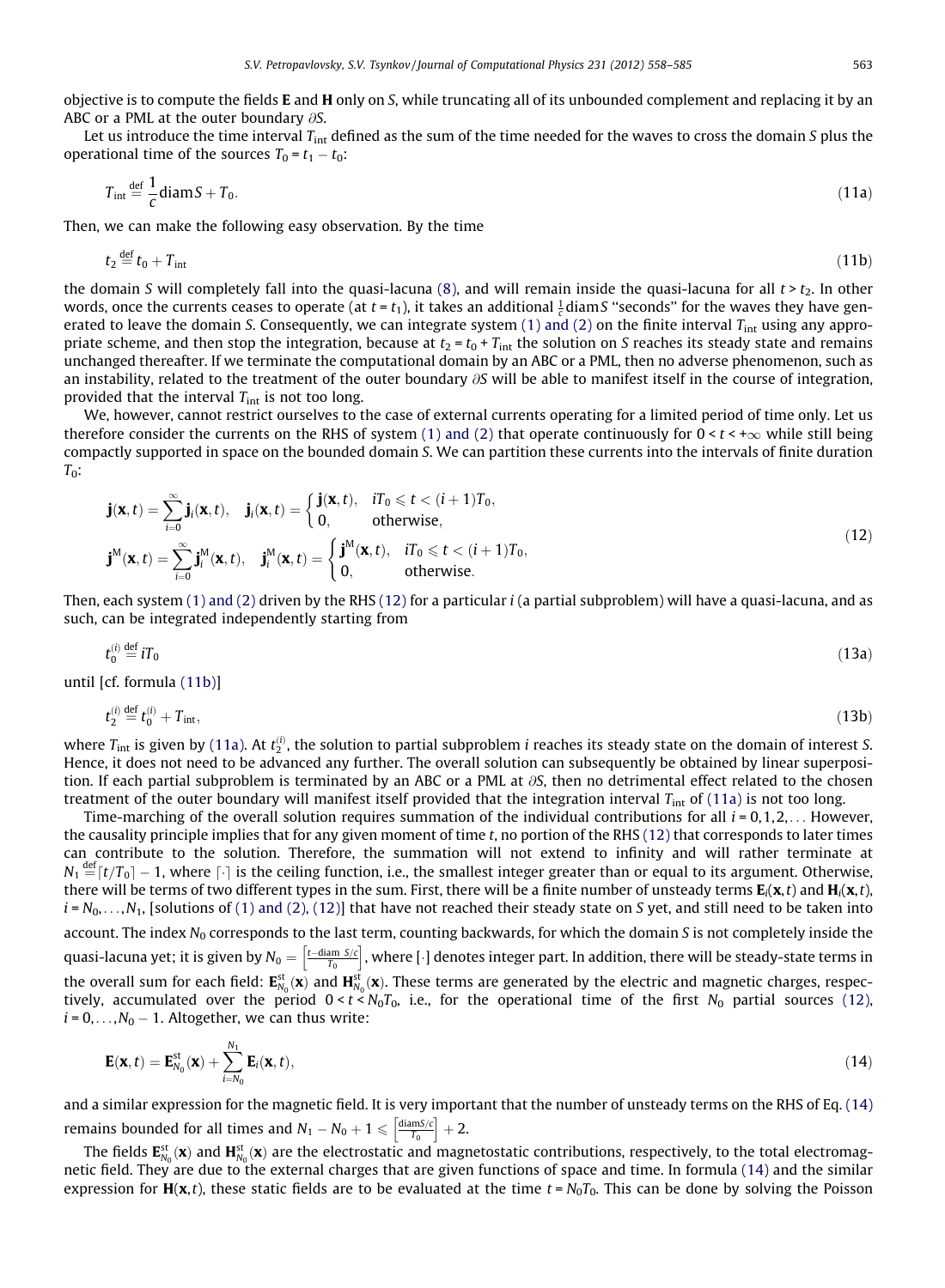<span id="page-6-0"></span>equations [\(9\) and \(10\)](#page-4-0) on S, subject to the appropriate (Laplace) ABC at the boundary  $\partial S$ . Interpretation of  $\mathbf{E}_{N_0}^{st}(\mathbf{x})$  and  $\mathbf{H}_{N_0}^{st}(\mathbf{x})$ as solutions of the Poisson equation on S is useful for the theoretical analysis that leads to [Theorem 1](#page-8-0), see the discussion on p. 12.

In practice, however,  $E_{N_0}^{st}(\bm{x})$  and  $H_{N_0}^{st}(\bm{x})$  can be obtained without having to actually solve Eqs. [\(9\) and \(10\).](#page-4-0) Instead, those fields can be computed on  $S$  in the course of regular time-marching once the unsteady part of the solution has left the domain, see Section 6.8.

Let us reiterate that if divj = 0 and divj<sup>M</sup> = 0, then neither the electric nor magnetic charge accumulates because  $\frac{\partial \rho}{\partial t} = 0$ and  $\frac{\partial \rho^M}{\partial t} = 0$ , and the quasi-lacuna transforms into a conventional lacuna. The field inside the conventional lacuna is zero, and accordingly, there is no steady-state contribution  $E_{N_0}^{st}(x)$  to the sum [\(14\)](#page-5-0) in this case (likewise for the magnetic field). In our previous work [\[24,25\],](#page-26-0) we have built a family of numerical algorithms for Maxwell's equations that relied on conventional lacunae. In particular, the algorithm of [\[25\]](#page-26-0) offered stabilization of PMLs. Those algorithms, however, required construction of the special solenoidal auxiliary currents, which was accomplished theoretically, but in practice led to additional overheads.The key advantage of using quasi-lacunae instead of classical lacunae for time-marching the Maxwell's equations is that they impose no constraints on the sources of the field. This is due to the steady-state term in the sum [\(14\)](#page-5-0) that carries forward the ''residual'' contribution of all those partial sources [\(12\),](#page-5-0) for which the unsteady waves have already left the domain S. Yet another advantage compared to work [\[25\]](#page-26-0) is that in the current paper we show how quasi-lacunae can help stabilize the treatment of outer boundaries for general non-Huygens' problems.

### 3. Standalone implementation

Besides having it coupled with an ABC or a PML, lacunae-based integration can be implemented on its own. This, in fact, was the original approach, see [\[21,22\]](#page-26-0). During the time interval  $T_{\text{int}}$  the maximum distance any wave can travel in space is  $cT<sub>int</sub>$ . Therefore, we can consider external boundaries with arbitrary (reflecting) properties for solving each of the individual Maxwell's systems for  $i = 0, 1, 2, \ldots$  As long as none of these boundaries is located closer than half of that maxim distance, c  $T_{\rm int}$ /2, to  $\partial$ S, the solution  ${\bf E}_i$ ,  ${\bf H}_i$  inside S will not feel their presence for  $t_0^{(i)}\leqslant t\leqslant t_2^{(i)}.$  In other words, to obtain the correct solution on the domain of interest S, each individual solution  $E_i$ ,  $H_i$  needs to be computed on a bounded auxiliary domain of the maximum size Z = diamS + c T<sub>int</sub>, see [Fig. 1.](#page-4-0) Compared to setting an ABC or a PML at  $\partial S$ , this approach requires a larger computational domain, yet appears provably free from any error associated with the grid truncation.

In [\[21,22\],](#page-26-0) the standalone lacunae-based integration was successfully applied to the scalar d'Alembert equation; in [\[23\]](#page-26-0) the methodology was extended to the equations of acoustics, and  $[24]$  it was extended further  $-$  to Maxwell's equations. Moreover, in the recent paper [\[53\]](#page-26-0) lacunae-based open boundary conditions have been constructed and tested for a considerably more general setting than linear wave-type equations — 2D nonlinear dissipative magnetohydrodynamics (MHD). Even in this context, when the existence of lacunae can be claimed only approximately rather than exactly, lacunae-based ABCs have consistently outperformed other more standard ABCs.

## 4. A temporally uniform error bound

In this section, we show that time-marching Maxwell's equations with the help of quasi-lacunae, as suggested in Sections 2 and 3, eliminates all possible error growth that may originate from setting an ABC or a PML at the boundary  $\partial S$  of the computational domain S.

In matrix notation, Maxwell's equations [\(1\) and \(2\)](#page-3-0), along with the appropriate initial conditions, can be written as

$$
\frac{1}{c}\frac{\partial \mathbf{w}}{\partial t} + \mathbf{\hat{L}}\mathbf{w} = \mathbf{f}(\mathbf{x},t), \quad \mathbf{x} \in \mathbb{R}^3, \ t > 0,
$$
  

$$
\mathbf{w}(\mathbf{x},0) = \boldsymbol{\varphi}(\mathbf{x}), \quad \mathbf{x} \in \mathbb{R}^3,
$$
 (15)

where  $\mathbf{w} = [\mathbf{E},\mathbf{H}]^T$  is the vector of field components,  $\widehat{\mathbf{L}}$  is the operator written as a symbolic matrix:

$$
\hat{\mathbf{L}} = \begin{bmatrix} 0 & -\text{curl} \\ \text{curl} & 0 \end{bmatrix},\tag{16}
$$

 $\varphi(x)$  is the initial data, and  $f(x,t) = [-4\pi j(x,t)/c, -4\pi j^M(x,t)/c]^T$  is the RHS of the Maxwell system. Both  $\varphi(x)$  and  $f(x,t)$  are assumed compactly supported in space, so that the far field part of problem (15) is homogeneous. To solve problem (15) on the computer, we choose a bounded computational domain S such that supp $\varphi \subset S$  and supp $f \subset S$ , and set an ABC or a PML at its boundary  $\partial S$ :

$$
\frac{1}{c} \frac{\partial \mathbf{w}^{(S)}}{\partial t} + \hat{\mathbf{L}} \mathbf{w}^{(S)} = \mathbf{f}(\mathbf{x}, t), \quad \mathbf{x} \in S, \quad t > 0, \n\hat{\mathbf{\Gamma}} \mathbf{w}^{(S)}(\mathbf{x}, t) = \mathbf{0}, \quad \mathbf{x} \in \partial S, \quad t > 0, \n\mathbf{w}^{(S)}(\mathbf{x}, 0) = \boldsymbol{\varphi}(\mathbf{x}), \quad \mathbf{x} \in S.
$$
\n(17)

The operator  $\hat{\Gamma}$  in formula (17) represents the aforementioned ABC or PML. In the case of an ABC,  $\hat{\Gamma}$  specifies certain (local) relations between the field components and, perhaps, their derivatives. In the case of a PML, the operator  $\hat{\Gamma}$  does not have a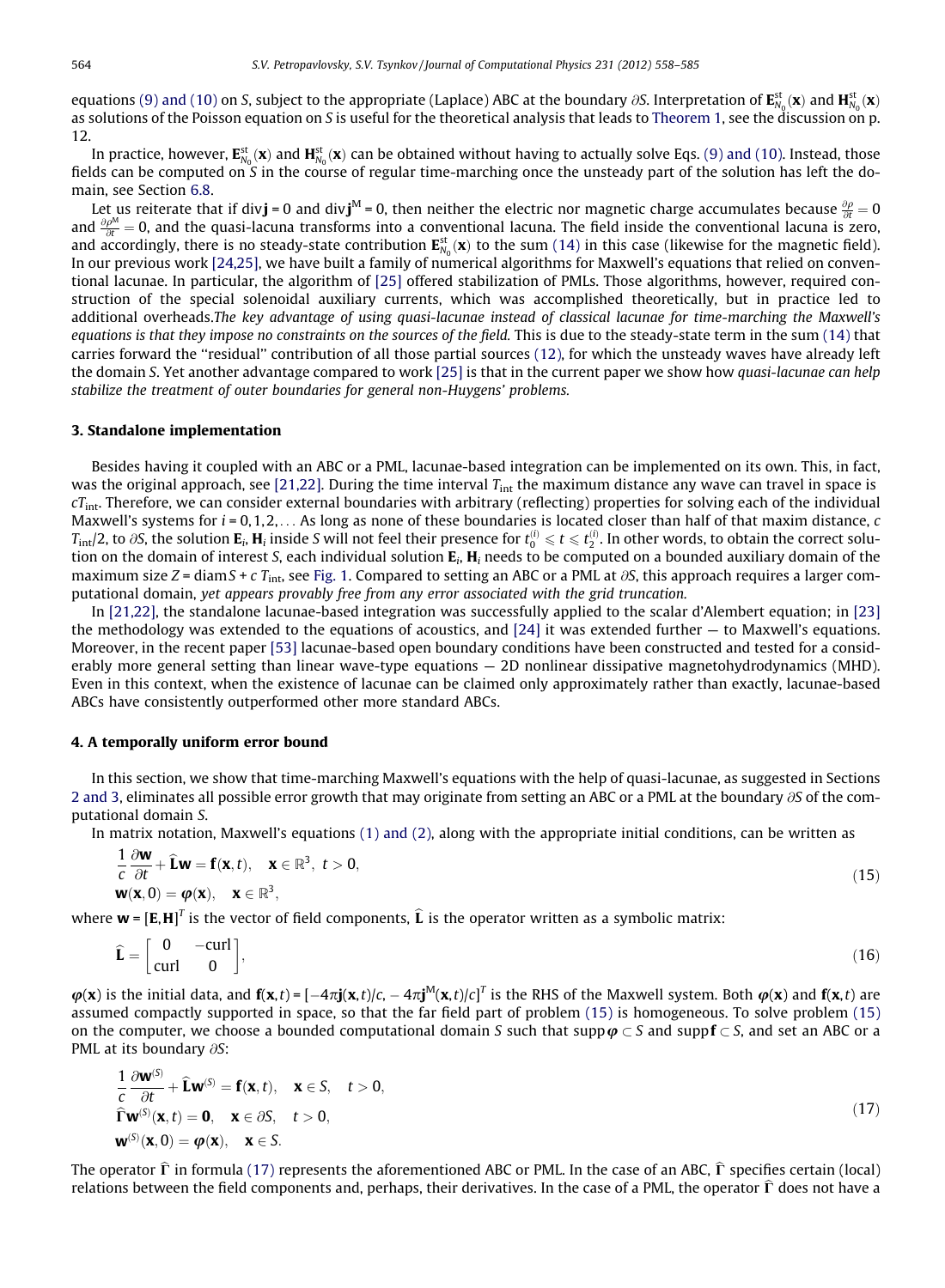<span id="page-7-0"></span>An ideal ABC or PML would guarantee that the solutions of problems [\(15\) and \(17\)](#page-6-0) coincide on the domain S

$$
\mathbf{w}(\mathbf{x},t) \equiv \mathbf{w}^{(S)}(\mathbf{x},t), \quad \mathbf{x} \in S,
$$
\n<sup>(18)</sup>

for any moment of time  $t > 0$ . In practice, however, this can hardly be achieved, and instead of equality (18) we would normally expect that the following inequality holds:

$$
\|\mathbf{W}(\mathbf{x},t) - \mathbf{W}^{(S)}(\mathbf{x},t)\| \leq \delta(\widehat{\boldsymbol{\Gamma}}), \quad \mathbf{x} \in S. \tag{19}
$$

The constant  $\delta$  on the RHS of (19) depends on the operator  $\hat{\Gamma}$ , i.e., on the quality of the ABC or PML at  $\partial S$ . In the ideal case,  $\delta$  = 0, and then (19) transforms into (18). Otherwise,  $\delta$  is non-zero; in the case of an ABC it may depend, for example, on the order of the boundary condition (see,e.g., [\[54–56\]\)](#page-26-0), whereas in the case of a PML it may depend, in particular, on its thickness. In all cases, however, a non-deteriorating long-time performance implies that  $\delta$  does not depend on time, or more precisely, remains bounded as the time elapses.

As mentioned in Section 1 though, this is not always the case either. To account for the possible adverse behavior, we follow the suggestion of [\[10\]](#page-26-0) and interpret any long-time error growth as the growth of small perturbations in the data that drive the problem.<sup>2</sup> Specifically, along with the true bounded-domain solution  $w^{(S)}$  that satisfies system [\(17\)](#page-6-0), we consider its perturbed counterpart  $\tilde{\mathbf{w}}^{(S)}$  that satisfies the system with the perturbed boundary data, initial data, and the RHS:

$$
\frac{1}{c} \frac{\partial \tilde{\mathbf{W}}^{(S)}}{\partial t} + \hat{\mathbf{L}} \tilde{\mathbf{W}}^{(S)} = \mathbf{f}(\mathbf{x}, t) + \boldsymbol{\mu}, \quad \mathbf{x} \in S, \ t > 0, \n\hat{\mathbf{\Gamma}} \tilde{\mathbf{W}}^{(S)}(\mathbf{x}, t) = \boldsymbol{\epsilon}, \quad \mathbf{x} \in \partial S, \ t > 0, \n\tilde{\mathbf{W}}^{(S)}(\mathbf{x}, 0) = \boldsymbol{\varphi}(\mathbf{x}) + \boldsymbol{\xi}, \quad \mathbf{x} \in S.
$$
\n(20)

The difference between the perturbed and unperturbed solutions may grow on the domain  $S$  as the time  $t$  elapses:

$$
\|\tilde{\mathbf{W}}^{(\mathsf{S})}(\mathbf{x},t) - \mathbf{W}^{(\mathsf{S})}(\mathbf{x},t)\| \leq \eta(t) \|\mathbf{\mu}, \epsilon, \xi\|^{\prime}.
$$
 (21)

The rate of growth  $\eta(t)$  is determined by a particular ABC or PML; for example, some well-known PMLs have been reported to demonstrate a linear or quadratic growth [\[8,57,10\].](#page-26-0) The notation [ $\mu,\epsilon,\xi$ ] on the RHS of inequality (21) represents a symbolic vector of all perturbations of the data in system (20). The choice of norms  $\|\cdot\|$  and  $\|\cdot\|'$  for some specific cases is discussed in [\[8,57,10\]](#page-26-0).

We emphasize that inequality  $(21)$  is quite general in the sense that it allows the perturbations of the data to grow with a prescribed rate, yet the reason for the growth may be arbitrary and it does not need to be known.

Inequality (21) implies that the perturbations that are small initially may increase with no bound for large integration times. If, however, the plain integration of system [\(17\)](#page-6-0) is replaced by the integration that uses quasi-lacunae (see Section 2), then estimate (21) can be drastically improved and, in fact, made *uniform in time.* Indeed, both solutions,  $w^{(S)}(x,t)$  and  $\tilde{\mathbf{w}}^{(\text{S})}(\mathbf{x},t)$ , can be partitioned similarly to how it is done in Eq. [\(14\):](#page-5-0)

$$
\mathbf{w}^{(S)}(\mathbf{x},t) = \mathbf{w}_{N_0}^{(S),\text{st}}(\mathbf{x}) + \sum_{i=N_0}^{N_1} \mathbf{w}_i^{(S)}(\mathbf{x},t),
$$
\n(22)

$$
\tilde{\mathbf{W}}^{(S)}(\mathbf{x},t) = \tilde{\mathbf{W}}_{N_0}^{(S),\text{st}}(\mathbf{x}) + \sum_{i=N_0}^{N_1} \tilde{\mathbf{W}}_i^{(S)}(\mathbf{x},t),
$$
\n(23)

where  $\mathbf{w}_{N_0}^{(S),{\rm st}}(x)$ ,  $\tilde{\mathbf{w}}_{N_0}^{(S),{\rm st}}(x)$  and  $\mathbf{w}_i^{(S)}(x,t)$ ,  $\tilde{\mathbf{w}}_i^{(S)}(x,t)$ ,  $i=N_0,\ldots,N_1$ , represent the corresponding steady-state and time-dependent terms, respectively. Since each unsteady term needs to be integrated only for a limited time  $T_{\text{int}}$ , see formula [\(11a\)](#page-5-0), estimate (21) yields for  $i = N_0, \ldots, N_1$ :

$$
\left\| \tilde{\mathbf{W}}_i^{(S)}(\mathbf{x},t) - \mathbf{W}_i^{(S)}(\mathbf{x},t) \right\| \leq C_0 \|\left[\mathbf{\mu}_i, \boldsymbol{\epsilon}_i, \boldsymbol{\xi}_i\right]\|',\tag{24}
$$

where C<sub>0</sub> =  $\eta(T_{\rm int})$  is a constant, and [ $\mu_i,\epsilon_i,\xi_i$ ] are the perturbations of the data for the ith partial problem. As the overall number of unsteady terms  $N_1 - N_0 + 1$  in either sum (22) or (23) does not exceed the value  $\left[\frac{\text{diam }S/c}{T_0}\right] + 2$  for all times, we can use the triangle inequality and obtain the following estimate for the unsteady contributions to the sums (22) and (23):

$$
\left\| \sum_{i=N_0}^{N_1} \tilde{\mathbf{W}}_i^{(S)}(\mathbf{x},t) - \sum_{i=N_0}^{N_1} \mathbf{W}_i^{(S)}(\mathbf{x},t) \right\| \leq C_1 \sup_i \left\| \left[ \mu_i, \epsilon_i, \xi_i \right] \right\|'.
$$
 (25)

<sup>&</sup>lt;sup>2</sup> These perturbations may have arbitrary nature, although in the numerical context it is convenient to associate them with the residual terms of the approximation, i.e., with the truncation error.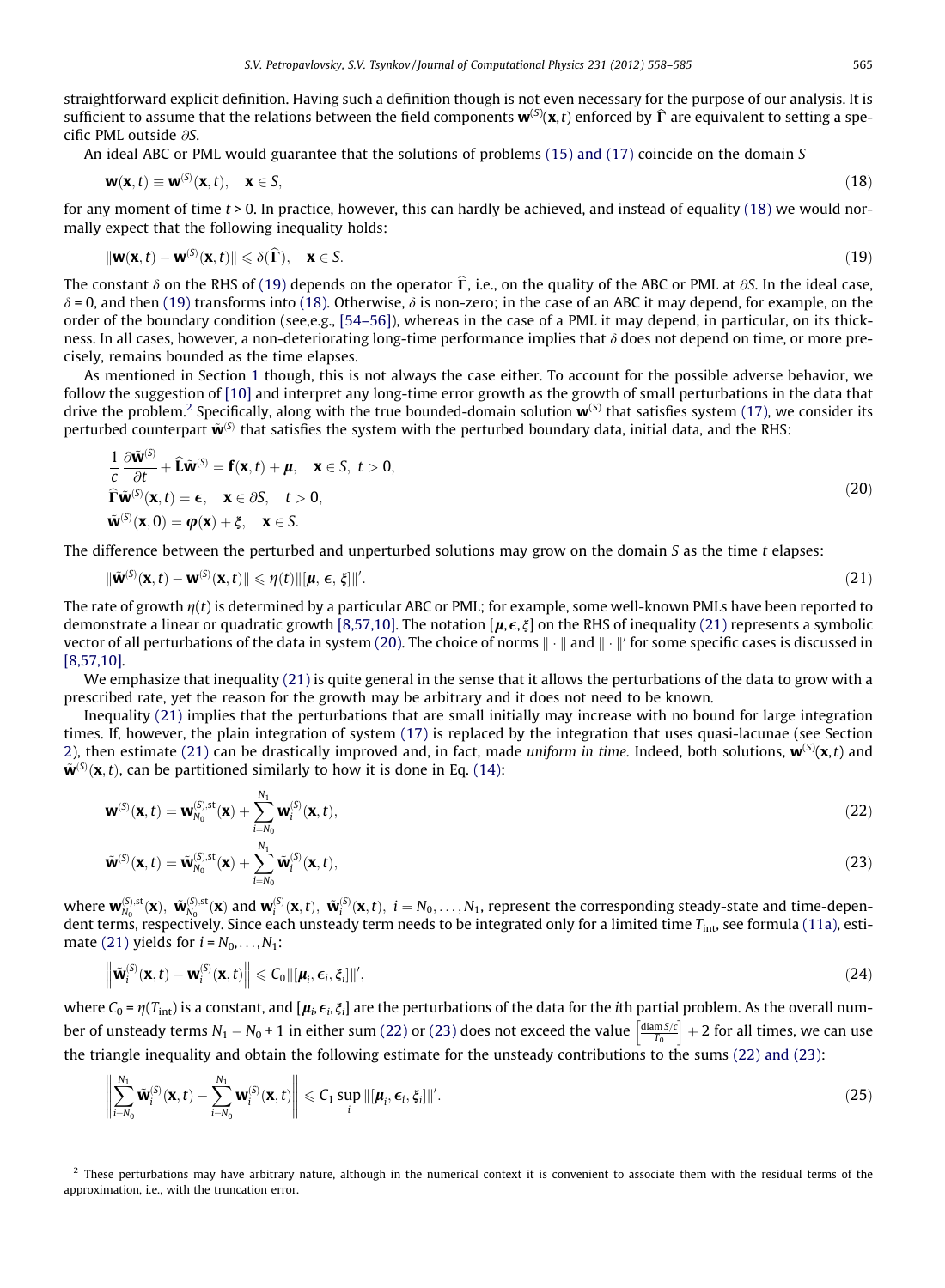<span id="page-8-0"></span>In formula [\(25\)](#page-7-0), C<sub>1</sub> = C<sub>0</sub>  $\cdot$  max{N<sub>1</sub>  $-$  N<sub>0</sub> + 1}, and the supremum (least upper bound) on the RHS of the inequality can naturally be assumed bounded. We use max{N<sub>1</sub>  $-$  N<sub>0</sub> + 1} in the estimate because both N<sub>1</sub> and N<sub>0</sub> depend on t (see Section 2) and hence the quantity  $N_1 - N_0 + 1$  is not necessarily constant; however, this quantity remains bounded for all t.

The steady-state part of the solution,  $w_{N_0}^{(S),st}({\bf x})$ , may also suffer from the grid truncation effects. Indeed, the static fields  $E_{N_0}^{\rm st}({\bf x})$  and  ${\bf H}_{N_0}^{\rm st}({\bf x})$ , see formula [\(14\)](#page-5-0), satisfy the Poisson equations [\(9\) and \(10\)](#page-4-0), respectively, at  $t$  = N<sub>0</sub>T<sub>0</sub>. Once the unbounded domain  $\mathbb{R}^n$  of these equations is truncated and reduced to S, the actual steady-state component of the solution may get perturbed due to the perturbations  $\psi$  of the data, i.e., of the RHS to the Poisson equation [\(9\)](#page-4-0) or [\(10\)](#page-4-0), as well as of the ABC chosen to solve these equations (a steady-state ABC must still guarantee estimate [\(19\)\)](#page-7-0). Then, the difference between the perturbed and unperturbed steady-state solutions satisfies

$$
\left\| \tilde{\mathbf{W}}_{N_0}^{(S),st}(\mathbf{x}) - \mathbf{W}_{N_0}^{(S),st}(\mathbf{x}) \right\| \leqslant C_2 \|\psi\|'',\tag{26}
$$

where  $C_2$  is a constant. The most important consideration regarding the steady-state contribution to the overall solution though is that it needs to be evaluated at the predetermined moments of time:  $t = iT_0$ ,  $i = 1, 2, \ldots$ , (see Section 2), and every time the new steady-state component is included, the previous one should be disregarded. Consequently, as long as the quantities  $\rho$  and  $\rho^M$  on the RHS of Eqs. [\(9\) and \(10\)](#page-4-0) are given, there is no cumulative effect for the error.<sup>3</sup>

Finally, combining estimates [\(19\), \(25\), and \(26\)](#page-7-0) with the help of the triangle inequality, we arrive at the following result.

**Theorem 1.** Let  $S \subset \mathbb{R}^3$  be a bounded computational domain, and let problem ([15](#page-6-0)) be solved on S using an appropriate ABC or PML that reduces it to problem ([17](#page-6-0)). Let problem ([17](#page-6-0)) be time marched with the help of quasi-lacunae. Then, assuming that sup $_{i}$ ||[ $\mu_{i}$ ,  $\epsilon_{i}$ , $\zeta_{i}$ ]|' <  $\infty$  and  $\|\psi\|''$  <  $\infty$ , the error on the computational domain S will remain uniformly bounded for all times:

$$
\|\tilde{\mathbf{W}}^{(S)}(\mathbf{x},t) - \mathbf{W}(\mathbf{x},t)\| \leq \delta(\widehat{\mathbf{\Gamma}}) + C_1 \sup_i \|[{\boldsymbol{\mu}}_i, {\boldsymbol{\epsilon}}_i, \xi_i]\|' + C_2 \|\psi\|''.
$$
\n(27)

Theorem 1 guarantees that regardless of what causes the original long-time deterioration, time-marching with the help of quasi-lacunae will prevent any possible error growth.

## 5. Application to non-Huygens' problems

From the standpoint of applications though, the key problem of interest is typically more sophisticated than that studied in Sections 2 and 4. It may involve some complex phenomena that take place on a bounded region  $S \subset \mathbb{R}^3$ , i.e., in the near field, and manifest themselves by the radiation of electromagnetic waves in the far field, i.e., in  $\mathbb{R}^3 \setminus S$ :

$$
\widehat{\mathbf{F}}\left(\mathbf{x}, t, \mathbf{w}, \frac{\partial \mathbf{w}}{\partial t}, \frac{\partial \mathbf{w}}{\partial \mathbf{x}}, \dots\right) = \mathbf{0}, \quad \mathbf{x} \in S, \ t > 0,\n\frac{1}{c} \frac{\partial \mathbf{w}}{\partial t} + \widehat{\mathbf{L}} \mathbf{w} = \mathbf{0}, \quad \mathbf{x} \in \mathbb{R}^3 \setminus S, \ t > 0,\n\mathbf{w}(\mathbf{x}, 0) = \mathbf{0}, \quad \mathbf{x} \in \mathbb{R}^3 \setminus S.
$$
\n(28)

In formula (28), we use the generic operator notation  $\hat{F}(\cdots)$  to account for everything that may potentially be going on inside S, for example, the generation of electromagnetic field by currents, scattering off specific geometric shapes, propagation though a lossy and/or dispersive medium, nonlinear effects, etc. At the same time, the far-field solution is supposed to be governed by the constant coefficient homogeneous Maxwell equations, so that the operator  $\hat{L}$  in (28) is given by formula [\(16\).](#page-6-0) The overall problem (28) is assumed uniquely solvable and well-posed.

For the purpose of solving problem (28) on the computer, the far field is, again, truncated and replaced by an ABC or a PML at the outer boundary  $\partial S$ . The goal of our study is the same as before, namely, to make sure that numerical performance of the chosen ABC or PML does not deteriorate over long time intervals. However, the method developed and analyzed in Sections 2 and 4 will not, generally speaking, apply directly to the new formulation (28). In fact, all we require of this new formulation is the overall existence, uniqueness, and well-posedness. In doing so, the near field may be quite complex, the governing equations  $\hat{\mathbf{F}}(\cdot \cdot \cdot) = \mathbf{0}$  on S may not even be Maxwell's (unlike in Sections 2 and 4), and hence the problem may not even be Huygens'. Therefore, the application of time-marching based on quasi-lacunae will require additional constructs.

Specifically, we decompose problem (28) into the interior and auxiliary problems (AP). This decomposition was introduced previously for the integration techniques and the ABCs based on conventional lacunae, see [\[21–24\]](#page-26-0). The interior problem is posed on S:

$$
\widehat{\mathbf{F}}\left(\mathbf{x},t,\mathbf{w},\frac{\partial \mathbf{w}}{\partial t},\frac{\partial \mathbf{w}}{\partial \mathbf{x}},\dots\right) = \mathbf{0}, \quad \mathbf{x} \in S, \ t > 0,
$$
\n
$$
\mathbf{w}(\mathbf{x},t) = \mathbf{w}^{\text{aux}}(\mathbf{x},t), \quad \mathbf{x} \in \partial S, \ t > 0,
$$
\n(29)

<sup>&</sup>lt;sup>3</sup> In the current version of the algorithm, we do not solve the Poisson equations [\(9\) and \(10\)](#page-4-0) explicitly, and rather use the steady-state solution that forms inside the quasi-lacunae in the course of time-marching. The resulting effect on the accumulation of error is discussed on page 23, around Eq. [\(61\)](#page-16-0).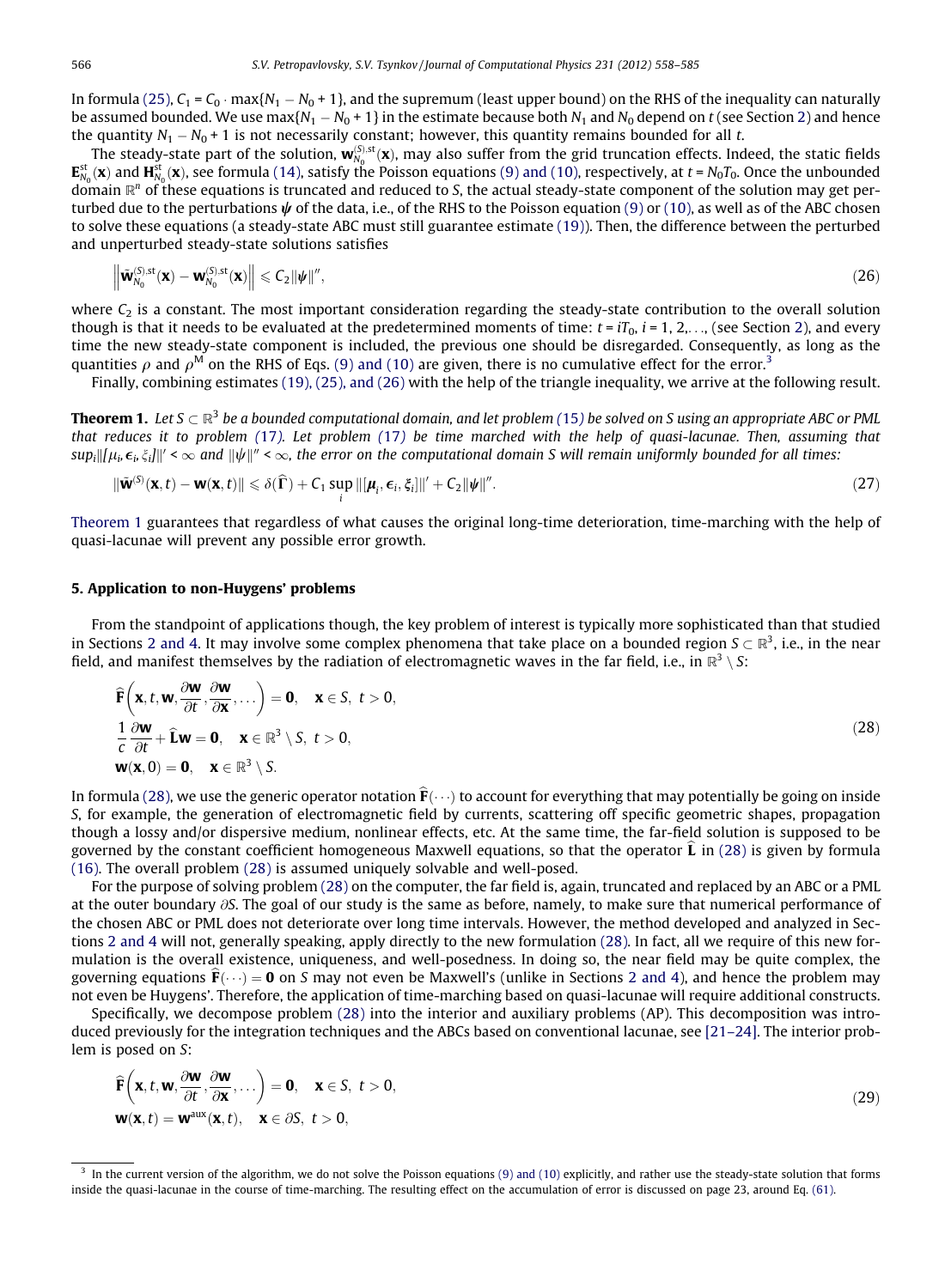<span id="page-9-0"></span>

Fig. 2. Computational setup for a non-Huygens' problem.

and instead of an ABC (or a PML) at the outer boundary, we simply require that its solution coincide at  $\partial S$  with the solution  $\mathbf{w}^{\text{aux}}(\mathbf{x},t)$  of the AP. The AP, in turn, is formulated on the entire space  $\mathbb{R}^3$  as a pure Maxwell's system in vacuum subject to the homogeneous initial conditions:

$$
\frac{1}{c} \frac{\partial \mathbf{w}^{\text{aux}}}{\partial t} + \hat{\mathbf{L}} \mathbf{w}^{\text{aux}} = \mathbf{f}^{\text{aux}}(\mathbf{x}, t), \quad \mathbf{x} \in \mathbb{R}^3, \ t > 0,
$$
\n
$$
\mathbf{w}^{\text{aux}}(\mathbf{x}, 0) = \mathbf{0}, \quad \mathbf{x} \in \mathbb{R}^3.
$$
\n(30)

Its solution is driven by the auxiliary electric and magnetic currents  ${\bf f}^{\rm aux}({\bf x},t)=-\frac{4\pi}{c}[{\bf j},{\bf j}^{\rm ~M}]^T$  that link the interior and the auxiliary problems and are constructed as follows.

Let  $w(x,t)$  be the solution to problem [\(28\)](#page-8-0). Consider a smooth scalar function  $\mu(x)$ , which satisfies  $\mu(x) \equiv 1$  for  $x \in \mathbb{R}^3 \setminus S$ and  $\mu(\mathbf{x}) \equiv 0$  for  $\mathbf{x} \in S_{\varepsilon}$ , where  $S_{\varepsilon} = {\mathbf{x} | \mathbf{x} \in S}$ , dist  $(\mathbf{x}, \partial S) > \varepsilon$ . In other words,  $\mu(\mathbf{x})$  is zero "well inside" S, and is equal to one everywhere outside S. It undergoes a smooth transition from zero to one in a narrow region of width e next to the boundary  $\partial S$  from the interior side, see Fig. 2.

Next, we multiply  $w(x, t)$  by  $\mu(x)$  and apply the full left-hand side operator of Maxwell's system [\(15\)](#page-6-0) to this product everywhere on  $\mathbb{R}^3$  for all  $t > 0$ . This yields the RHS to the AP (30):

$$
\mathbf{f}^{\text{aux}}(\mathbf{x},t) \stackrel{\text{def}}{=} \frac{1}{c} \frac{\partial \mu \mathbf{w}}{\partial t} + \hat{\mathbf{L}} \mu \mathbf{w}.
$$
 (31)

Obviously,  $f^{aux}$  = 0 for  $x \in S_{\varepsilon}$  and any  $t > 0$ , because  $\mu$  = 0 on  $S_{\varepsilon}$ , and also  $f^{aux}$  = 0 for  $x \in \mathbb{R}^3 \setminus S$  and any  $t > 0$ , because  $\mu$  = 1 on  $\R^3\setminus S$  and consequently, the function  $\mu$ **w** solves the homogeneous Maxwell equations. The only region where  ${\bf f}^{\rm aux}$  may differ from zero is the transition region  $S\backslash S_{\varepsilon}$ .

As the Cauchy problem for constant coefficient Maxwell's equations has a unique solution, we conclude that the solution  $w^{aux}(x, t)$  to the AP (30) driven by the auxiliary currents  $f^{aux}$  of (31) coincides with the solution to problem [\(28\)](#page-8-0) everywhere on the exterior domain  $\mathbb{R}^3 \setminus S$  for all t > 0.<sup>4</sup> Therefore, we can use this solution w<sup>aux</sup> to supply the required outer boundary data to the interior problem [\(29\),](#page-8-0) and thus expect that the solution  $w(x, t)$  to the latter will coincide with the solution of the original problem [\(28\)](#page-8-0) on the interior domain S for all  $t > 0$ .

Consequently, the solution  $w(x, t)$  needed on S for defining the auxiliary currents by means of formula (31) can be interpreted as a solution to the interior problem [\(29\)](#page-8-0) rather than that to the original problem [\(28\).](#page-8-0) This consideration completes the decomposition of the overall problem [\(28\)](#page-8-0) into the interior and auxiliary sub-problems [\(29\) and \(30\)](#page-8-0). The latter two problems are not independent. Solution to the AP (30) provides the boundary closure for the interior problem [\(29\)](#page-8-0), whereas solution to the interior problem is used for generating the source terms (31) for the AP.

The AP (30) is still formulated on an unbounded region. Hence, in practice it has to be truncated and solved with the help of an ABC or a PML. It is natural to solve the AP on the same bounded domain S, see Fig. 2, and terminate it with the same ABC or PML at  $\partial S$  that we would have used for the original problem [\(28\).](#page-8-0) In other words, having performed the decomposition of problem [\(28\)](#page-8-0) into problems [\(29\) and \(30\)](#page-8-0), we can transfer the task of setting the ABC or PML at  $\partial S$  from the original problem (28) to the AP (30). The key benefit from employing the foregoing decomposition is that the AP satisfies the (generalized) Huygens' principle. Therefore, we can integrate the AP using quasi-lacunae and thus guarantee the non-deteriorating performance of any ABC or PML chosen for truncating the auxiliary grid.

<sup>&</sup>lt;sup>4</sup> In the literature on electromagnetism, a very similar result is often referred to as the electromagnetic equivalence theorem, see [\[41\]](#page-26-0) or [\[12, Section 8.4\]](#page-26-0). It says that the field on a given region, regardless of its actual sources (outside of this region), can be reproduced as the field from the specially chosen auxiliary currents at the boundary.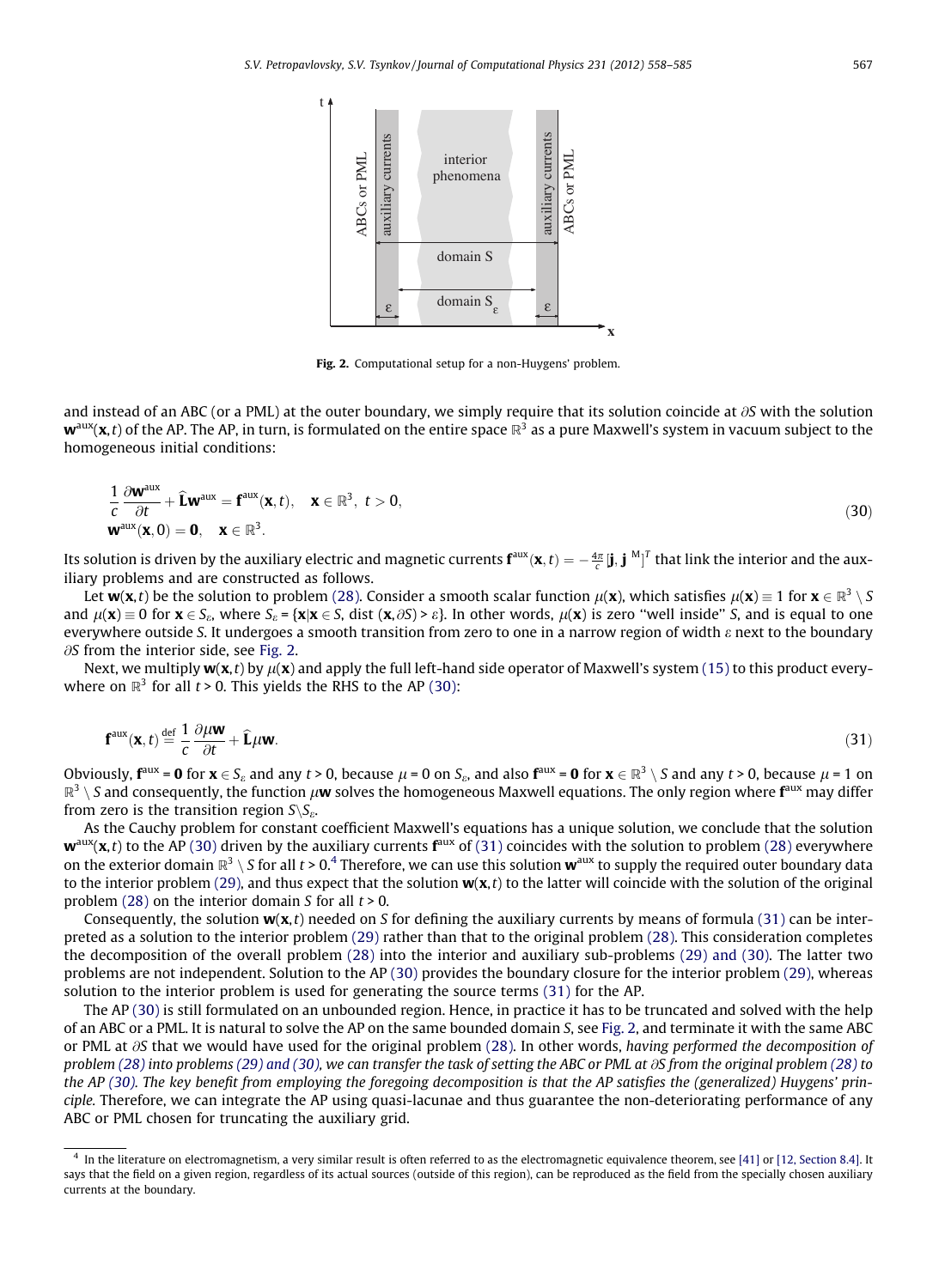<span id="page-10-0"></span>At the discrete level, the interior problem and the AP are time marched synchronously. Once the interior solution is advanced by one time step, the auxiliary sources  ${\bf f}^{\rm aux}$  can also be advanced by one time step. Then, the exterior solution  ${\bf w}^{\rm aux}$ can be obtained on the next time level; it needs to be known only right outside S. This solution provides the missing closure for the interior problem on the upper time level, after which the interior solution can be advanced yet once again, and the procedure cyclically repeats itself. In Section 6, we provide the full implementation detail.

## 6. Numerical setup

We will implement the algorithm of Section 5 in a full 3D Cartesian setting for the computational domain shaped as a parallelepiped. At the outer surface of the parallelepiped the grid will be terminated by the unsplit PML by Zhao and Cangellaris [\[58\]](#page-27-0), see Appendix A. This combination of the geometry and the treatment of the outer boundary is popular for CEM applications.

We will first demonstrate that the standard non-modified PML set as a wave absorber at the outer boundaries of the 3D Cartesian grid generates instabilities already at the moderate computational times. Then, we will show that the integration based on quasi-lacunae completely removes the deterioration and allows one to compute the solution for as long as required.

In the interior of the computational domain we will be solving the standard Maxwell equations in vacuum driven by the given external currents. These equations have a simple axially symmetric exact solution (a regularized oscillating dipole) that we will use as a reference for comparison with the numerical results. Let us emphasize that despite of its axial symmetry the problem will be solved using 3D Cartesian coordinates, taking no advantage of the more convenient spherical or cylindrical geometry (that could lead to a reduced dimension). This will allow us to identify the instability induced by the Cartesian PML and to demonstrate that it can be cured with a quasi-lacunae based approach. We also re-emphasize that even though the interior problem we have currently chosen is merely the constant coefficient Maxwell equations driven by known currents, we will take no advantage of this fact and rather develop a full-fledged decomposition approach described in Section 5 that allows to treat the interior problem as non-Huygens'.

## 6.1. Governing equations and geometry

Let z be the axis of symmetry for the solution. In this case, the full Maxwell system of equations gets split into two independent subsystems that correspond to the transverse magnetic (TM) and transverse electric (TE) modes. Hereafter, we focus on the TM mode. In the spherical coordinate system  $(r,\theta,\varphi)$ , the TM mode relates two non-zero components of the electric field,  $E_r$  and  $E_\theta$ , and one (angular) component of magnetic field,  $H_\omega$ . However, the split takes place only in the spherical or cylindrical coordinates. In the Cartesian coordinates  $(x, y, z)$ , the TM mode contains a total of five Cartesian components of the field vectors  $E_x$ ,  $E_y$ ,  $E_z$ ,  $H_x$ , and  $H_y$  (note that  $H_z \equiv 0$ ) that satisfy the conventional Maxwell equations:

$$
-\frac{\partial H_y}{\partial z} = \frac{1}{c} \frac{\partial E_x}{\partial t} + \frac{4\pi}{c} j_x,\tag{32}
$$

$$
\frac{\partial H_x}{\partial z} = \frac{1}{c} \frac{\partial E_y}{\partial t} + \frac{4\pi}{c} j_y,
$$
  
\n
$$
\frac{\partial H_x}{\partial t} = \frac{1}{c} \frac{\partial E_y}{\partial t} + \frac{4\pi}{c} j_y,
$$
\n(33)

$$
\frac{\partial H_y}{\partial x} - \frac{\partial H_x}{\partial y} = \frac{1}{c} \frac{\partial E_z}{\partial t} + \frac{4\pi}{c} j_z,
$$
\n(34)  
\n
$$
\frac{\partial E_z}{\partial z} - \frac{\partial E_y}{\partial z} = -\frac{1}{c} \frac{\partial H_x}{\partial x}.
$$

$$
\frac{\partial z_z}{\partial y} - \frac{\partial z_y}{\partial z} = -\frac{1}{c} \frac{\partial z_x}{\partial t},
$$
\n
$$
\frac{\partial E_x}{\partial z} - \frac{\partial E_z}{\partial x} = -\frac{1}{c} \frac{\partial H_y}{\partial t},
$$
\n
$$
\frac{\partial E_y}{\partial x} - \frac{\partial E_x}{\partial y} = 0.
$$
\n(35)

In this system, Eqs. (32)–(34) represent the Ampère law and are driven by the external currents  $j_x, j_y, j_z$ . The Faraday law is given by equations (35)–(37) and is homogeneous (no magnetic currents exist in nature). Eq. (37) is what remains of the Faraday's law in the z direction ( $H_z \equiv 0$ ); it will not be a part of the numerical algorithm or subsequent analysis.

Let us now define the computational domain S. First of all, the foregoing axial symmetry implies that it is sufficient to compute the solution only within one octant, i.e., on one eighth of a Cartesian cube centered at the origin. This is because each component of the solution possesses a certain parity, i.e.,  $E_x$ ,  $E_y$ ,  $E_z$ ,  $H_x$ , and  $H_y$  are even or odd functions of the Cartesian variables  $x$ ,  $y$ , and  $z$  (see Section 6.5):

$$
E_x(-x) = -E_x(x), \quad E_x(-y) = E_x(y), \quad E_x(-z) = -E_x(z), \tag{38}
$$

$$
E_y(-x) = E_y(x), \quad E_y(-y) = -E_y(y), \quad E_y(-z) = -E_y(z), \tag{39}
$$

$$
E_z(-x) = E_z(x), \quad E_z(-y) = E_z(y), \quad E_z(-z) = E_z(z), \tag{40}
$$

$$
H_x(-x) = -H_x(x), \quad H_x(-y) = -H_x(y), \quad H_x(-z) = H_x(z),
$$
  
\n
$$
H_y(-x) = -H_y(x), \quad H_y(-y) = H_y(y), \quad H_y(-z) = H_y(z).
$$
\n(41)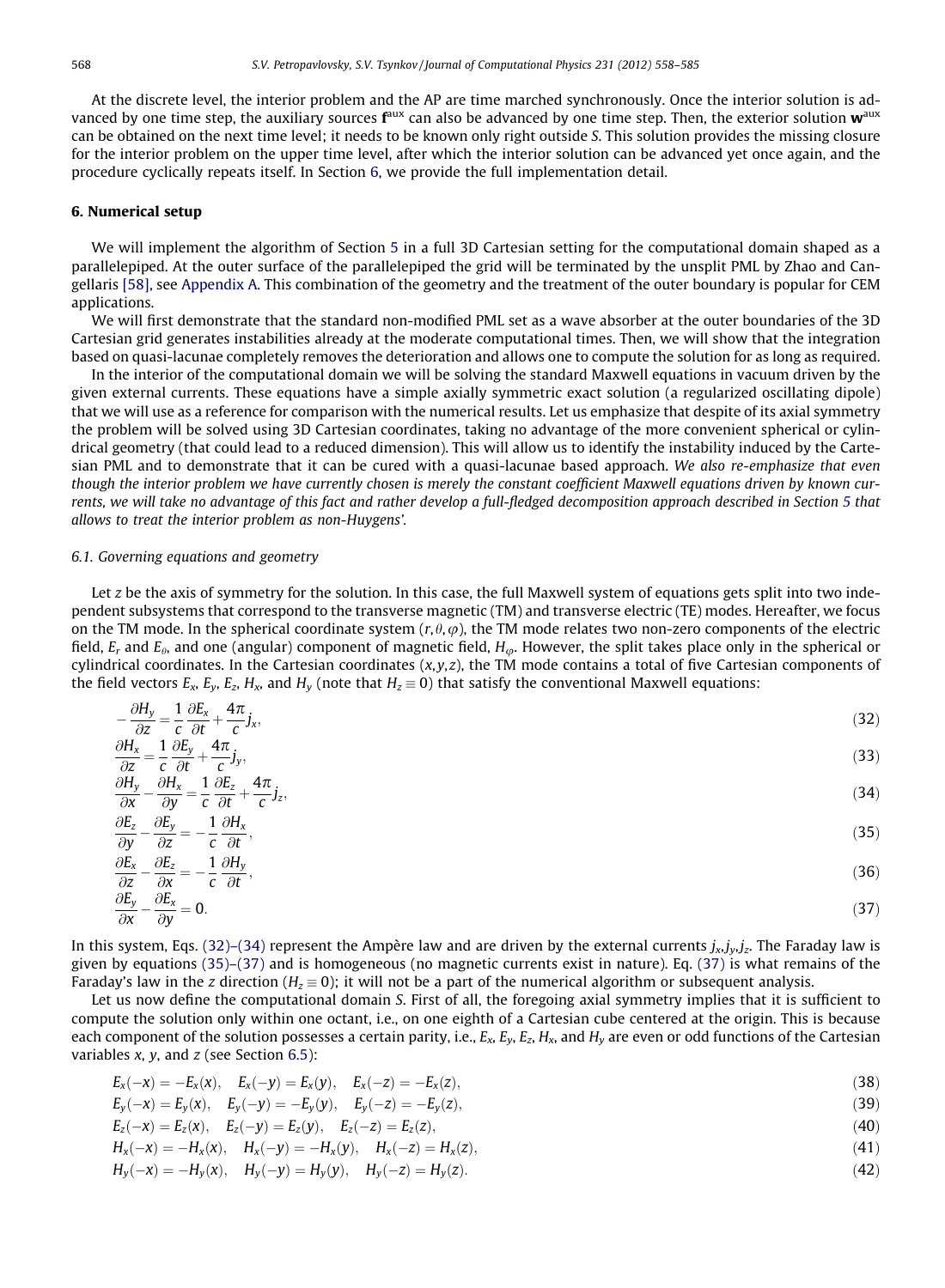<span id="page-11-0"></span>Hence, one can compute the fields only for  $x \ge 0$ ,  $y \ge 0$ , and  $z \ge 0$ . In doing so, symmetry relations [\(38\)–\(42\)](#page-10-0) will provide the boundary conditions on the planes  $x = 0$ ,  $y = 0$ ,  $z = 0$ . Therefore, we choose the computational domain S in the form of a parallelepiped (see Fig. 3):

$$
S = \{(x,y,z): 0 \leqslant x \leqslant a, 0 \leqslant y \leqslant b, 0 \leqslant z \leqslant c\}.
$$

In our experiments, we always set  $a = b = c = 2.4$  cm. Electric currents  $j_x, j_y$ , and  $j_z$  that drive the solution, see equations [\(32\)–](#page-10-0) [\(37\)](#page-10-0), are compactly supported inside the computational domain S.

The boundary data at the outer planes  $x = a$ ,  $y = a$ , and  $z = a$  will be taken from the solution to the AP (auxiliary problem), in accordance with the algorithm described in Section 5.

#### 6.2. Auxiliary problem

The AP is governed by the Maxwell equations for vacuum with the specially designed right-hand sides (auxiliary currents). The equations are essentially the same as [\(32\)–\(37\)](#page-10-0) except that (i) there may be a non-physical magnetic current in the AP, and (ii) the AP is terminated by the PML that leads to a modification of the governing equations near the exterior boundaries, see Section 6.3 and Appendix A. As explained in Section 5, the AP plays a pivotal role for the analysis of non-Huygens' formulations, because the decomposition of the original problem into the interior and auxiliary problems leaves all the complex phenomena in the interior, whereas the AP itself becomes Huygens' and can therefore be treated with the help of quasi-lacunae.

The auxiliary currents are built from the solution E, H to the interior problem. For example, the x-component of the electric current and the y-component of the magnetic currents are given by

$$
\frac{4\pi}{c}j_x = -\frac{1}{c}\frac{\partial\mu E_x}{\partial t} - \frac{\partial\mu H_y}{\partial z}, \quad \frac{4\pi}{c}j_y = \frac{1}{c}\frac{\partial\mu H_y}{\partial t} + \frac{\partial\mu E_x}{\partial z} - \frac{\partial\mu E_z}{\partial x},\tag{43}
$$

where  $\mu = \mu(\mathbf{x})$  is the multiplier function introduced in Section 5. Note that since  $H_z \equiv 0$  and Eq. (37) holds, the z-component of the magnetic current vanishes,  $j_z^{\text{M}}\equiv 0.$ 

Compared to the interior problem, the AP will be solved on a somewhat larger cube

$$
Saux = \{ (x, y, z) : 0 \leq x \leq a', 0 \leq y \leq a', 0 \leq z \leq a' \},
$$
\n
$$
(44)
$$

where  $a'$  >  $a$ . The auxiliary domain  $S^{aux}$  contains the computational domain  $S$  for the interior problem, as well as the PML that extends from  $\partial S$  outward (see Fig. 3).

Next, we actually define the function  $\mu(x)$  that specifies the shape of the transition zone where the auxiliary currents exist, and actually helps construct those auxiliary currents, see formula (43). It is convenient to choose a spherically symmetric function  $\mu = \mu(r)$ ,  $r = \sqrt{x^2 + y^2 + z^2}$ :

$$
\mu(r) = P_4 \left( \frac{r - a + \varepsilon}{\varepsilon} \right),\tag{45}
$$

where  $P_4(x)$  is smooth, equal to zero for  $x \le 0$ , equal to one for  $x \ge 1$ , and coincides with a polynomial of degree seven on the interval  $0 \le x \le 1$ :



Fig. 3. Geometric setup. A two-dimensional section of the cube by the  $xy$ -plane.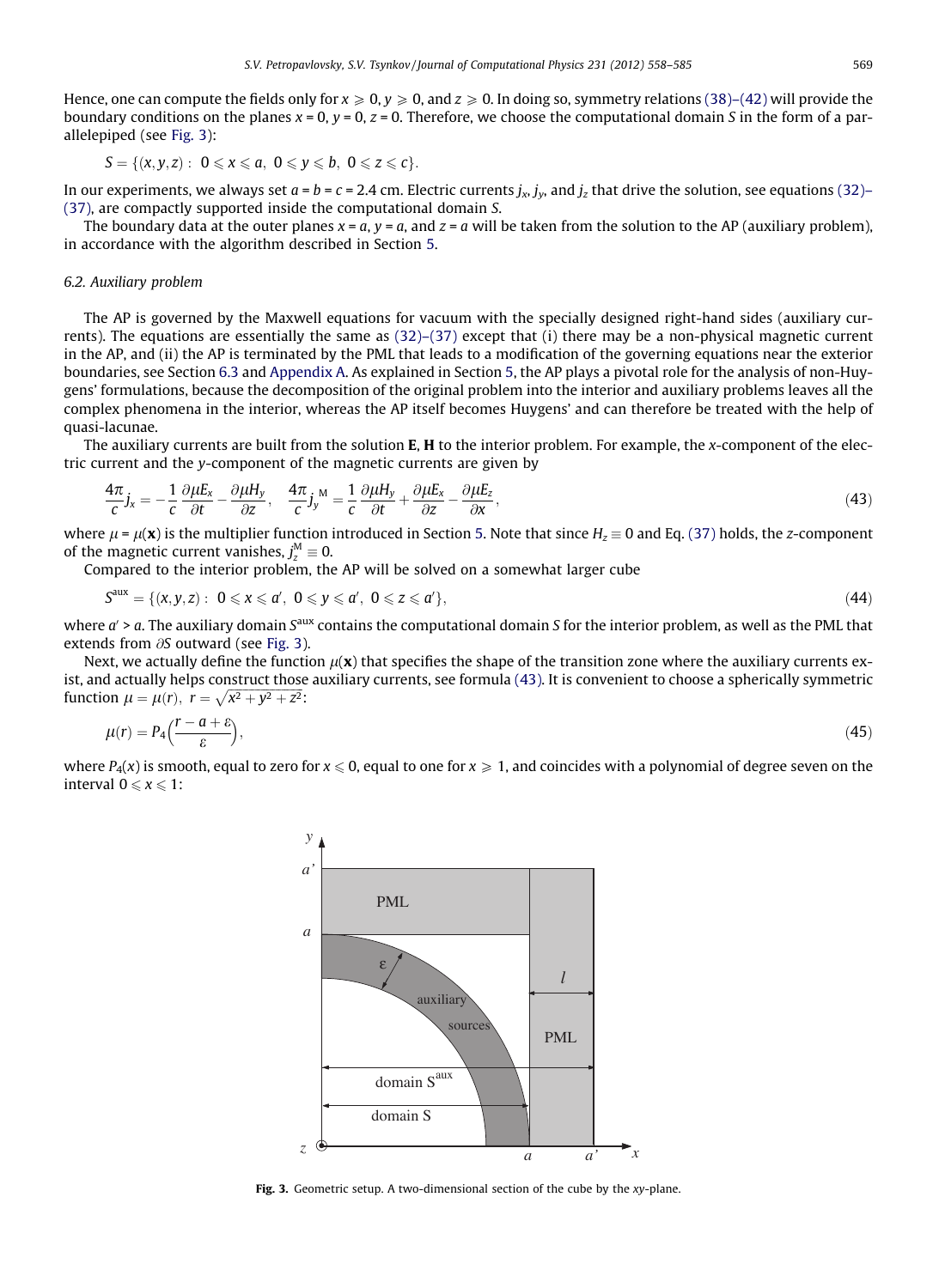<span id="page-12-0"></span>
$$
P_4(x)=\left\{\begin{aligned} &0, & x\leqslant 0, \\ &35x^4-84x^5+70x^6-20x^7, & 0\leqslant x\leqslant 1, \\ &1, & x\geqslant 1. \end{aligned}\right.
$$

The derivatives of  $P_4(x)$  up to third order are equal to zero at the points  $x = 0$  and  $x = 1$ . Therefore, the function  $\mu(r)$  given by formula [\(45\)](#page-11-0) increases smoothly from zero to one in the spherical layer  $a - \epsilon \leqslant r \leqslant a$  of width  $\epsilon$ . The auxiliary currents are localized precisely in this layer, see [Fig. 3](#page-11-0). Indeed, when  $r$  <  $a$  –  $\varepsilon$  we have  $\mu(r)$  = 0 and hence  $\mathbf{j}$  = 0 and  $\mathbf{j}^\mathsf{M}$  = 0, whereas for  $r$  >  $a$ we have  $\mu(r)$  = 1 so that the interior problem transforms into the homogeneous Maxwell equations and the auxiliary currents vanish as well, see, e.g., formula [\(43\).](#page-11-0)

Note that as we set up the computations using Cartesian coordinates, we could have also chosen the transition zone to be adjacent to the boundary  $\partial S$  from the inside. Then, there would have been no vacuum region between the transition zone and the PML, see [Fig. 3](#page-11-0). We will test this alternative configuration in the future.

Finally, as the solution to the AP clearly inherits the symmetry properties discussed in Section 6.1, relations [\(38\)–\(42\)](#page-10-0) can be used in the capacity of the boundary conditions at the planes  $x = 0$ ,  $y = 0$ , and  $z = 0$ . Namely, they help define the values of the solution at the ghost nodes according to the specific parity of every given field component at every given symmetry plane.

## 6.3. PML

The outer part  $S^{aux}\$  of computational domain  $S^{aux}$  is occupied by the PML of width  $l$  = 0.75 cm in each coordinate direction, see [Fig. 3](#page-11-0). For our computations, we take the unsplit PML derived by Zhao and Cangellaris in [\[58\]](#page-27-0) for the Cartesian coordinate system. This PML is standard and well-known, and we present its governing equations in Appendix A. As the goal of this paper is to demonstrate the performance of the new stabilization technique based on quasi-lacunae, we use the original version of the PML [\[58\]](#page-27-0) with no additional "fixes" reported in the literature.

## 6.4. Boundary conditions

At the outer boundaries  $x = a'$ ,  $y = a'$ , and  $z = a'$  of the domain  $S^{aux}$ , the PML itself is terminated either by zero Dirichlet boundary conditions for the tangential components of the magnetic field, or by a local artificial boundary condition. If the damping inside the layer is sufficiently strong, the boundary conditions at the outer boundaries of the PML do not affect the quality of the solution on S. The use of the ABC, however, may provide an additional benefit. In this case, if the layer is switched off (i.e., if  $\sigma_y = \sigma_z = \sigma_z = 0$  everywhere), the boundaries still possess some non-reflecting properties sufficient for computing the solution with an acceptable accuracy. A computation of this kind (see Section 7) allows us to unambiguously attribute the undesirable long-time growth of the solution to the presence of the PML, because having the PML switched on or off appears the only difference between the two otherwise identical computational strategies.

The simplest local non-reflecting boundary condition at  $\partial S^{\text{aux}}$  can be taken in the form

$$
\mathbf{H}^{\text{aux}} = \mathbf{n} \times \mathbf{E}^{\text{aux}},\tag{46}
$$

where **n** is the unit normal vector to  $\partial S^{aux}$  in the outward direction. As the boundary  $\partial S^{aux}$  is composed of Cartesian planes, then in every given instance the vector **n** coincides with the corresponding unit vector  $\mathbf{e}_x$ ,  $\mathbf{e}_y$ , or  $\mathbf{e}_z$ . Expression (46) involves the tangential components of the field vectors and holds for a plane wave propagating along n. Without analyzing the nonreflecting properties of the ABC (46) to any degree of detail, we note that the flux of electromagnetic energy

$$
\mathbf{S} = \frac{c}{4\pi} (\mathbf{E}^{\text{aux}} \times \mathbf{H}^{\text{aux}}) = \frac{c}{4\pi} |\mathbf{H}^{\text{aux}}|^2 \mathbf{n}
$$

is directed outwards as long as (46) holds. In other words, the energy ''drains out'' of the computational domain thus aiding toward the stability of the algorithm.

As the ABC (46) is designed to absorb the plane waves that propagate normally to the boundary, it can be only an approximate radiation boundary condition. For the wave fronts that are not planar, or even for the plane waves but propagating in other directions, the ABC (46) will necessarily lead to partial reflections, see [\[1,2\]](#page-25-0). To somewhat reduce those reflections, we could have interpreted **n** in formula (46) as the unit radius vector,  $\mathbf{n} = \mathbf{r}/|\mathbf{r}|$ , rather than the unit normal to  $\partial S^{\text{aux}}$ , because the wave fronts in the far field are nearly spherical. However, since the geometry we have chosen is Cartesian, and the design of local non-reflecting ABCs is not the primary focus of this paper, it is more convenient to use the simplest Cartesian version of (46), when **n** is the normal to  $\partial S^{aux}$ , as long as the performance is acceptable for the current demonstration purposes (see Section 7).

### 6.5. Test solution

To study the performance of the algorithm, we need to be able to compute the actual numerical error on the grid at different moments of time. The explicit form of the reference solution that we use can be compactly written via field components in the spherical coordinate system  $(r, \theta, \varphi)$ :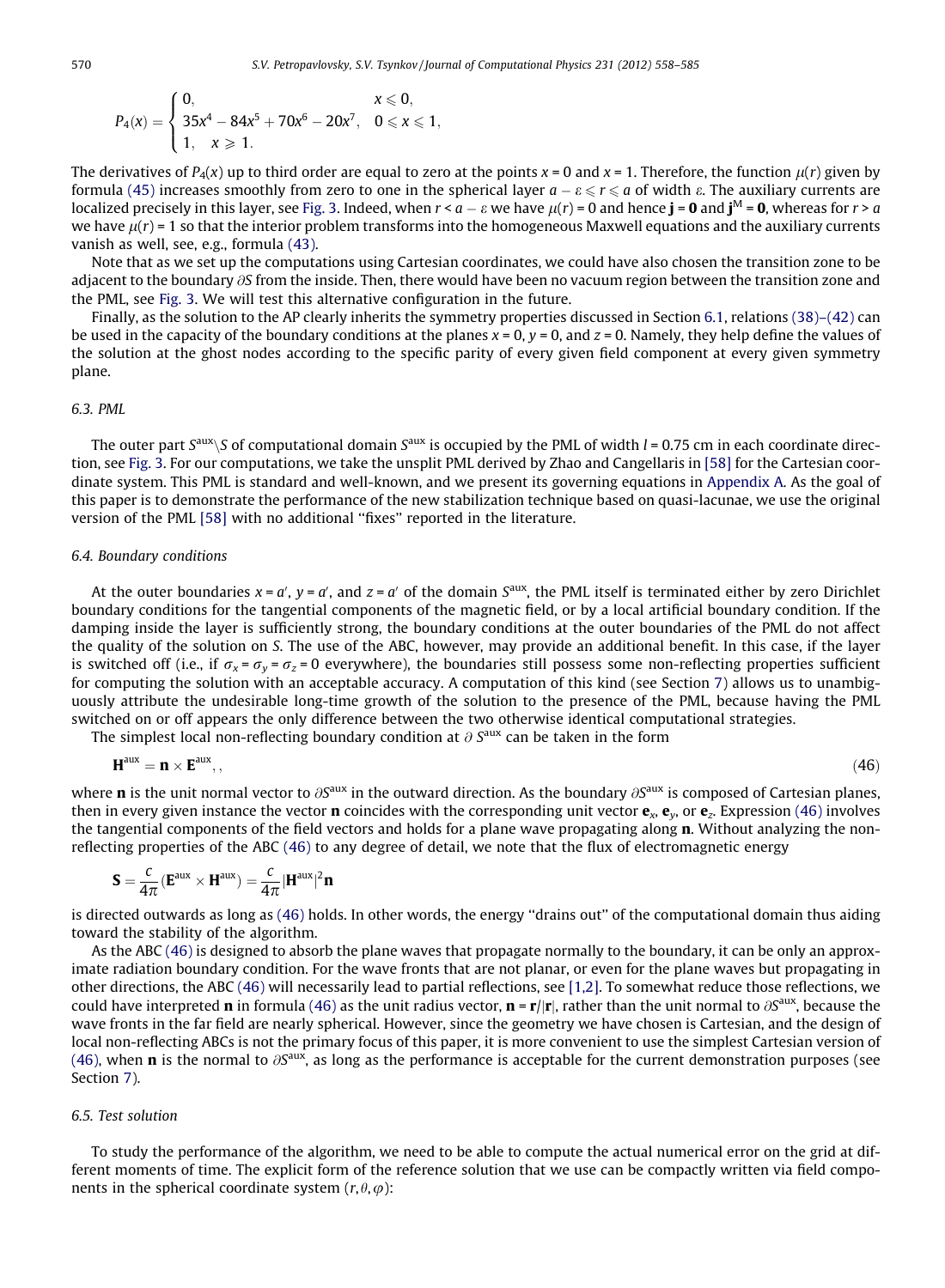S.V. Petropavlovsky, S.V. Tsynkov / Journal of Computational Physics 231 (2012) 558–585 571

<span id="page-13-0"></span>
$$
E_r = \psi(r) \frac{2d_0 \cos \theta}{r^3} \left( \chi + \frac{\dot{\chi}r}{c} \right) - \frac{d_0 \cos \theta}{r^2} \left( \chi + \frac{\dot{\chi}r}{c} + \frac{\ddot{\chi}r^2}{c^2} \right) \frac{\partial \psi}{\partial r},\tag{47}
$$

$$
E_{\theta} = \psi(r) \frac{d_0 \sin \theta}{r^3} \left( \chi + \frac{\dot{\chi}r}{c} + \frac{\ddot{\chi}r^2}{c^2} \right),\tag{48}
$$

$$
H_{\varphi} = \psi(r) \frac{d_0 \sin \theta}{cr^3} \left( \dot{\chi}r + \frac{\ddot{\chi}r^2}{c} \right). \tag{49}
$$

This solution originates from the field radiated by a pointwise oscillating dipole  $d(t) = d_0 \chi(t)$  located at the origin of the coordinate system and oriented along the z-axis. The modulating function  $\chi(t)$  is assumed smooth, and  $\chi(t) \equiv 0$  for  $t < 0$ . To suppress the singularities in the origin, solution (47)–(49) is regularized by introducing a smooth multiplier  $\psi(r)$  that should have at least three continuous derivatives at  $r = 0$ , leading to asymptotic behavior  $\psi(r) = \mathcal{O}(r^3)$  as  $r \to 0$ . The components of the correspondent electric current that drives the solution (47)–(49) are:

$$
j_r = \frac{d_0 \cos \theta}{cr^2} \left( \dot{\chi} + \frac{\ddot{\chi}r}{c} + \frac{\ddot{\chi}r^2}{c^2} \right) \frac{\partial \psi}{\partial r},\tag{50}
$$

$$
j_{\theta} = -\frac{d_0 \sin \theta}{cr^3} \left( \dot{\chi}r + \frac{\ddot{\chi}r^2}{c} \right) \frac{\partial \psi}{\partial r}.
$$
\n(51)

In Eqs. (47)–(51), the argument of the modulating function  $\chi$  is the retarded time  $\tau$  = t – r/c, and the dot denotes differentiation with respect to time, e.g.,  $\chi \equiv \frac{\partial \chi(t-r/c)}{\partial t}$ . The solution given by formulae (47)–(49) obviously satisfies the symmetry constraints introduced in Section 6.1.

In Section 7, we solve system [\(32\)–\(37\)](#page-10-0) with the right-hand sides (50) and (51) numerically (it is the interior problem, and the right-hand sides are transformed to the Cartesian coordinates), and evaluate the error by comparing the solution computed on the grid with the exact solution (47)–(49).

## 6.6. Discretization

Eqs. [\(32\)–\(37\)](#page-10-0) that govern the solution to the interior problem are discretized on the grid with square cells:  $h_x = h_y = h_z = h$ using the conventional second order accurate Yee scheme [\[9\]](#page-26-0), see Appendix B. The AP of Section 6.2 is approximated using the same Cartesian grid and the same scheme. The AP grid extends to the entire domain S<sup>aux</sup>, and involves the PML that terminates the interior domain S, see [Fig. 3.](#page-11-0) Accordingly, the resulting discretization involves the discretization of the PML Eq. [\(64\)](#page-23-0), see Appendix A, by means of the Yee scheme. The auxiliary ODEs [\(65\)](#page-23-0) are approximated with second order accuracy on the same staggered grid. The PML itself is terminated either by the zero Dirichlet boundary condition or by the simple ABC [\(46\)](#page-12-0), see Section 6.4. The thickness of the spherical layer  $a - \varepsilon \leqslant r \leqslant a$ , see [Fig. 3](#page-11-0), was about six grid cells in all our simulations. To demonstrate the grid convergence, we use a sequence of grids with  $h = 0.15$ , 0.075 and 0.0375 cm, see Section 7.

## 6.7. Time-marching

The discrete time-marching procedure is organized as follows. The Yee scheme updates the numerical solution in two stages. First, it advances the electric field in time. To do so, i.e., to update  $(E_z)_{i+1/2,j+1/2,k}^n$  according to Eq. [\(66\),](#page-24-0) the magnetic field needs to be known on the entire grid including the boundary values of the tangential components  $(H_y)_{N,j+1/2,k}^{n+1/2}$  and  $(H_x)_{i=1/2,N,k}^{n+1/2}$  at the planes  $x = a$  and  $y = a$ , i.e., at  $i = N$  and  $j = N$ , respectively. Next, the magnetic field is updated, see Eq. [\(67\)](#page-24-0). However, this update can be done only inside the computational domain and not at the boundary. Indeed, the boundary values  $(H_x)_{i+1/2,N,k}^{n+1/2}$  cannot be updated according to [\(67\)](#page-24-0) as it would require the knowledge of the electric field  $E_z$  outside the computational domain. Likewise, the boundary values  $(H_y)_{N,j+1/2,k}^{n+1/2}$  cannot be updated using the discrete counterpart of Eq. (36). As the tangential components of the magnetic field at the boundary become unavailable at the next time level, the next full update of the electric field will not be possible either. Therefore, an alternative procedure is needed for defining the tangential components of the magnetic field at the boundary planes  $x = a$ ,  $y = a$ , and  $z = a$  at each time level. The alternative procedure that we propose exploits the split into the interior and auxiliary sub-problems (Section 5) and the integration of the AP using quasi-lacunae (Sections 2 and 4).

Assume that we have updated the electric and magnetic field as outlined above, and obtained the values of  $E^{n+1}$  and  $H^{n+3/2}$ everywhere on the interior grid except at the boundary, where the magnetic field has not been updated. Then, we can multiply the resulting  $E^{n+1}$  and  $H^{n+3/2}$  by the function  $\mu$  of [\(45\)](#page-11-0) and define the auxiliary currents as follows:

$$
\frac{4\pi}{c} (j_z)_{i+1/2,j+1/2,k}^{n+1/2} = -\frac{1}{c} \frac{(\mu E_z)_{i+1/2,j+1/2,k}^{n+1} - (\mu E_z)_{i+1/2,j+1/2,k}^{n} + \frac{(\mu H_y)_{i+1,j+1/2,k}^{n+1/2} - (\mu H_y)_{i,j+1/2,k}^{n+1/2}}{h_x} - \frac{(\mu H_x)_{i+1/2,j+1,k}^{n+1/2} - (\mu H_x)_{i+1/2,j,k}^{n+1/2}}{h_y},
$$
\n(52)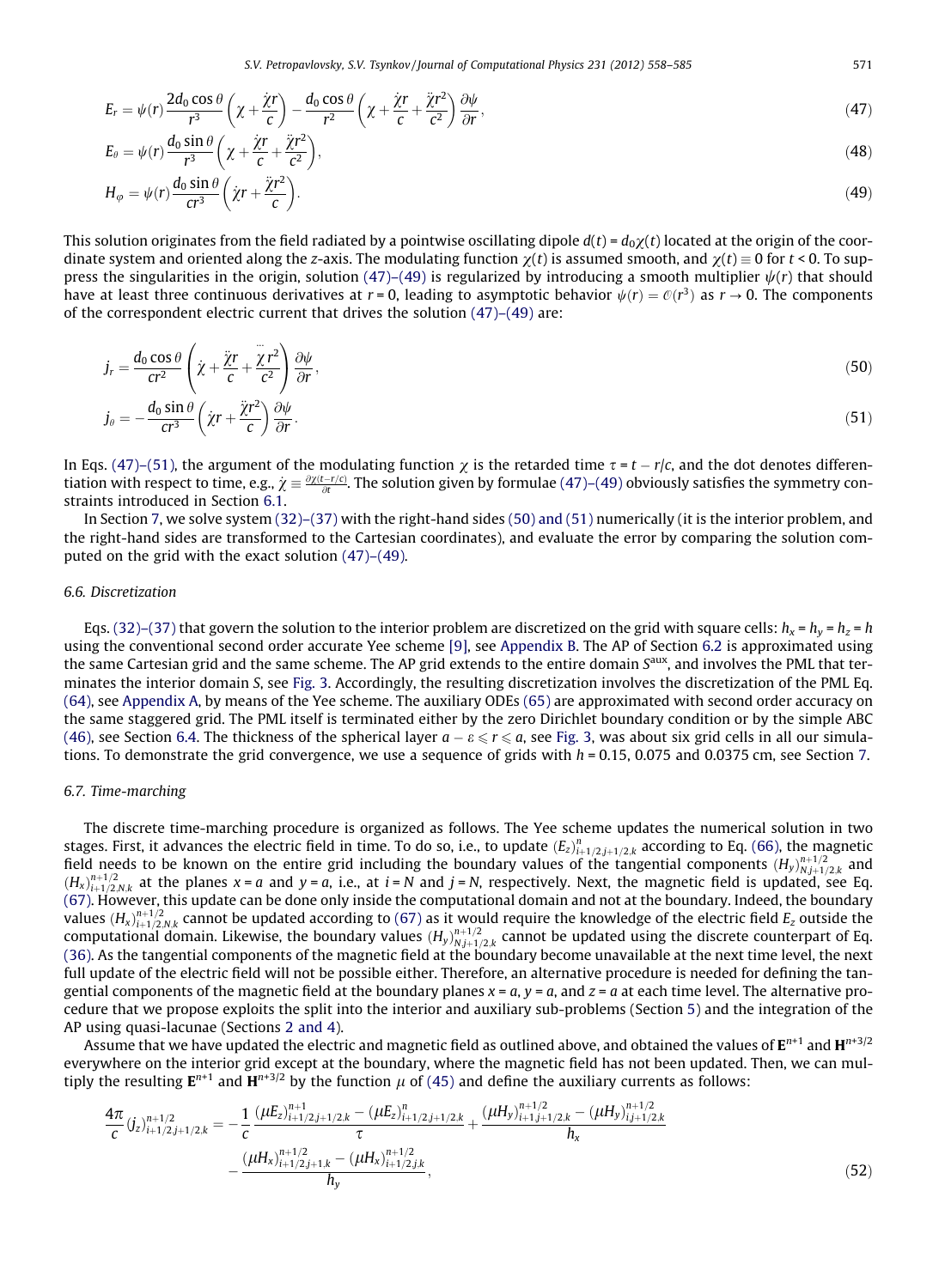<span id="page-14-0"></span>572 S.V. Petropavlovsky, S.V. Tsynkov / Journal of Computational Physics 231 (2012) 558–585

$$
\frac{4\pi}{c} \left(j_x^M\right)_{i+1/2,j+1/2,k}^{n+1} = \frac{1}{c} \frac{(\mu H_x)_{i+1/2,j,k}^{n+3/2} - (\mu H_x)_{i+1/2,j,k}^{n+1/2}}{\tau} + \frac{(\mu E_z)_{i+1/2,j+1/2,k}^{n+1} - (\mu E_z)_{i+1/2,j-1/2,k}^{n+1}}{h_y}
$$
\n
$$
-\frac{(\mu E_y)_{i+1/2,j,k+1/2}^{n+1} - (\mu E_y)_{i+1/2,j,k-1/2}^{n+1}}{h_z}.
$$
\n(53)

Note that the unknown boundary values of the (tangential) magnetic field are not required to compute the auxiliary currents since the latter differ from zero only in the transition zone, see [Fig. 3,](#page-11-0) and vanish, in particular, at the outer boundary of S.

Having obtained the auxiliary currents  ${\bf j}$  and  ${\bf j}^{\sf M}$  that drive the AP, see formulae [\(52\) and \(53\),](#page-13-0) we can advance the discrete solution to the AP by one time step. This can be done everywhere on S, including the boundaries, because the AP is terminated by the PML outside S. And as the solutions to the interior and auxiliary problems coincide at the boundaries  $x = a$ ,  $y = a$ . and  $z = a$ , we can recover the tangential components of the magnetic field needed for the interior problem. Therefore, the solution to the interior problem can be advanced further in time by one additional step, and the procedure cyclically repeats itself.

The key consideration is that the AP is time-marched with the help of quasi-lacunae, as described in Sections 2 and 4. In other words, what we actually integrate in time is those partial problems of type [\(1\) and \(2\), \(12\)](#page-3-0), terminated by the PML, that have not yet reached their respective steady states on S, and hence still need to be carried on. For every given moment of time t, these are the partial problems  $i = N_0, \ldots, N_1$ , see formula [\(14\),](#page-5-0) where  $N_0$  and  $N_1$  individually depend on t, but their difference  $N_1 - N_0$  remains bounded by a fixed quantity for all times.

In practice, one may either solve the partial problems [\(1\), \(2\), \(12\)](#page-3-0) individually, or time-march the solution of the AP in its entirety. In any event, once the lower limit of summation  $N_0 = N_0(t)$  in formula [\(14\)](#page-5-0) becomes larger than the index *i* of a given partial problem, the solution of the latter,  $E_i$  (and  $H_i$ ), must be excluded from the overall sum and must remain excluded continuously thereafter. If the solution of the AP is marched in its entirety, this can be done by recomputing and then subtracting the contribution for a given i from the overall solution of the AP.

In addition to the unsteady components  $\mathbf{E}_i$  (and  $\mathbf{H}_i$ ), the overall solution of the AP on S contains the steady-state part,  $\mathbf{E}^{st}$ (and  $H^{st}$ ), see [\(14\)](#page-5-0). One can obtain  $E^{st}$  and  $H^{st}$  by solving the Poisson equations [\(9\) and \(10\),](#page-4-0) subject to the appropriate ABC at  $\partial S$ . Alternatively, one can obtain E<sup>st</sup> and H<sup>st</sup> with the help of the same time-depended scheme (Yee scheme) as used for integrating the Maxwell equations, merely as the solution that forms inside the quasi-lacuna once the unsteady waves have left the computational domain. We adopt the second approach in the current paper as it has proven efficient in practice, see the discussion around Eq. [\(61\)](#page-16-0).

Let us note that having the correct steady-state components  $E^{st}$  and  $H^{st}$  in the overall solution of the AP is important only when this solution is used to provide the boundary data for the interior problem. For time-marching the AP per se, what matters is only to let the unsteady components of the solution out of the computational domain. The steady-state component does not evolve between the updates by its very nature, and does not need to be time-marched. Therefore, when the contribution for a given i is removed, it can be removed from the solution of the AP completely, i.e., both the unsteady part, as well as the steady-state one. The steady-state component is subsequently brought back, but only when setting the boundary conditions for the interior problem.

In [Fig. 13](#page-25-0) (see p. 36), we are showing the block diagram of the entire algorithm. In Section 6.8, we discuss some additional implementation details for the discrete formulation.

## 6.8. Additional implementation details

Partitioning of the RHS to the AP according to formula [\(12\)](#page-5-0) may appear problematic in the discrete setting, because each partial source  ${\bf j}_i,\ {\bf j}_i^{\sf M}$  is turned on and off abruptly. The resulting discontinuities at  $t_i$  = i $T_0$  will lead to the loss of consistency by the scheme and to ''smearing out'' of the sharp aft fronts of the outgoing waves. Therefore, following our previous analysis [21-23], we introduce a "smooth" approach to the partitioning of the RHSs  $j$  and  $j^M$ .

Let us consider a smooth partition of unity on the semi-infinite interval  $t \ge 0$ :

$$
\forall t \geq 0: \quad 1 = \sum_{i=0}^{\infty} \zeta(t - (i - 1)T_1), \quad \text{supp}\,\zeta(t) = [T_1 - \Delta T, 2T_1],\tag{54}
$$



Fig. 4. A smooth partition of unity.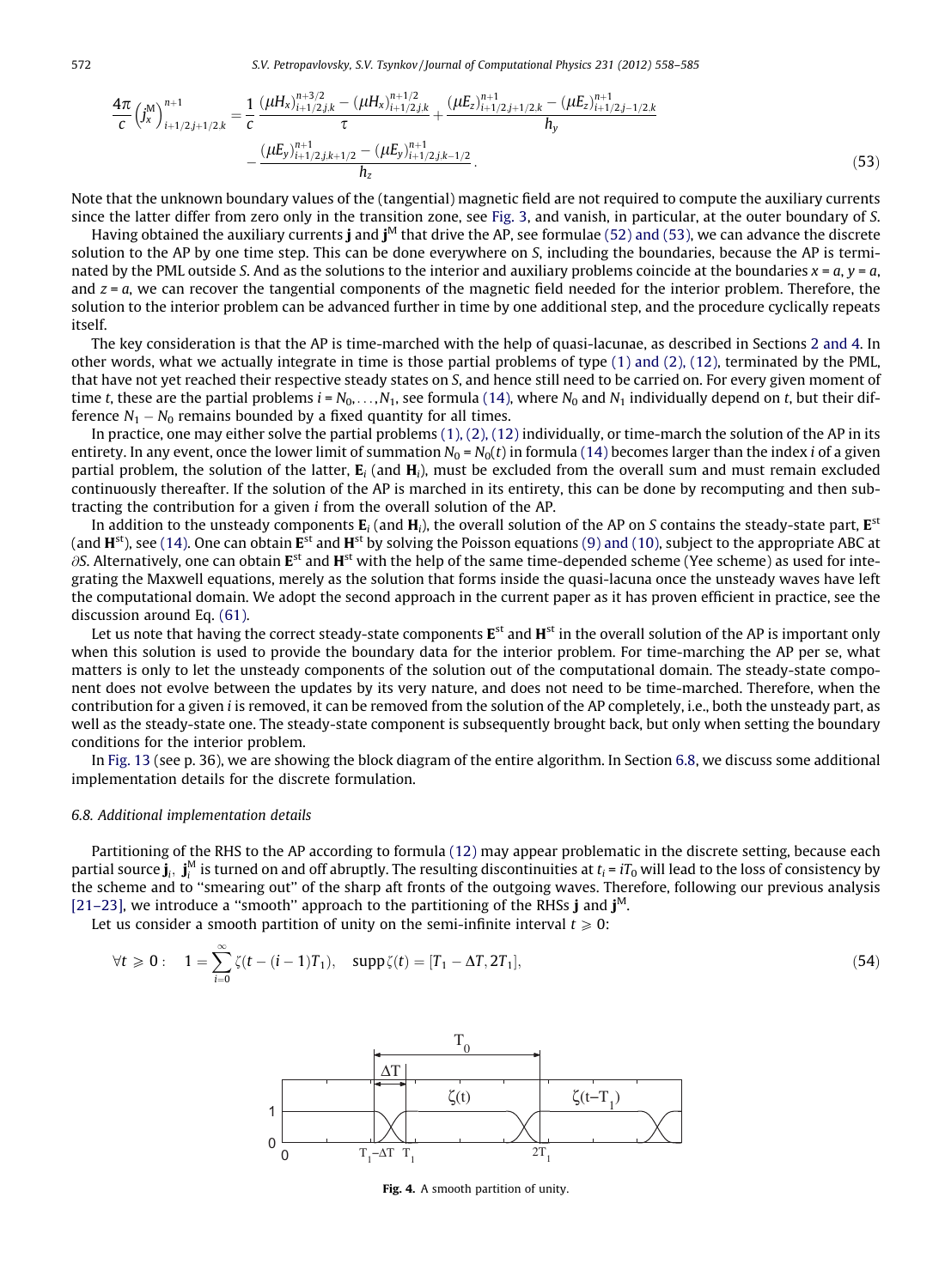<span id="page-15-0"></span>as schematically shown in [Fig. 4](#page-14-0). Here  $T_0$  is the size (duration) of each partition element (as in Section 2),  $\Delta T$  is the width (duration) of the overlapping interval, and

$$
T_1 \stackrel{\text{def}}{=} T_0 - \Delta T. \tag{55}
$$

We denote by  $\zeta(t)$  a smooth compactly supported function that defines the partition so that  $\zeta(t)\equiv 1$  for  $T_1\leqslant t\leqslant 2T_1-\Delta T$  and  $\zeta(t) + \zeta(t+T_1) \equiv 1$  for  $T_1 - \Delta T < t < T_1$ . The individual partition elements are obtained by a mere translation:  $\zeta(t-(i-1)T_1)$ ,  $i = 0, 1, 2, \ldots$ 

Multiplying the continuously operating currents **j** and **j**<sup>M</sup> by the sum given in formula [\(54\),](#page-14-0) we obtain [cf. formula [\(12\)](#page-5-0)]:

$$
\mathbf{j}(\mathbf{x},t) = \sum_{i=0}^{\infty} \mathbf{j}_i(\mathbf{x},t), \quad \mathbf{j}_i(\mathbf{x},t) = \mathbf{j}(\mathbf{x},t)\zeta(t-(i-1)T_1),
$$
  

$$
\mathbf{j}^{\mathbf{M}}(\mathbf{x},t) = \sum_{i=0}^{\infty} \mathbf{j}_i^{\mathbf{M}}(\mathbf{x},t), \quad \mathbf{j}_i^{\mathbf{M}}(\mathbf{x},t) = \mathbf{j}^{\mathbf{M}}(\mathbf{x},t)\zeta(t-(i-1)T_1),
$$
\n(56)

so that for each  $i = 0, 1, 2, \ldots$  the partitioned RHSs (56) are compactly supported on the domain

$$
Q_i = \{(\mathbf{x}, t) | \mathbf{x} \in S, iT_1 - \Delta T < t < (i+1)T_1\}.\tag{57}
$$

Unlike in the case of partition [\(12\),](#page-5-0) the functions (56) are smooth in both space and time. Hence, the finite-difference scheme is now expected to reproduce the quasi-lacunae phenomenon for each partial problem with its design accuracy. Moreover, because of the overlap  $\Delta T$  that partition (56) has and partition [\(12\)](#page-5-0) does not, both the moment  $t_0^{(i)}$  of inception of the *i*th partial source, as well as the moment  $t_2^{(i)}$ , when the domain S falls completely into the quasi-lacuna of the solution due to this source, need to be redefined compared to formulae [\(13\)](#page-5-0). Namely, instead of [\(13a\)](#page-5-0) we now have:

$$
t_0^{(i)} \stackrel{\text{def}}{=} iT_1 - \Delta T,\tag{58a}
$$

where  $T_1$  is defined by (55) (except for  $i$  = 0, for which  $t_0^{(i)} = 0$ ), and [\(13b\)](#page-5-0) is replaced by

$$
t_2^{(i)} \stackrel{\text{def}}{=} t_0^{(i)} + T_{\text{int}}, \tag{58b}
$$

where  $t_0^{(i)}$  has a new definition (58a), and  $T_{\rm int}$  is still given by [\(11a\).](#page-5-0)

Given the partition (56), the ith partial subproblem is included into the calculation at  $t_0^{(i)}$  defined by (58a) and is dropped at  $t_2^{(i)}$  defined by (58b), when the solution reaches the steady state on the domain of interest S. Similarly to Section 2, the interval between the termination time  $t_1^{(i)}\frac{def}{i}(i+1)T_1$  of the ith partial current, see formula (57), and the moment of time  $t_2^{(i)}$  is equal to  $\frac{1}{c}$ diam S"seconds," which is the time needed for the waves to leave the domain S.

When the lacunae-based algorithm of Section 2 is applied to a Huygens' problem, it needs the accumulated charges  $\rho(\mathbf{x},t)$ and  $\rho^{M}(\mathbf{x},t)$  as the source terms of Eqs. [\(9\) and \(10\),](#page-4-0) respectively. These accumulated charges enable the computation of the steady-state contribution to the overall solution. For the partition of unity [\(54\),](#page-14-0) the electric charge accumulated during the time period  $0 < t < t_1^{(N_0-1)}$  due to operation of the first  $N_0$  partial currents  ${\bf j}_i$ ,  $i=0,\ldots,N_0-1,$  is expressed as

$$
\rho(\mathbf{x}, t_1^{(N_0-1)}) = \rho(\mathbf{x}, N_0 T_1 - \Delta T) - \int_{N_0 T_1 - \Delta T}^{N_0 T_1} \text{div } \mathbf{j}(\mathbf{x}, t) \zeta(t - (N_0 - 2)T_1) dt,
$$
\n(59)

and similarly for the magnetic charge and the corresponding magnetic currents  ${\bf j}_i^{\rm M}.$  The first term on the right-hand side of (59) represents the charge accumulated during the period  $0 < t < N_0T_1 - \Delta T$ , whereas the integral adds the charge accumu-lated during the "decline" phase (see [Fig. 4\)](#page-14-0) of the last partial current,  ${\bf j}_{N_0-1}.$  As long as  $\rho$  (**x**,  $t$ ) can be considered a given function of space and time, it is only the integral term in (59) that needs to be evaluated numerically. Numerical integration may, in principle, introduce some additional error on the right-hand side of Eqs. [\(9\) and \(10\)](#page-4-0), but as the length of the integration interval in formula (59) is fixed and equal to  $\Delta T$ , estimate [\(26\)](#page-8-0) will still hold, except that the constant  $C_2$  formally becomes a function of  $\Delta T$ :

$$
\left\|\tilde{\mathbf{W}}_{N_0}^{(S),st}(\mathbf{x}) - \mathbf{W}_{N_0}^{(S),st}(\mathbf{x})\right\| \leqslant C_2(\Delta T) \|\psi\|''.
$$
\n(60)

As such, the overall error estimate [\(27\)](#page-8-0) will hold as well, again, with  $C_2(\Delta T)$  substituted for  $C_2$ .

For the non-Huygens' formulation of Section 5 though, only the currents  $\mathbf{j}(\mathbf{x},t)$  and  $\mathbf{j}^{\mathsf{M}}(\mathbf{x},t)$  can be considered given functions of space and time,<sup>5</sup> whereas the charges  $\rho(\mathbf{x},t)$  and  $\rho^M(\mathbf{x},t)$  are not defined independently. Consequently, the first term on the right-hand side of formula (59) needs to be evaluated numerically as well. This approach may be prone to the accumulation of error as it involves the integration of the continuity equation [\(5\)](#page-3-0) between  $t = 0$  and  $t = N_0T_1 - \Delta T$ .

In the actual computations however, we do not solve the Poisson equations [\(9\) and \(10\)](#page-4-0) explicitly. We rather employ an alternative approach and use the steady-state solution computed by the same Yee scheme. It develops and stays on S after all the unsteady waves leave. Let  $\mathbf{E}_i = \mathbf{E}_i(\mathbf{x}, t)$  denote the electric field due to the partition element i, as in Section 2. Then, at

<sup>5</sup> The currents are computed based on the interior solution in the course of the combined time-marching, see formulae [\(52\) and \(53\),](#page-13-0) yet from the standpoint of solving the AP they are interpreted as given functions.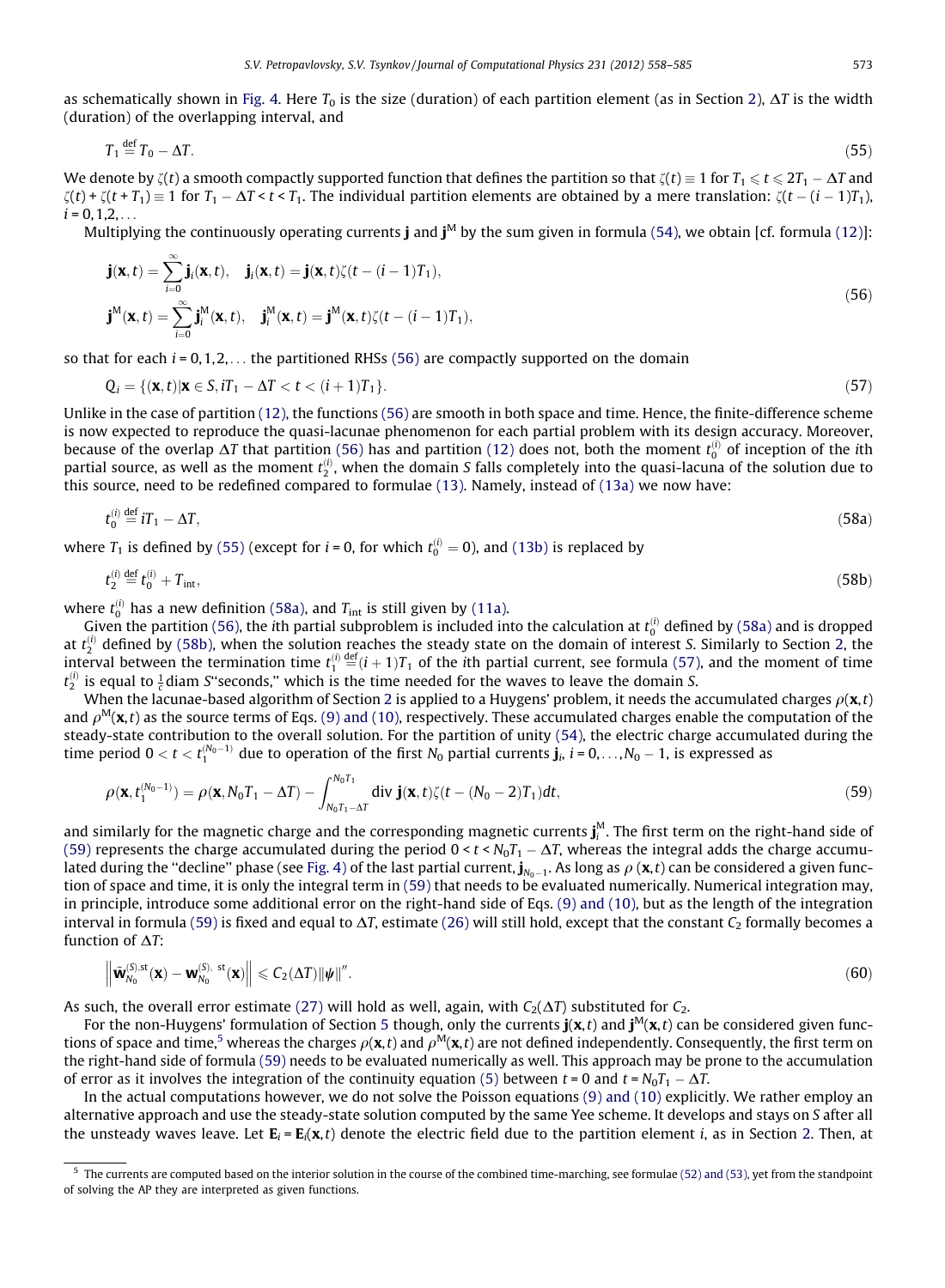<span id="page-16-0"></span> $t\geqslant t^{(i)}_\geqslant$  it reaches the steady state on the domain S and remains unchanged continuously thereafter, i.e.,  ${\bf E}_i({\bf x},t)={\bf E}_i^{\rm st}({\bf x})$  for all  $t\geqslant t_2^{(i)}$  and  $\mathbf{x}\in S$ . Hence, the overall steady-state contribution to the solution of the AP at the moment of time t is given by

$$
\mathbf{E}^{\mathrm{st}}(\mathbf{x}) = \sum_{i=0}^{N_0 - 1} \mathbf{E}_i^{\mathrm{st}}(\mathbf{x}), \quad \mathbf{x} \in S,
$$
 (61)

where  $N_0 = N_0(t)$  is defined in Section 2. This approach to evaluating  $E^{st}(x)$  does not involve the integration of the continuity equation. It may still be prone to the accumulation of error though because in formula (61) the steady-state contributions from all the elements of the partition [\(56\),](#page-15-0) starting with  $i = 0$ , are summed up. Yet the error growth may not be faster than linear with respect to  $N_0$ , because all individual errors associated with individual terms of the sum (61) are bounded, see formula [\(24\).](#page-7-0) In practice, the behavior of the method was even more favorable, as no accumulation of error associated with the use of formula (61) has been observed at all, see Section 7. This suggests that a theoretical analysis of this case (the currents are given but the charges are not) may in the future lead to a uniform estimate similar to that given by [Theorem 1](#page-8-0).

In addition, let us re-emphasize that even though the partition of the source terms in time (electric and magnetic currents) presented in [Fig. 4](#page-14-0) is the same as we used in our prior work, see, e.g., [\[25\],](#page-26-0) the current approach is fundamentally different from the previous one. In [\[25\],](#page-26-0) we have indicated that lacunae-based integration can help stabilize an ABC or a PML for a non-Huygens' problem, but have never implemented the idea because it required the solenoidal (i.e., divergence-free) auxiliary currents. Those auxiliary currents were built and tested earlier for standalone lacunae-based ABCs, see Section 3 and [\[24\]](#page-26-0) for detail, but it was a rather cumbersome and non-trivial component of the algorithm. In the current paper, we are using quasi-lacunae instead of the conventional lacunae, and hence the auxiliary currents do not have to be solenoidal, see formula [\(43\)](#page-11-0). This presents a major simplification over both [\[24,25\]](#page-26-0).

### 7. Results of computations

For our numerical experiments, we take  $\psi(r)$  = 1 – exp( $-r^5$ ) in formulae [\(47\)–\(49\).](#page-13-0) This guarantees that the fields are smooth and bounded at the origin:  $E_r\sim r^2$ ,  $E_\theta\sim r^2$ , and  $H_\varphi\sim r^3$ . Moreover, due to the exponential decay of the derivative  $\psi'(r)$  = 5r<sup>4</sup>exp( $-r^5$ ) the external currents [\(50\) and \(51\)](#page-13-0) appear essentially confined to the domain S. We also take  $d_0$  = 1 in Eqs. [\(47\)–\(51\).](#page-13-0)

The modulating function  $\chi(t)$  is chosen as

$$
\chi(t) = \begin{cases} \sin^4 \omega_1 t + \sin^4 \omega_2 t, & \text{if } t \ge 0, \\ 0, & \text{if } t < 0, \end{cases}
$$
 (62)

where the frequencies  $\omega_1$ ,  $\omega_2$  are incommensurate,  $\omega_1 = 1/2, \omega_2 = \omega_1/\sqrt{2}$ , so that the solution is not periodic in time. The function  $\chi(t)$  of (62) and its derivatives up to order 3 are continuous at  $t = 0$ :

$$
\chi(0) = \dot{\chi}(0) = \ddot{\chi}(0) = \dddot{\chi}(0) = 0.
$$

We will first demonstrate the onset of instability in the original PML – the particular effect that we would like to have suppressed by our methodology. For that purpose, we numerically solve the Maxwell equations [\(32\)–\(37\)](#page-10-0) on the domain S, and terminate this domain by the PML [\(64\), \(65\)](#page-23-0) so that the entire computation is run on the domain  $S<sup>aux</sup>$ , see formula [\(44\)](#page-11-0) and [Fig. 3.](#page-11-0) The solution is driven by the external currents [\(50\) and \(51\)](#page-13-0) and hence the exact solution [\(47\)–\(49\)](#page-13-0) is available for comparison. We emphasize that this is a reference computation for which we need neither the decomposition into the interior and auxiliary sub-problems nor the temporal partition. The width of the PML is fixed to 0.75 cm on every grid we use, which means that the number of cells in the layer increases as the grid size h decreases. The magnitude of the damping coefficient is  $\sigma_0$  = 10, see Section 6.3. The PML is terminated by the simple ABC [\(46\).](#page-12-0)

In [Fig. 5,](#page-17-0) we are showing the binary logarithms of the error in  $E_x$  as functions of time for three grids with square cells:  $h$  = 0.15, 0.075, and 0.0375 cm. The error in [Fig. 5](#page-17-0), as well as in [Figs. 6–10,](#page-17-0) is defined as the relative error, i.e., as the difference between the numerical solution and the exact solution [\(47\)–\(49\)](#page-13-0) divided by the magnitude of the exact solution. It is evaluated on the domain S in the maximum norm  $(L_{\infty})$ . The computations are run until  $ct = 105$ , which corresponds to about 12 times the time required for the waves to cross the domain S.

At the beginning stage of the computation, the numerical solution exhibits the design rate of grid convergence,  $\ell(h^2)$ , see the enlarged plot in [Fig. 5\(](#page-17-0)b). However, at a certain moment of time the error starts to increase very rapidly. The rate of this increase is nearly the same for all grids, but on the finest grid the blow-up is somewhat delayed, see [Fig. 5](#page-17-0)(a). When the norm of the error reaches a certain level (e.g., the logarithm is equal to roughly 15 on the grid with  $h = 0.075$ ), we call is a complete loss of accuracy and stop the computation.

We also note that the initial spike of the error appears in [Fig. 5](#page-17-0) because what is actually plotted is the relative error, and the exact solution [\(47\)–\(49\)](#page-13-0) is very small at the beginning stage of the computation due to our choice of the modulating function  $\gamma(t)$ , see formula (62).

In [Fig. 6](#page-17-0), we are showing the error profiles with the PML switched off, i.e., with  $\sigma_x = 0$ ,  $\sigma_y = 0$ , and  $\sigma_z = 0$  everywhere in the layer, so that the computational domain is terminated only by the ABC [\(46\).](#page-12-0) Otherwise, the setup is identical to that of [Fig. 5](#page-17-0). We see that the error curves in [Fig. 6](#page-17-0) differ from those in [Fig. 5](#page-17-0) in two key aspects. On one hand, the  $\mathcal O(h^2)$  grid convergence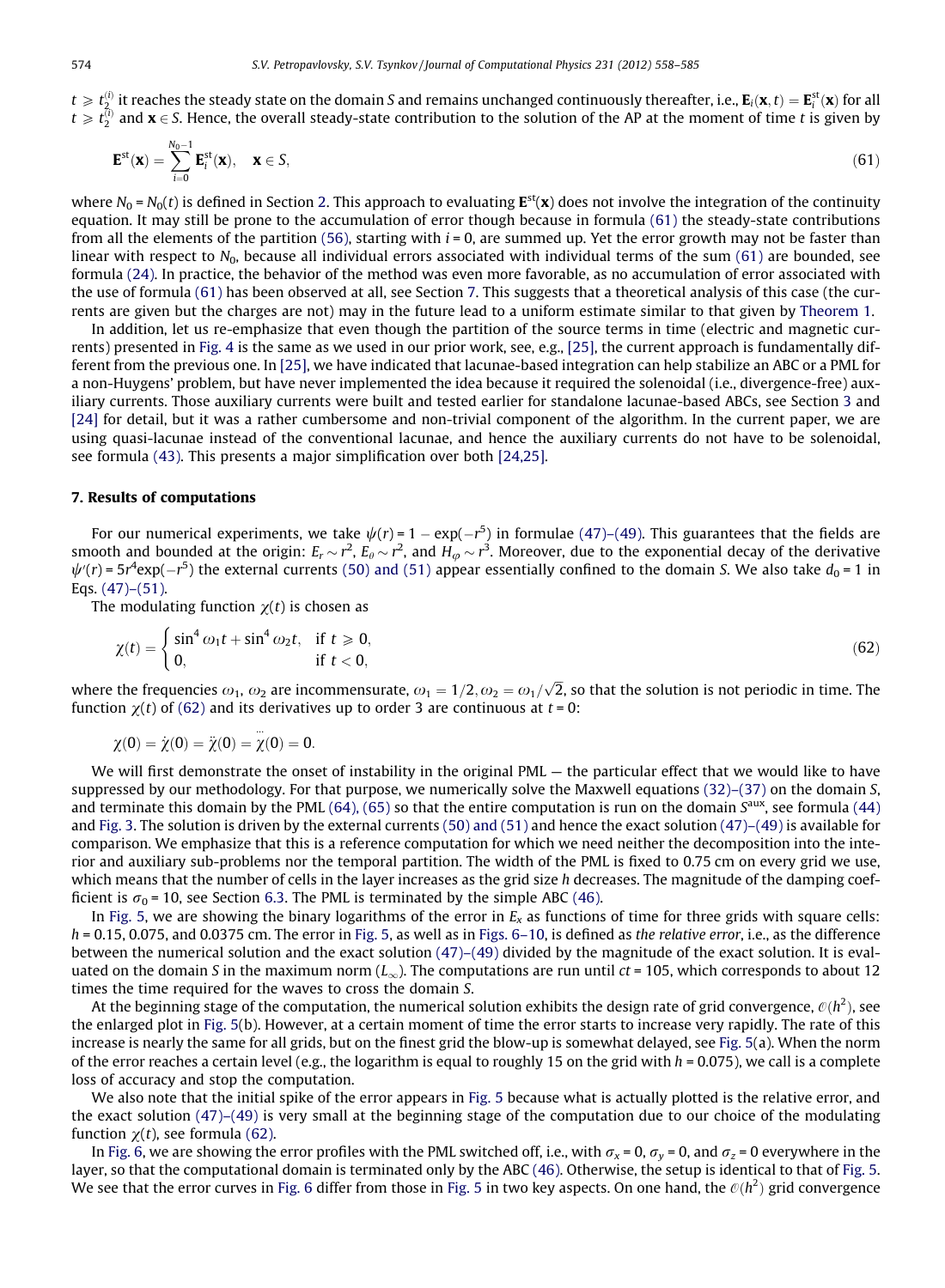<span id="page-17-0"></span>

Fig. 5. Computation with the PML [\(64\)](#page-23-0). Binary logarithm of the maximum norm error for  $E<sub>x</sub>$  vs. time.



Fig. 6. Computation with the ABC [\(46\).](#page-12-0) Binary logarithm of the maximum norm error for  $E_x$  vs. time.

can hardly be identified in Fig. 6; in particular, there is basically no difference in the absolute value of the error between  $h = 0.075$  and  $h = 0.0375$ . The reason for that is obvious. The error inside the computational domain S is dominated by reflections from the outer boundaries  $x = a'$ ,  $y = a'$ , and  $z = a'$ , and the magnitude of those reflections is not related to the grid size. In other words, the accuracy of the local first order ABC [\(46\)](#page-12-0) appears worse than that of the interior scheme. On the other hand, in sharp contrast to Fig. 5, the errors in Fig. 6 stay bounded for all times, and there is no growth. As the PML is the only difference between the two setups, we conclude that the deterioration of the numerical solution observed in Fig. 5 should unambiguously be attributed to the presence of the PML. Note that the computation interval  $ct = 600$  corresponds to about 70 times the time required for the waves to cross the domain S.

To avoid any potential inaccuracies, in [Fig. 7](#page-18-0) we present the same error profiles as in Figs. 5 and 6, except that the PML and no-PML error curves for every grid are given on a separate plot. We conclude that on the coarsest grid,  $h = 0.15$ , see [Fig. 7\(](#page-18-0)a), the overall error is dominated by that of the interior discretization, because the two curves are nearly identical at the beginning of the calculation, but at a later stage the PML solution deteriorates. On finer grids, see [Fig. 7\(](#page-18-0)b) and (c), the accuracy of the PML solution at the initial stage improves as the grid size decreases, which is an indication of grid convergence, but later the instability of the PML kicks in. At the same time, the error curves for artificial boundary conditions [\(46\)](#page-12-0) remain ''flat'' for all times, but the accuracy does not improve as the grid is refined due to the reflections from the outer boundaries.

Prior to presenting the results of computations with quasi-lacunae, we note the following: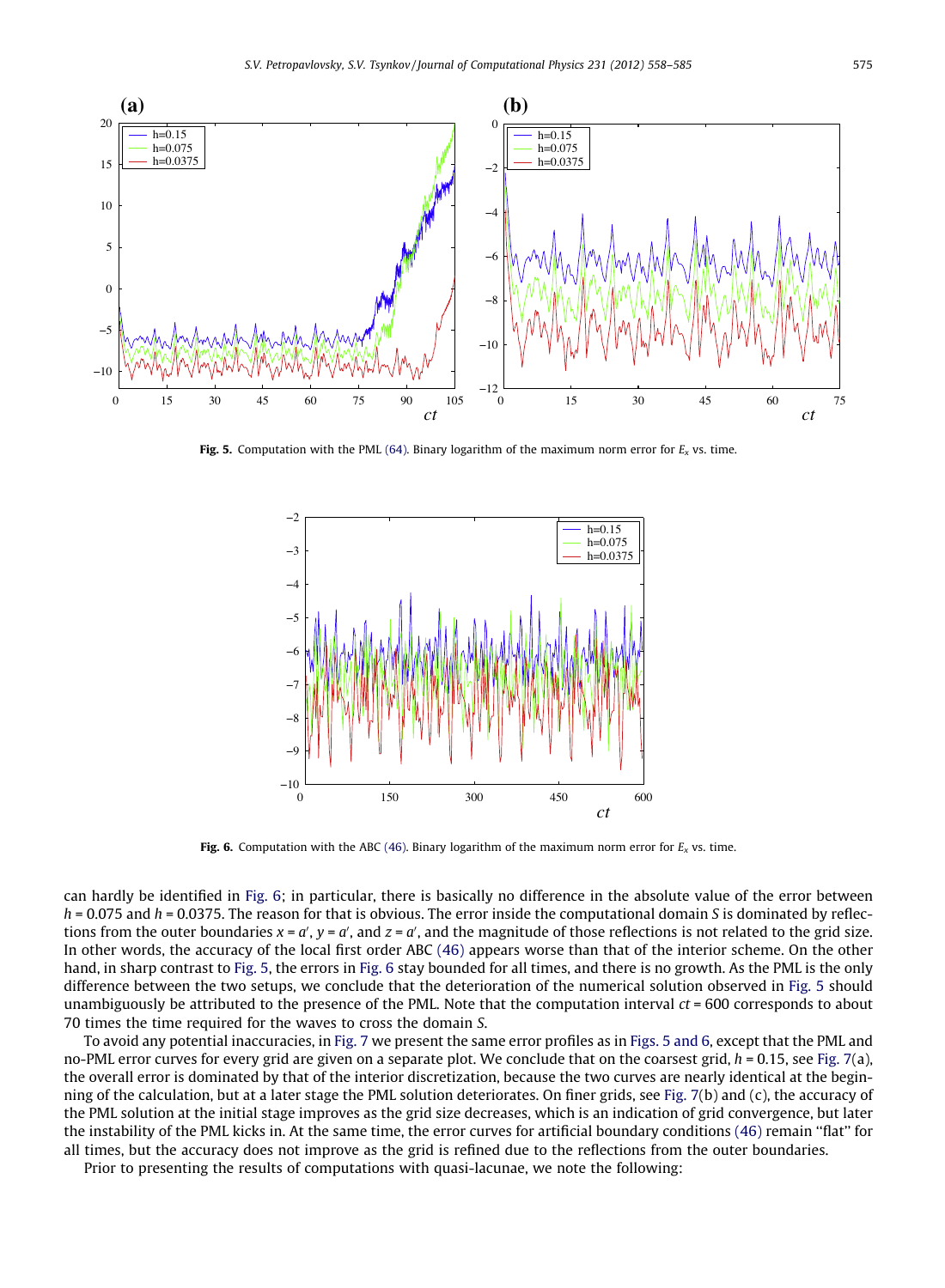<span id="page-18-0"></span>

Fig. 7. PML [\(64\) and \(65\)](#page-23-0) vs. ABC [\(46\)](#page-12-0) on different grids. Binary logarithm of the  $L_{\infty}$ -norm error for  $E_x$  vs. time.



Fig. 8. Computation with the PML and quasi-lacunae. Binary logarithm of the  $L_{\infty}$ -norm error for  $E_x$  vs. time.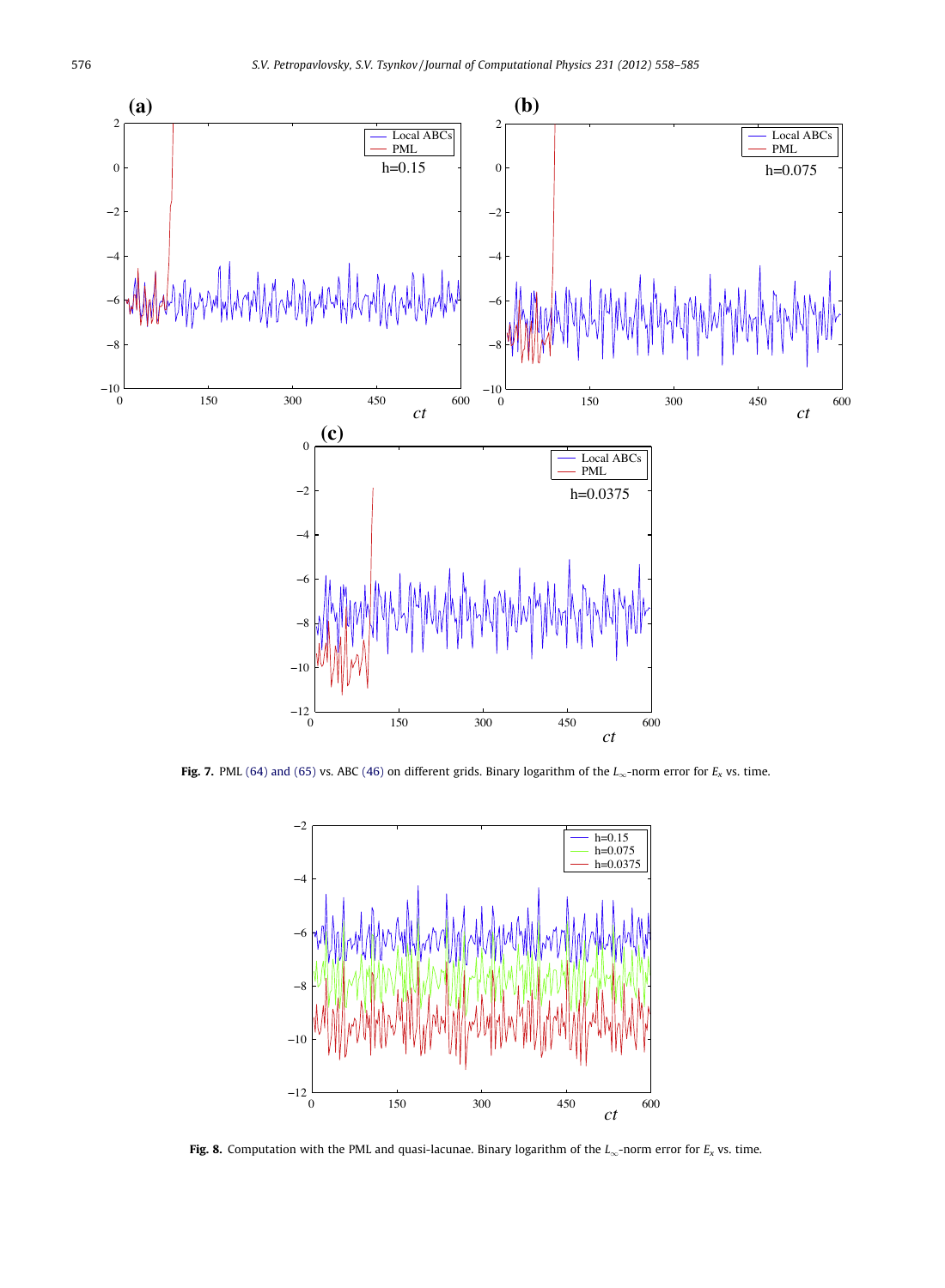<span id="page-19-0"></span>

Fig. 9. PML and quasi-lacunae vs. PML on different grids. Binary logarithm of the  $L_{\infty}$ -norm error for  $E_x$  vs. time.

- The error profiles for  $E_v$ ,  $E_z$ ,  $H_x$ , and  $H_y$  are very similar to those for  $E_x$  (including the case with quasi-lacunae case reported below), and hence we do not present them hereafter.
- We have observed in our experiments that the decrease of the damping coefficient  $\sigma$  inside the PML could somewhat extend the interval of time before the onset of the error build-up, and vice versa, the increase of  $\sigma$  helps shorten this interval of time. However, reducing  $\sigma$  cannot be considered a good remedy for mitigating the instability generated by the PML because on one hand the error build-up occurs anyway, albeit a bit later, and on the other hand, if  $\sigma$  is too small, then the PML does not guarantee a sufficient damping of the outgoing waves, and the overall accuracy is affected by the boundary conditions set at its outer boundaries.
- We have also conducted computations with the zero Dirichlet boundary conditions that replace the ABC [\(46\)](#page-12-0) at the outer boundary of the PML. The results were practically indistinguishable from those shown in [Fig. 5](#page-17-0). Hence, we conclude that as long as the damping in the layer is sufficient, the outer boundary condition has little effect on the solution.
- Prior to computing the solution in the Cartesian coordinates, we have also computed it in the spherical coordinates, with only three rather than five field components in the TM mode, see Sections 6.1 and 6.5. We have used the unsplit spherical PML of [\[59\]](#page-27-0) that was derived from the same principles as the Cartesian PML [\(64\) and \(65\).](#page-23-0) However, we did not see any signs of instability or accuracy loss in the spherical case. The likely reason is that the spherical PML is uni-directional, whereas the Cartesian PML has edge and corner regions that are apparently more susceptible to the development of instabilities.
- The initial spike of the error, which can be seen in [Fig. 5](#page-17-0) and which we attribute to the fact that this is relative error, cannot be observed in either [Figs. 6](#page-17-0) or [7](#page-18-0) merely because of a lower plotting resolution. Namely, to graphically represent the data for the abscissa range of [0,600] ([Figs. 6 and 7](#page-17-0)), as opposed to [0,105] ([Fig. 5\(](#page-17-0)a)), we coarsen the original dataset by keeping only every eighth point for  $h = 0.15$ , every sixteenth point for  $h = 0.075$ , and every thirty second point for  $h = 0.0375$ , and leaving out all others.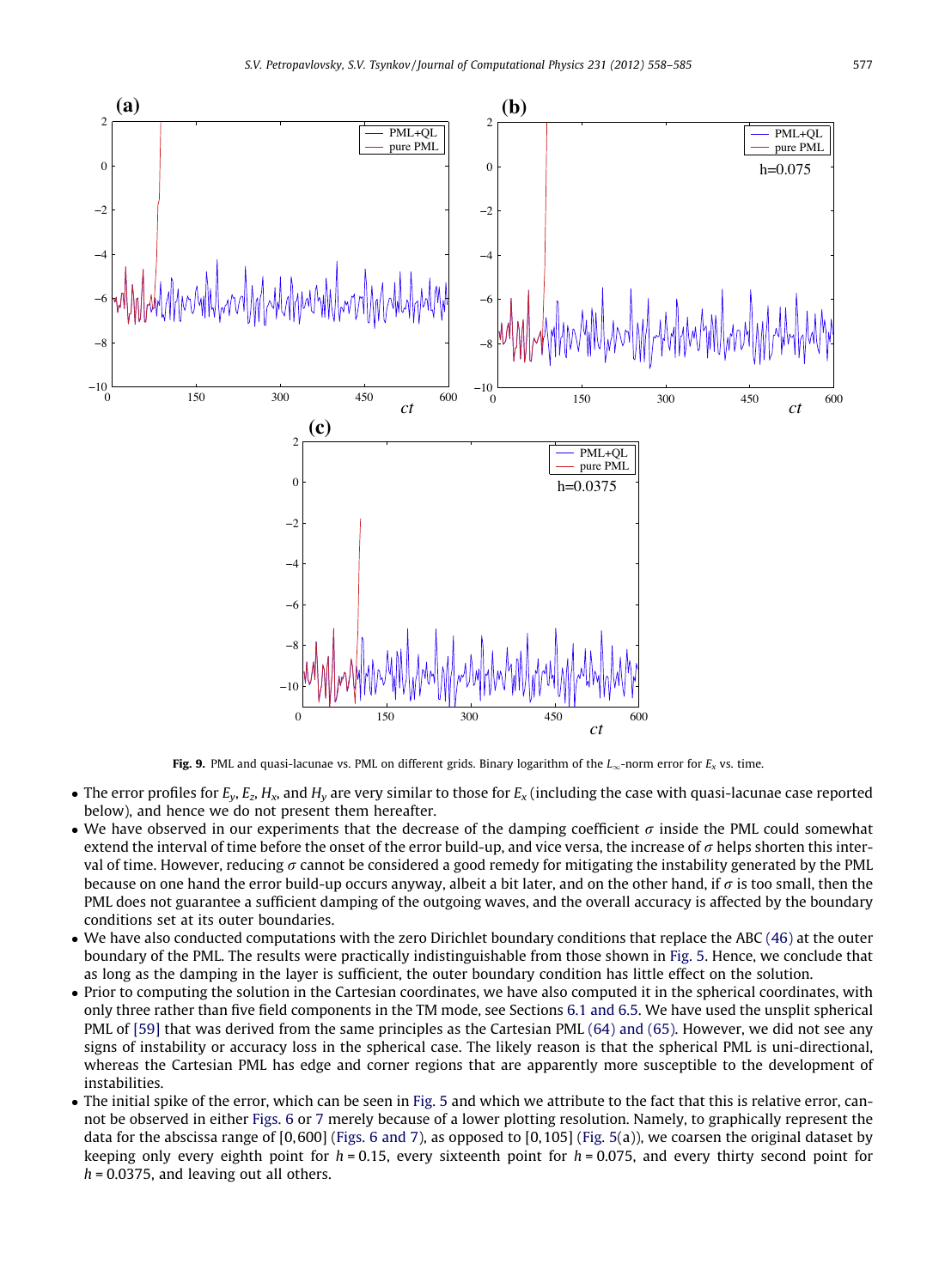<span id="page-20-0"></span>

Fig. 10. Quasi-lacunae vs. PML and quasi-lacunae on different grids. Binary logarithm of the  $L_{\infty}$ -norm error for  $E_x$  vs. time.

Let us now proceed to presenting the main experimental result of the paper. Namely, we will show that having the PML enhanced by the time-marching based on quasi-lacunae completely eliminates the long-time deterioration of the numerical solution.

We choose the following parameters of the temporal partition:  $cT_0$  = 10 diamS  $\approx$  42 cm (where  $c$  = 1 is the speed of light, we choose the following parameters of the temporal partition,  $C_0$  = 10 diams  $\approx$  42 cm (where  $c$  = 1 is the speed of ngm, and diams  $\approx$  4.2 cm, see [Fig. 3](#page-11-0)) and  $c\Delta T$  = 0.1cT<sub>0</sub> = 4.2 cm. For these parameters, the nu [\(2\), \(12\)](#page-3-0) that may overlap at any given moment of time never exceeds two. The actual percentage of time with the overlap (as opposed to the time when only one partial problem needs to be integrated) is

$$
\frac{\frac{1}{c}\operatorname{diam} S + \Delta T}{T_0 - \Delta T} \approx 22\%.\tag{63}
$$

We will see that this quantity is related to the overhead of the proposed computational procedure.

In [Fig. 8,](#page-18-0) we are showing the results of computations for exactly the same setup as the one that corresponds to [Fig. 5,](#page-17-0) except that the solution is time-marched with the help of quasi-lacunae. We see that the long-time deterioration is eliminated, and as the grid size decreases, the numerical solution converges to the exact one with the design rate,  $\mathcal{O}(h^2)$ , for the entire duration of integration. In [Fig. 9](#page-19-0) we are showing the same error profiles as in [Figs. 8 and 5\(](#page-18-0)a), except that the ''only PML'' curve and the ''PML and quasi-lacunae'' curve for each individual grid are presented on a separate plot. This allows us to use the same scale. We see that at the initial stage of computation the two error curves coincide on each grid, and also that the actual values of the error decrease with second order accuracy as the grid is refined. Later, the pure PML solutions blow up whereas the solutions computed with the help of quasi-lacunae maintain their stability for as long as the computation is run.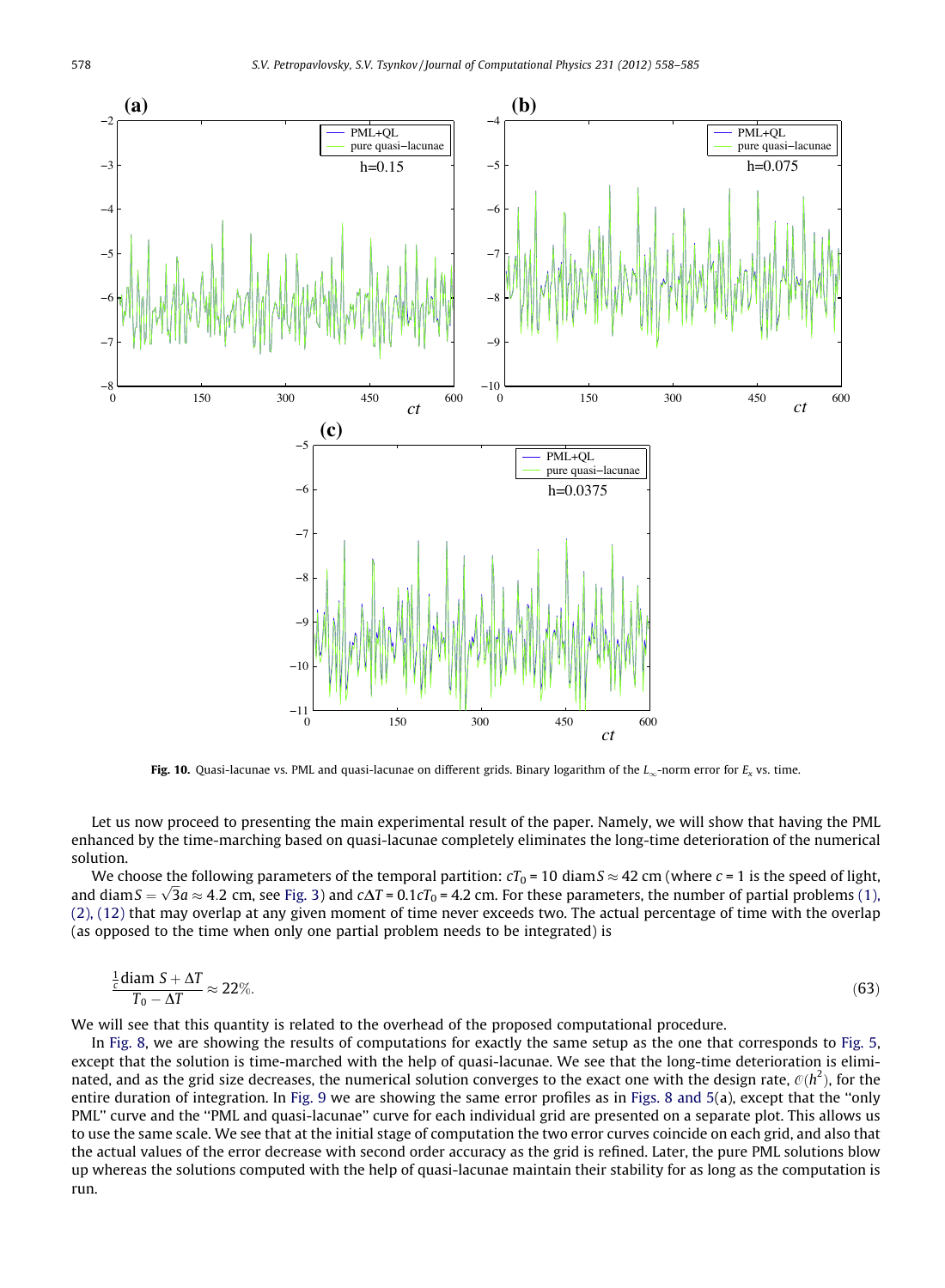Finally, we compare the results obtained using the combination of quasi-lacunae and the PML with those obtained using quasi-lacunae as the sole termination of the computational domain. This approach, as described in Section 3, requires a wider buffer zone around the computational domain S compared to the PML, and consequently, the computations are more expensive. Yet this method introduces no error associated with the domain truncation, and the only source of error on S is the interior discretization. In [Fig. 10,](#page-20-0) we compare the error profiles for the pure quasi-lacunae case with those for the quasilacunae and PML case on different grids.

We see that the two curves nearly coincide for each grid. Hence, the error on S obtained using the combined quasi-lacunae and PML methodology is the same as that for the pure quasi-lacunae based approach. As the latter is due to the interior discretization only, we conclude that the accuracy of the boundary procedure offered by the combined quasi-lacunae and PML methodology already exceeds the accuracy of the scheme on S and consequently, the overall accuracy cannot be further improved by changing the treatment of the outer boundary.

Let us now assume that the complexity of solving the original problem with the PML and with no lacunae-based correc-tion (the "baseline" computation presented in [Fig. 5\)](#page-17-0) is  $A + P$  units of cost per unit time, where A is the cost of integrating inside the domain S,P is the cost of applying the PML on  $S^{aux}\S$ , see [Fig. 3](#page-11-0), and the unit of cost may be a flop or a CPU second or any other appropriate measure. The original procedure, however, cannot be used for integrating over arbitrarily long time intervals, because it blows up. Therefore, it is supplemented by the lacunae-based correction. Let us assume for simplicity that the cost of integrating the AP on S is also A per unit time, then the overall complexity for one interior problem and one AP solved simultaneously will be  $2A + P$ , because the PML is used only for the AP. This is the theoretical minimum cost, which can be used as a reference. However, solving the interior problem along with only one AP at every given moment of time is not sufficient for correcting the long-time deterioration, because it does not allow to apply the lacunae-based integration to the AP. To allow for that, there must be an overlap between the APs, and for our current implementation this overlap was 22%, see formula [\(63\).](#page-20-0) In other words, we were solving two APs simultaneously for 22% of the time and one AP for the rest of the time. Consequently, the total cost was  $A + 1.22(A + P)$  per unit time. The overhead can then be defined as the ratio of the actual cost to the reference minimum cost, which corresponds to the limit of the zero overlap:

$$
\frac{A+1.22(A+P)}{2A+P}.
$$

Alternatively, one can think of the overhead as the ratio of the actual cost to the cost of solving the original problem with the PML:

$$
\frac{A+1.22(A+P)}{A+P}.
$$

The second measure is somewhat less representative in our view because the reference cost of  $A + P$  pertains to the algorithm that does not work over long times at all, whereas the reference cost  $2A + P$  corresponds to the theoretically minimal amount of correction.

Let us also note that a more traditional way of looking at complexity is to measure everything in terms of the grid dimension, see [\[2, Section 3.7\]](#page-25-0), and relate the cost to the error. Along these lines, we can say that for the implementation tested in the current paper both A and P are proportional to  $h^{-4}$ , where h is the size of the spatial discretization. This, however, is not sufficient for understanding the complexity of the proposed procedure. Indeed, traditionally we estimate the cost of a method on a given fixed interval of time assuming that it produces the solution of a reasonable quality. In doing so, we are interested to see how the cost of implementation depends on various parameters of the method and on the required final accuracy. Here, on the other hand, the baseline method is assumed to perform well only over some limited interval of time, after which it blows up. Hence, the goal is to have its original accuracy restored for arbitrarily long times. Therefore, we do not need to relate the complexity to accuracy, because this relation is already built into the definition of the baseline method over the time of its acceptable performance. We rather need to compare the actual cost of having the baseline method corrected for long times with the theoretically minimum possible cost. Of course, in this context we are talking about a universal correction, as opposed to various specific corrections that apply to specific methods, see Section 1.

## 8. Discussion

We have built and tested a special time-marching algorithm for the numerical integration of unsteady electromagnetic problems. It exploits the presence of quasi-lacunae in the solutions of Maxwell's equations, and can be applied to any discretization of these equations on the grid. For Huygens' problems driven by known sources (electric and/or magnetic currents and charges), our algorithm guarantees that the error on a given grid will stay bounded for all times. When the grid size decreases, the error will also decrease with the design rate of the scheme. Moreover, it will decrease uniformly in time, which is equivalent to having a temporally uniform grid convergence.

A more realistic problem formulation would typically involve the radiation of waves toward infinity, but altogether will not necessarily be Huygens'. In that case our methodology can be combined with an appropriate procedure used for the treatment of the artificial outer boundary, such as an ABC or a PML. Through the decomposition of the original problem into the interior and auxiliary sub-problems, it provides for a uniform non-deteriorating performance of the chosen ABC or PML for all times, without compromising any of its original properties, such as the accuracy or degree of absorption. In other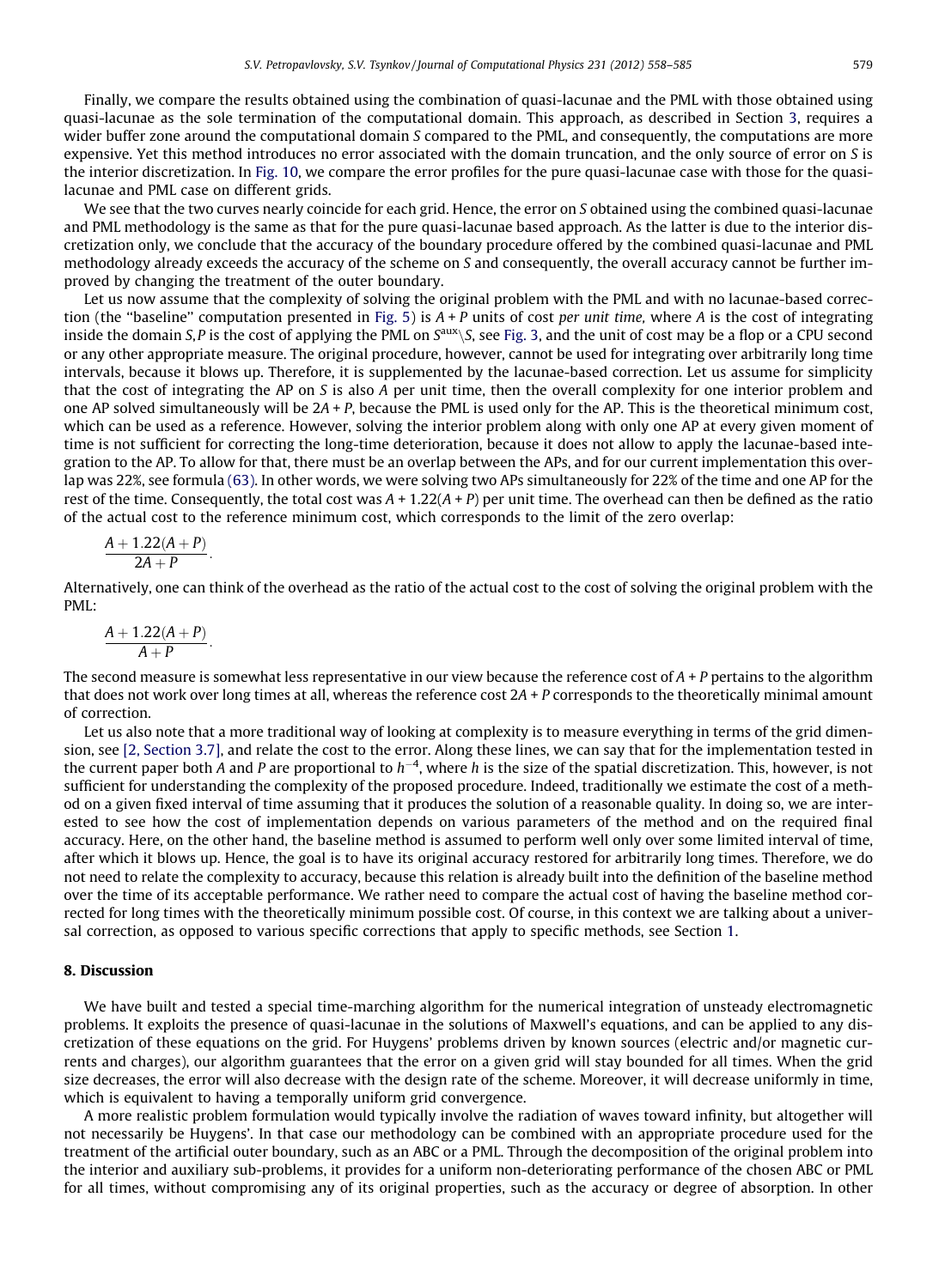words, our methodology prevents the loss of accuracy/stability by the ABC or PML over long integration times — an adverse phenomenon reported by different authors in the literature. In doing so, only the far-field part of the overall formulation must satisfy the (generalized) Huygens' principle, whereas inside the computational domain, i.e., in the near field, the model may not be Huygens' at all.

We emphasize that the proposed algorithm will correct the long-time behavior of any ABC or PML. An important question in this context is at what level will the error eventually stabilize. Our central theorem, [Theorem 1](#page-8-0) of Section 4, only requires that the growth of the error that characterizes the original non-modified ABC or PML be controlled by some function  $\eta = \eta(t)$ , but imposes essentially no constraints on  $\eta$ . For example, in Section 7 we saw that  $\eta(t)$  may show no evidence of growth at an early stage of the computation, but may then display a sharp explosive error buildup. After the new time-marching algorithm is applied, the error stabilizes at the level  $\sim \eta(T_{\text{int}})$ , where  $T_{\text{int}}$  is bounded from below by the time needed for the waves to cross the computational domain.  $T_{\rm int}$  may also be chosen greater than  $\frac{1}{c}$ diamS (see Section 7), which potentially increases the error but reduces the computational overhead that the new procedure entails. Hence, we can always think about striking the right balance between the overhead and the final accuracy. As to whether or not the error  $\sim \eta(T_{\text{int}})$  for the chosen  $T_{\text{int}}$  is acceptable in a given setting, it obviously depends on the specific application. Consequently, the choice of  $T_{\text{int}}$  or equivalently, the choice of the partition shown in [Fig. 4,](#page-14-0) shall be made based on the experiments.

The quasi-lacunae approach introduced in this paper can be considered an extension of our previous technique [\[25,24\]](#page-26-0) based on the classical lacunae in the sense of Petrowsky. The current approach has a considerably wider applicability range though because of a key improvement in its design. Namely, it does not require the artificial solenoidal currents that guarantee the existence of classical lacunae in the solutions of Maxwell's equations. Similarly to the original lacunae-based approach of [\[24\]](#page-26-0), the quasi-lacunae methodology can also be applied to the treatment of outer boundaries completely on its own, without having to be tied to any ABC or PML. This may require a wider buffer region around the computational domain than, say, an average PML would need. On the other hand, the shape of the boundary in this case can be quite general, and the methodology will remain provably free from any error associated with the grid truncation.

It should also be mentioned that some formulations may involve only one current (electric or magnetic), whereas the other current is zero.6 In this case, the field with no current of its own will have genuine lacunae as opposed to quasi-lacunae. In turn, the discretization, at least on staggered grids, can be set up so that only the components of this field appear at the actual outer boundary. Therefore, a standard lacunae-based procedure of [\[25,24\]](#page-26-0) can be applied, regardless of the possible non-solenoidal nature of the other current.

The decomposition of the original problem into the interior and auxiliary sub-problems discussed in Section 5 can, in fact, be considered a generalization of the electromagnetic equivalence theorem by Schelkunoff, see [\[41\]](#page-26-0) or [\[12, Section 8.4\]](#page-26-0). The transition region S\S $_{\rm\scriptscriptstyle\rm E}$ , see [Fig. 2](#page-9-0), on which the auxiliary sources  ${\bf f}^{\rm aux}$  of [\(31\)](#page-9-0) are defined, can actually be taken as narrow as desired,<sup>7</sup> and in the limit can be reduced to the surface  $\partial S$  itself. Then,  $\mu(\mathbf{x})$  becomes a step (Heaviside) function in the normal direction, and the auxiliary sources f<sup>aux</sup> reduce to surface currents that shall formally be thought of as distributions, i.e.,  $\delta$ -layers on the surface. These surface currents will be the same as those that appear in the equivalence theorem, and the field they generate on the exterior region will be the same as the original field. Hence, the electromagnetic equivalence theorem can be obtained as a direct implication of the solvability and uniqueness results for Maxwell's equations. As mentioned in Section 1, there are publications in the literature that exploit the electromagnetic equivalence theorem in the computational context, see, e.g., [\[42–45\]](#page-26-0).

Note also that a fair degree of flexibility exists when combining the interior and auxiliary sub-problems. For the purpose of matching the two solutions, there is no need to know the interior solution inside S except on the transition region  $S\mathcal{S}_{\varepsilon}$ because  $\mu(\mathbf{x}) = 0$  on  $S_{\varepsilon}$ . Therefore, the two problems can, for example, be solved on two different grids. In doing so, the interior grid may need to be sophisticated to account for the geometry, while the exterior grid can have a much simpler structure. The two grids should overlap only in the vicinity of  $\partial S$ ; they may either coincide (point-match) there or alternatively, once can interpolate between the grids (chimera strategy).

In our simulations, we computed the steady-state component of the overall solution by summing up the individual contributions generated by each partial problem in the course of its time-marching, see formula [\(61\)](#page-16-0). This approach is straightforward and easy to implement, especially in the non-Huygens' setting of Section 5, but it formally takes us beyond [Theorem](#page-8-0) [1,](#page-8-0) as the overall solution then includes the sum of an increasing number of individual static components. In practice, however, we still did not observe any long-time error accumulation, see Section 7, at least for those regimes that we have considered. This useful experimental observation indicates that a further theoretical analysis may be justified aimed at extending [Theorem 1](#page-8-0) to the case when only the currents are given, whereas the charges are not.

Another future direction is the development of an alternative version of the methodology that would involve independent solution of the Poisson equations [\(9\) and \(10\)](#page-4-0) [or similar Poisson equations for the scalar electrostatic and magnetostatic potentials, which will be cheaper]. For convenience, the Poisson discretization can be built on the same grid, on which the Maxwell equations are discretized, and it shall guarantee at least the same order of accuracy. The ABC for the Poisson equation at the outer boundary  $\partial S$  can be obtained using Calderon's operators and the method of difference potentials, see [\[1\]](#page-25-0). This approach guarantees high accuracy of the boundary treatment and is very flexible as far as the geometry.

There are no magnetic currents and no magnetic charges in genuine physics. Besides, the AP introduced in Section 5 for the analysis of non-Huygens' problems may also be driven by only one current.

<sup>&</sup>lt;sup>7</sup> A relatively thin spherical transition zone defined by the function  $\mu$  of [\(45\)](#page-11-0) appears to have introduced no additional error in the Cartesian setting.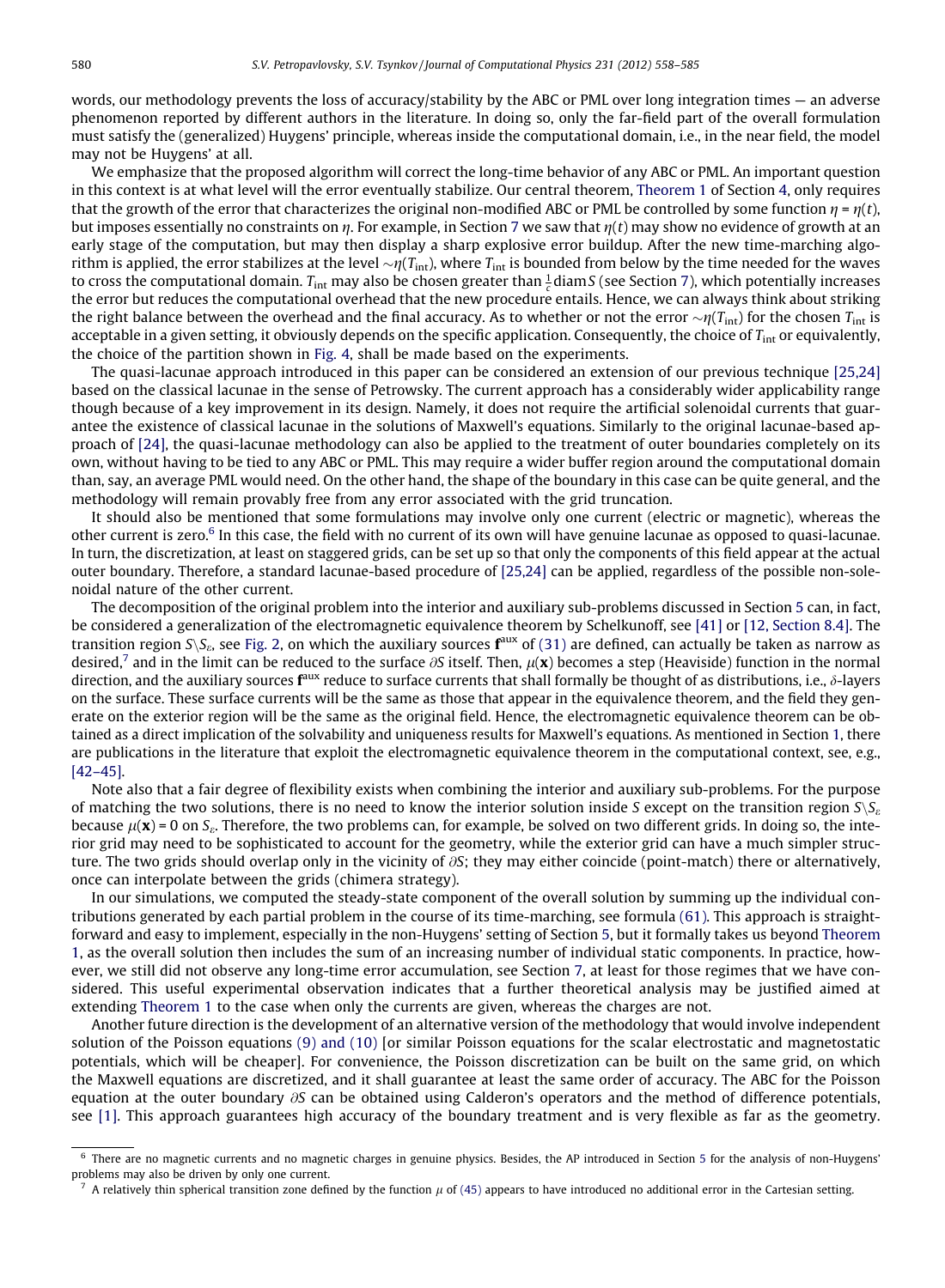<span id="page-23-0"></span>The Poisson problems need to be solved once per partition element. In other words, when the computational domain S falls completely into the quasi-lacuna for a given  $i$  [which happens at  $t=t_2^{(i)}$ , see formula [\(58b\)\]](#page-15-0), the steady-state component of the solution shall be recomputed. To do so, one uses the right-hand sides of Eqs. [\(9\) and \(10\)](#page-4-0) given by the gradients of the charge densities accumulated by the given moment of time  $t_2^{(i)}$ .

## Appendix A. Unsplit PML equations

Let  $E^{aux}$  and  $H^{aux}$  denote the auxiliary electric and magnetic fields, i.e., the solution to the AP of Section 6.2. According to [\[58\]](#page-27-0), the modified Maxwell equations *inside the PML* can be written as follows:

$$
-\frac{\partial H_y^{\text{aux}}}{\partial z} = \frac{1}{c} \frac{\partial E_y^{\text{PML}}}{\partial t} + \sigma_z E_y^{\text{PML}},
$$
\n
$$
\frac{\partial H_x^{\text{aux}}}{\partial z} = \frac{1}{c} \frac{\partial E_y^{\text{PML}}}{\partial t} + \sigma_x E_y^{\text{PML}},
$$
\n
$$
\frac{\partial H_y^{\text{aux}}}{\partial x} - \frac{\partial H_x^{\text{aux}}}{\partial y} = \frac{1}{c} \frac{\partial E_z^{\text{PML}}}{\partial t} + \sigma_y E_z^{\text{PML}},
$$
\n
$$
\frac{\partial E_z^{\text{aux}}}{\partial y} - \frac{\partial E_y^{\text{aux}}}{\partial z} = -\frac{1}{c} \frac{\partial H_x^{\text{PML}}}{\partial t} - \sigma_z H_x^{\text{PML}},
$$
\n
$$
\frac{\partial E_x^{\text{aux}}}{\partial z} - \frac{\partial E_z^{\text{aux}}}{\partial x} = -\frac{1}{c} \frac{\partial H_y^{\text{PML}}}{\partial t} - \sigma_x H_y^{\text{PML}}.
$$
\n(64)

These equations are homogeneous since there are no currents beyond the computational domainS. Inside S, system (64) transforms into Eqs. [\(32\)–\(37\)](#page-10-0) for  $E^{aux}$  and  $H^{aux}$  driven by the auxiliary currents  $j$  and  $j^M$ . Compared to [\(32\)–\(37\),](#page-10-0) system (64) contains five additional unknown variables,  $E_x^{\rm PML},~E_y^{\rm PML},~E_z^{\rm PML},~H_x^{\rm PML}$ , and  $H_y^{\rm PML}$ , which are the functions of space (x, y,  $z$ ) and time t. These functions coincide with the true auxiliary field components everywhere on S, but in the layer they may be different. They are governed by five additional ordinary differential equations in the PML:

$$
\frac{1}{c} \frac{\partial E_x^{\text{aux}}}{\partial t} + \sigma_y E_x^{\text{aux}} = \frac{1}{c} \frac{\partial E_y^{\text{PML}}}{\partial t} + \sigma_x E_x^{\text{PML}} \n\frac{1}{c} \frac{\partial E_y^{\text{aux}}}{\partial t} + \sigma_z E_y^{\text{aux}} = \frac{1}{c} \frac{\partial E_y^{\text{PML}}}{\partial t} + \sigma_y E_y^{\text{PML}}, \n\frac{1}{c} \frac{\partial E_z^{\text{aux}}}{\partial t} + \sigma_x E_z^{\text{aux}} = \frac{1}{c} \frac{\partial E_z^{\text{PML}}}{\partial t} + \sigma_z E_z^{\text{PML}}, \n\frac{1}{c} \frac{\partial H_x^{\text{aux}}}{\partial t} + \sigma_y H_x^{\text{aux}} = \frac{1}{c} \frac{\partial H_x^{\text{PML}}}{\partial t} + \sigma_x H_x^{\text{PML}}, \n\frac{1}{c} \frac{\partial H_y^{\text{aux}}}{\partial t} + \sigma_z H_y^{\text{aux}} = \frac{1}{c} \frac{\partial H_y^{\text{PML}}}{\partial t} + \sigma_y H_y^{\text{PML}}.
$$
\n(65)

The sixth auxiliary function is identically equal to zero,  $H_z^{\rm PML}=0$ , because of the symmetry, see Section 6.1. This allows us to drop the z-component of the Faraday law from system (64) that would otherwise be similar to Eq. (37) in the original Maxwell system.

The functions  $\sigma_x = \sigma_x(x)$ ,  $\sigma_y = \sigma_y(y)$ , and  $\sigma_z = \sigma_z(z)$  are the damping coefficients that facilitate the decay of the waves inside the PML in the directions x, y, and z, respectively. These functions are equal to zero everywhere on  $S<sup>aux</sup>$  except in the layer, where they increase smoothly in the outward direction. For example, the quantity  $\sigma_x = \sigma_x(x)$  is defined as follows:

$$
\sigma_x(x) = \begin{cases} \sigma_0 \left(\frac{x-a}{l}\right)^2, & x \geqslant a, \\ 0, & x < a. \end{cases}
$$

For the PML of width  $l = 0.75$  cm we take  $\sigma_0 = 10$ .

It is to be noted that the Cartesian PML Eqs. (64) and (65) differ for different parts of the layer that surrounds the computational domain. Specifically, there is a difference between the so-called face-PML, edge-PML, and corner-PML regions, see [Fig. 11.](#page-24-0) In general, the PML is supposed to provide for a perfect matching between the layer and the interior of the computational domain, and also guarantee a sufficient attenuation of the outgoing waves. However, in the face-PML region it is sufficient to have the decay of the field in only one direction — normal to the boundary, whereas the equations in the edge-PML region and the corner-PML region are designed in a more complicated way so that to provide for a field decay in two and three orthogonal directions simultaneously. It is the edge-PML and corner-PML regions that appear prone to the long-term error buildup.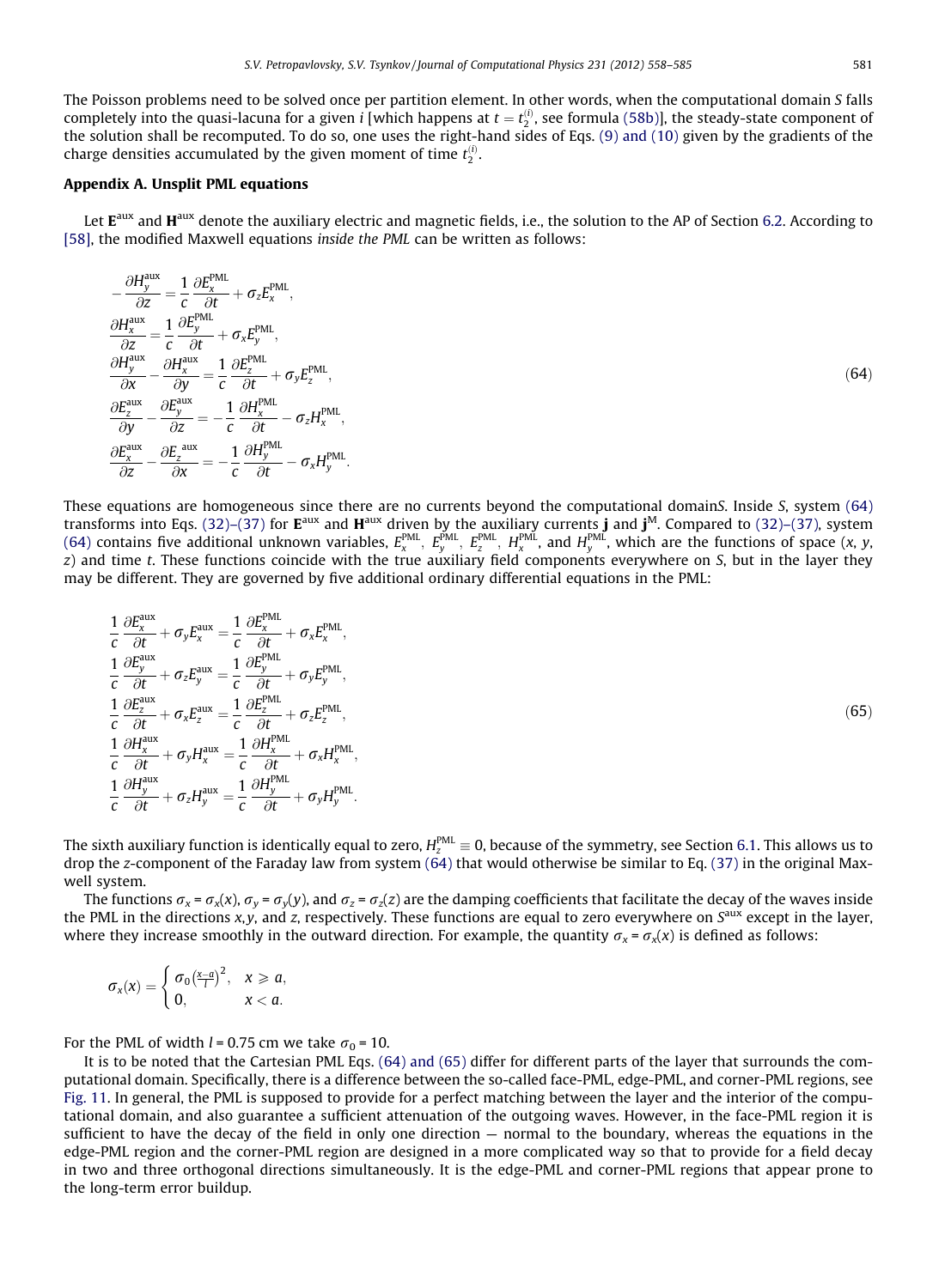<span id="page-24-0"></span>

Fig. 11. PML regions.



Fig. 12. Allocation of the field components on an elementary cell for the Yee scheme [\[9\].](#page-26-0)

## Appendix B. The Yee scheme

In the Yee scheme [\[9\]](#page-26-0), the field components are staggered on the grid in both space and time. The field allocation on an elementary spatial cell is shown in Fig. 12.

As by now the Yee scheme has become the ''industry standard,'' see [\[12\],](#page-26-0) we write out explicitly only two discrete equations that we will need for further discussion  $-$  the counterparts of Eqs. (34) and (35):

$$
\frac{(H_y)_{i+1,j+1/2,k}^{n+1/2} - (H_y)_{i,j+1/2,k}^{n+1/2}}{h_x} - \frac{(H_x)_{i+1/2,j+1,k}^{n+1/2} - (H_x)_{i+1/2,j,k}^{n+1/2}}{h_y} = \frac{1}{c} \frac{(E_z)_{i+1/2,j+1/2,k}^{n+1} - (E_z)_{i+1/2,j+1/2,k}^n}{\tau} + \frac{4\pi}{c} (j_z)_{i+1/2,j+1/2,k}^{n+1/2},
$$
(66)

$$
\frac{(E_z)_{i+1/2,j+1/2,k}^{n+1} - (E_z)_{i+1/2,j-1/2,k}^{n+1}}{h_y} - \frac{(E_y)_{i+1/2,j,k+1/2}^{n+1} - (E_y)_{i+1/2,j,k-1/2}^{n+1}}{h_z} = -\frac{1}{c} \frac{(H_x)_{i+1/2,j,k}^{n+3/2} - (H_x)_{i+1/2,j,k}^{n+1/2}}{\tau}.
$$
(67)

Here the subscripts i,j, and k (and the semi-integers) correspond to the spatial variables  $x, y$ , and  $z$ , respectively, whereas the superscript n and the semi-integers correspond to the time variable t. As the scheme is explicit, the time step  $\tau$  must satisfy the Courant stability constraint, and in our computations we typically choose  $\tau$  = 0.2h.

The case of  $i = 0$ ,  $j = 0$ , or  $k = 0$  requires a minor modification of the discrete equations. When, for example,  $i = 0$  (which corresponds to the plane  $x = 0$ ), the symmetry relation (42) shall be exploited, i.e.,  $H<sub>v</sub>(0, y, z) = 0$ , and the first term on the left-hand side of Eq. (66) transforms into

$$
\frac{(H_y)_{1,j+1/2,k}^{n+1/2} - (H_y)_{0,j+1/2,k}^{n+1/2}}{h_x} \mapsto \frac{(H_y)_{1,j+1/2,k}^{n+1/2}}{h_x}.
$$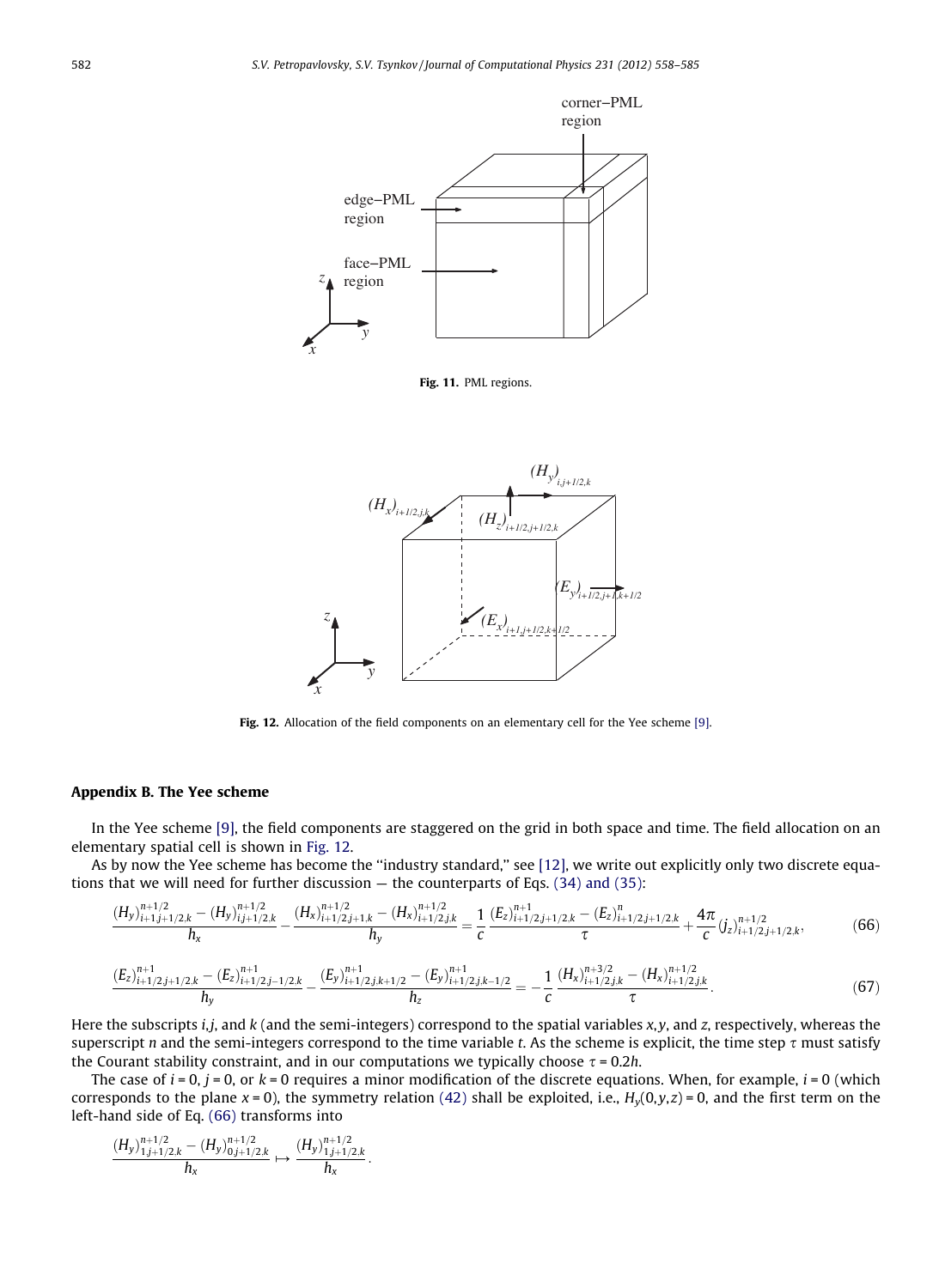<span id="page-25-0"></span>

**Fig. 13.** Block diagram of the algorithm.  $\mathbf{H}_{\parallel}$ ,  $\mathbf{H}_{i,\parallel}$ , and  $\mathbf{H}_{i}^{\parallel}$  are the tangential components of the total, partial # i, and steady-state magnetic field. The electric field is not shown explicitly for brevity.

Similar symmetry-based considerations apply to the other two boundary planes,  $y = 0$  and  $z = 0$ , and to the remaining discrete equations.

### References

- [1] S.V. Tsynkov, Numerical solution of problems on unbounded domains. A review, Appl. Numer. Math. 27 (4) (1998) 465–532.
- [2] T. Hagstrom, Radiation boundary conditions for the numerical simulation of waves, Acta Numerica 8 (1999) 47–106.
- [3] O.M. Ramahi, Stability of absorbing boundary conditions, IEEE Trans. Antennas Propagat. 47 (1999) 593–599.
- [4] J. Diaz, P. Joly, An analysis of higher order boundary conditions for the wave equation, SIAM J. Appl. Math. 65 (5) (2005) 1547–1575 (electronic).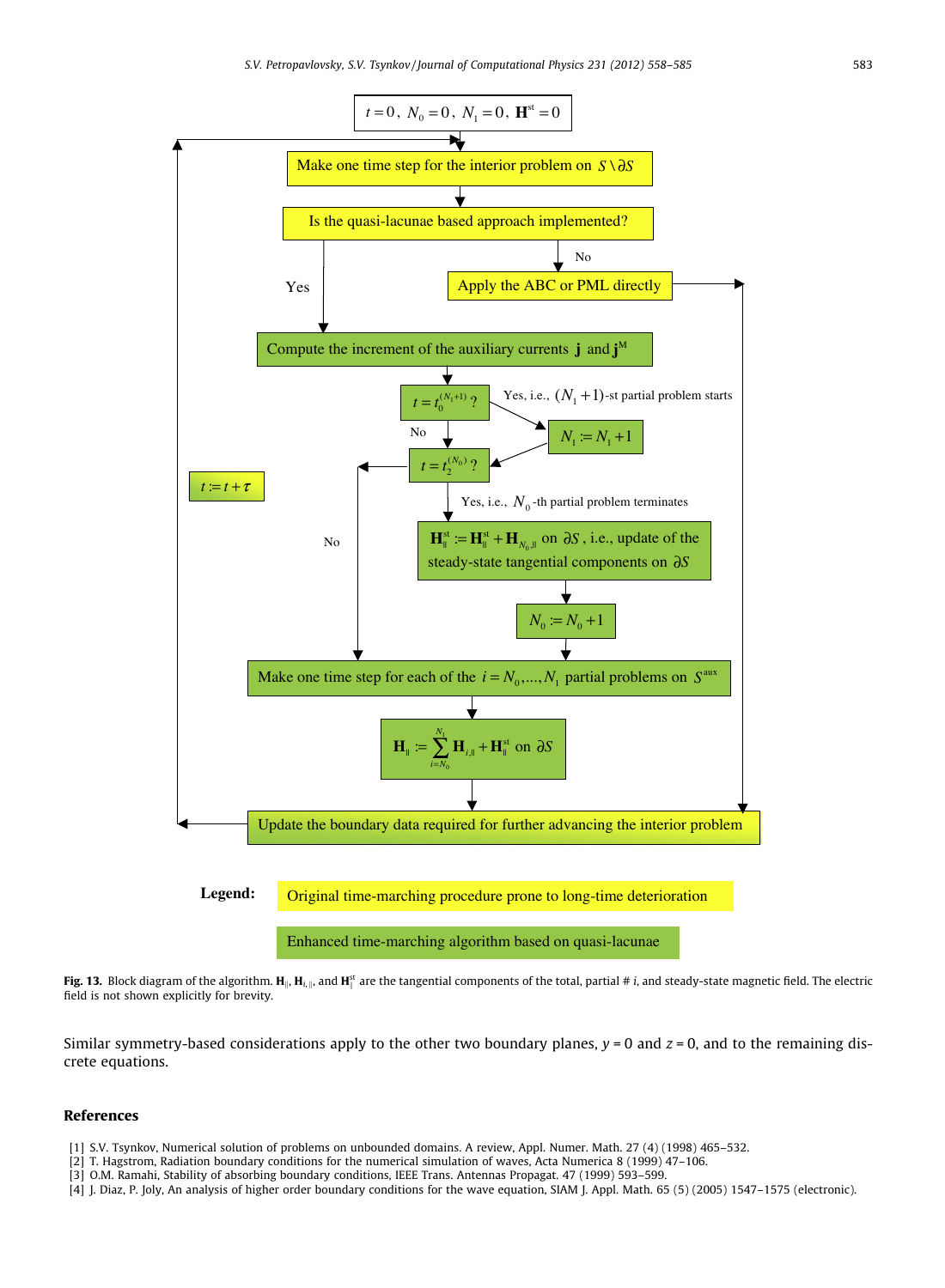- <span id="page-26-0"></span>[5] T. Hagstrom, T. Warburton, Complete radiation boundary conditions: minimizing the long time error growth of local methods, SIAM J. Numer. Anal. 47 (5) (2009) 3678–3704.
- [6] J.-P. Bérenger, A perfectly matched layer for the absorption of electromagnetic waves, J. Comput. Phys. 114 (2) (1994) 185–200.
- [7] J.-P. Bérenger, Three-dimensional perfectly matched layer for the absorption of electromagnetic waves, J. Comput. Phys. 127 (2) (1996) 363–379.
- [8] S. Abarbanel, D. Gottlieb, A mathematical analysis of the PML method, J. Comput. Phys. 134 (2) (1997) 357–363.
- [9] K.S. Yee, Numerical solution of initial boundary value problem involving Maxwell's equations in isotropic media, IEEE Trans. Antennas Propagat. 14 (1966) 302–307.
- [10] S. Abarbanel, D. Gottlieb, J.S. Hesthaven, Long time behavior of the perfectly matched layer equations in computational electromagnetics, J. Sci. Comput. 17 (1–4) (2002) 405–422.
- [11] S. Abarbanel, H. Qasimov, S. Tsynkov, Long-time performance of unsplit PMLs with explicit second order schemes, J. Sci. Comput. 41 (1) (2009) 1–12.
- [12] A. Taflove, S.C. Hagness, Computational Electrodynamics: The Finite-Difference Time-Domain Method, third ed., Artech House Inc., Boston, MA, 2005.
- [13] R.L. Wagner, W.C. Chew, An analysis of Liao's absorbing boundary conditions, J. Electromagn. Waves Appl. 9 (1995) 993–1009.
- [14] O.M. Ramahi, Stable FDTD solutions with higher-order absorbing boundary conditions, Microwave Opt. Technol. Lett. 15 (1995) 132–134. [15] S.D. Gedney, The perfectly matched layer absorbing medium, in: A. Taflove (Ed.), Advances in Computational Electrodynamics: The Finite-Difference Time-Domain Method, Artech House, Boston, MA, 1998, pp. 263–340.
- [16] J.A. Roden, S.D. Gedney, Convolution PML(CPML): an efficient FDTD implementation of the CFS–PML for arbitrary media, Microwave Opt. Technol. Lett. 27 (5) (2000) 334–339.
- [17] E. Bécache, P.G. Petropoulos, S.D. Gedney, On the long-time behavior of unsplit perfectly matched layers, IEEE Trans. Antennas Propagat. 52 (5) (2004) 1335–1342.
- [18] S. Abarbanel, D. Gottlieb, J.S. Hesthaven, Non-linear PML equations for time dependent electromagnetics in three dimensions, J. Sci. Comput. 28 (2–3) (2006) 125–137.
- [19] S.V. Petropavlovsky, S.V. Tsynkov, Quasi-lacunae of Maxwell's equations, SIAM J. Appl. Math. 71 (4) (2011) 1109–1122. [<http://dx.doi.org/10.1137/](http://dx.doi.org/10.1137/100798041) [100798041>](http://dx.doi.org/10.1137/100798041).
- [20] I. Petrowsky, On the diffusion of waves and the lacunas for hyperbolic equations, Mat. Sbornik (Recueil Math.) 17(59) (3) (1945) 289-370.
- [21] V.S. Ryaben'kii, S.V. Tsynkov, V.I. Turchaninov, Long-time numerical computation of wave-type solutions driven by moving sources, Appl. Numer. Math. 38 (2001) 187–222.
- [22] V.S. Ryaben'kii, S.V. Tsynkov, V.I. Turchaninov, Global discrete artificial boundary conditions for time-dependent wave propagation, J. Comput. Phys. 174 (2) (2001) 712–758.
- [23] S.V. Tsynkov, Artificial boundary conditions for the numerical simulation of unsteady acoustic waves, J. Comput. Phys. 189 (2) (2003) 626–650.
- [24] S.V. Tsynkov, On the application of lacunae-based methods to Maxwell's equations, J. Comput. Phys. 199 (1) (2004) 126–149.
- [25] H. Qasimov, S. Tsynkov, Lacunae based stabilization of PMLs, J. Comput. Phys. 227 (2008) 7322–7345.
- [26] T. Ha-Duong, P. Joly, On the stability analysis of boundary conditions for the wave equation by energy methods. I. The homogeneous case, Math. Comput. 62 (206) (1994) 539-563, doi:[10.2307/2153522.](http://dx.doi.org/10.2307/2153522) [<http://dx.doi.org.prox.lib.ncsu.edu/10.2307/2153522>.](http://dx.doi.org.prox.lib.ncsu.edu/10.2307/2153522)
- [27] D. Baffet, D. Givoli, On the stability of the high-order Higdon absorbing boundary conditions, Appl. Numer. Math. 61 (2011) 768–784.
- [28] A. Ditkowski, Private Communication, Tel Aviv University, Israel, 2011.
- [29] M. Born, E. Wolf, Principles of Optics: Electromagnetic Theory of Propagation, Interference and Diffraction of Light, With Contributions by A.B. Bhatia, P.C. Clemmow, D. Gabor, A.R. Stokes, A.M. Taylor, P.A. Wayman, W.L. Wilcock, seventh (expanded) ed., Cambridge University Press, Cambridge, 1999. [30] M.J.M. Jessel, Sur les absorbeurs actifs, in: Proceedings of 6th ICA, Tokio, 1968, p. 82 (Paper F-5-6).
- [31] M.J.M. Jessel, G.A. Mangiante, Active sound absorbers in an air duct, J. Sound Vibr. 23 (3) (1972) 383–390.
- [32] G.A. Mangiante, Active sound absorption, J. Acoust. Soc. Am. 61 (6) (1977) 1516–1523.
- [33] G. Canevet, Active sound absorption in an air conditioning duct, J. Sound Vibr. 58 (3) (1978) 333–345.
- [34] M.J.M. Jessel, Some evidences for a general theory of active noise sound absorption, in: Inter-Noise 79: Proceedings, Institute of Fundamental Technological Research of the Polish Academy of Sciences, Warsaw, Poland, 1979, pp. 169–174.
- [35] G. Mangiante, The JMC method for 3-D active sound absorption: a numerical simulation, Noise Control Eng. J. 41 (2) (1993) 339–345.
- [36] S. Uosukainen, Modified JMC method in active control of sound, Acta Acustica united with Acustica 83 (1) (1997) 105–112.
- [37] S. Uosukainen, Active sound scatterers based on the JMC method, J. Sound Vibr. 267 (5) (2003) 979–1005.
- [38] H. Lim, S.V. Utyuzhnikov, Y.W. Lam, A. Turan, M. Avis, V.S. Ryaben'kii, S.V. Tsynkov, An experimental validation of the noise control methodology based on difference potentials, AIAA J. 47 (4) (2009) 874–884.
- [39] S. Charles, S. Kapotas, S. Phadke, Absorbing boundaries with Huygens' secondary sources, in: Proceedings of 64th Annual S.E.G. Meeting, Los Angeles, USA, 1994, pp. 1363–1366.
- [40] G. Mangiante, S. Charles, Absorbing boundary conditions for acoustic waves and Huygens' principle, J. Acoust. Soc. Am. 103 (5) (1998) 2971.
- [41] S.A. Schelkunoff, Some equivalence problems of electromagnetics and their application to radiation problems, Bell Syst. Tech. J. 15 (1) (1936) 92–112.
- [42] J.-P. Bérenger, A Huygens subgridding for the FDTD method, IEEE Trans. Antennas Propagat. 54 (12) (2006) 3797–3804.
- [43] J.-P. Bérenger, Extension of the FDTD Huygens subgridding algorithm to two dimensions, IEEE Trans. Antennas Propagat. 57 (12) (2009) 3860– 3867.
- [44] F. Costen, J.-P. Bérenger, Extension of the FDTD Huygens subgridding to frequency dependent media, Annal. Telecommun. 65 (3) (2010) 211– 217.
- [45] J.-P. Bérenger, On the Huygens absorbing boundary conditions for electromagnetics, J. Comput. Phys. 226 (1) (2007) 354-378, doi:[10.1016/](http://dx.doi.org/10.1016/j.jcp.2007.04.008) [j.jcp.2007.04.008. <http://dx.doi.org/10.1016/j.jcp.2007.04.008>.](http://dx.doi.org/10.1016/j.jcp.2007.04.008)
- [46] L. Garding, Sharp fronts and lacunas some problems and results, in: N.H. Ibragimov, L.V. Ovsyannikov (Eds.), Proceedings of the Joint IUTAM/IMU Symposium Group-Theoretical Methods in Mechanics, USSR Acad. Sci., Siberian Branch, Institute of Hydrodynamics — Computing Center, USSR, Novosibirsk, 1978, pp. 130–144.
- [47] H.A. Warchall, Wave propagation at computational domain boundaries, Commun. Partial Diff. Eqs. 16 (1) (1991) 31–41, doi:[10.1080/](http://dx.doi.org/10.1080/03605309108820750) [03605309108820750. <http://dx.doi.org/10.1080/03605309108820750>](http://dx.doi.org/10.1080/03605309108820750).
- [48] H.A. Warchall, Induced lacunas in multiple-time initial value problems and unbounded domain simulation, in: J. Weiner, J.K. Hale (Eds.), Partial Differential Equations, Pitman Research Notes in Mathematics Series, vol. 273, Longman Scientific & Technical, Essex, England, 1992, pp. 258–264.
- [49] L.D. Landau, E.M. Lifshitz, Course of Theoretical Physics, The Classical Theory of Fields, fourth ed., vol. 2, Pergamon Press, Oxford, 1975 (translated from the Russian by Morton Hamermesh).
- [50] L.D. Landau, E.M. Lifshitz, Course of Theoretical Physics, Electrodynamics of Continuous Media, vol. 8, Pergamon International Library of Science, Technology, Engineering and Social Studies, Pergamon Press, Oxford, 1984 (translated from the second Russian edition by J.B. Sykes, J.S. Bell and M.J. Kearsley, Second Russian edition revised by Lifshits and L.P. Pitaevskii).
- [51] V.S. Vladimirov, Equations of Mathematical Physics, Dekker, New-York, 1971.
- [52] R. Courant, D. Hilbert, Methods of Mathematical Physics, vol. II, Wiley, New York, 1962.
- [53] E.T. Meier, A.H. Glasser, V.S. Lukin, U. Shumlak, Modeling open boundaries in dissipative MHD simulation, J. Comput. Phys., submitted for publication.
- [54] T. Hagstrom, M.L. De Castro, D. Givoli, D. Tzemach, Local high-order absorbing boundary conditions for time-dependent waves in guides, J. Comput. Acoust. 15 (1) (2007) 1–22.
- [55] T. Hagstrom, A. Mar-Or, D. Givoli, High-order local absorbing conditions for the wave equation: extensions and improvements, J. Comput. Phys. 227 (6) (2008) 3322–3357.